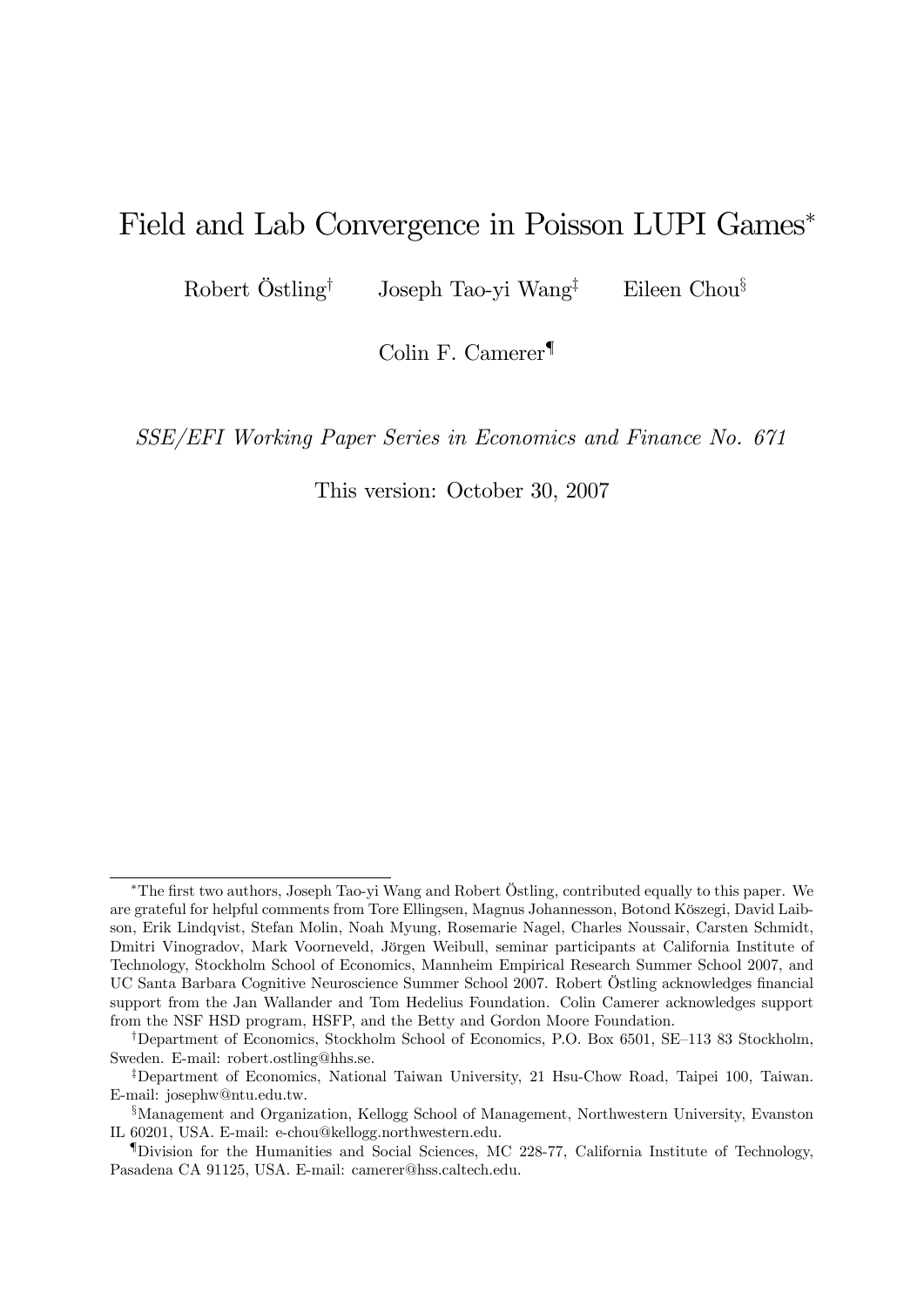#### Abstract

In the lowest unique positive integer (LUPI) game, players pick positive integers and the player who chose the lowest unique number (not chosen by anyone else) wins a fixed prize. We derive theoretical equilibrium predictions, assuming fully rational players with Poisson-distributed uncertainty about the number of players. We also derive predictions for boundedly rational players using quantal response equilibrium and a cognitive hierarchy of rationality steps with quantal responses. The theoretical predictions are tested using both field data from a Swedish gambling company, and laboratory data from a scaled-down version of the field game. The field and lab data show similar patterns: in early rounds, players choose very low and very high numbers too often, and avoid focal ("round") numbers. However, there is some learning and a surprising degree of convergence toward equilibrium. The cognitive hierarchy model with quantal responses can account for the basic discrepancies between the equilibrium prediction and the data.

JEL CLASSIFICATION: C72, C92, L83, C93.

keywords: Population uncertainty, Poisson game, QRE, congestion game, guessing game, experimental methods, behavioral game theory, cognitive hierarchy.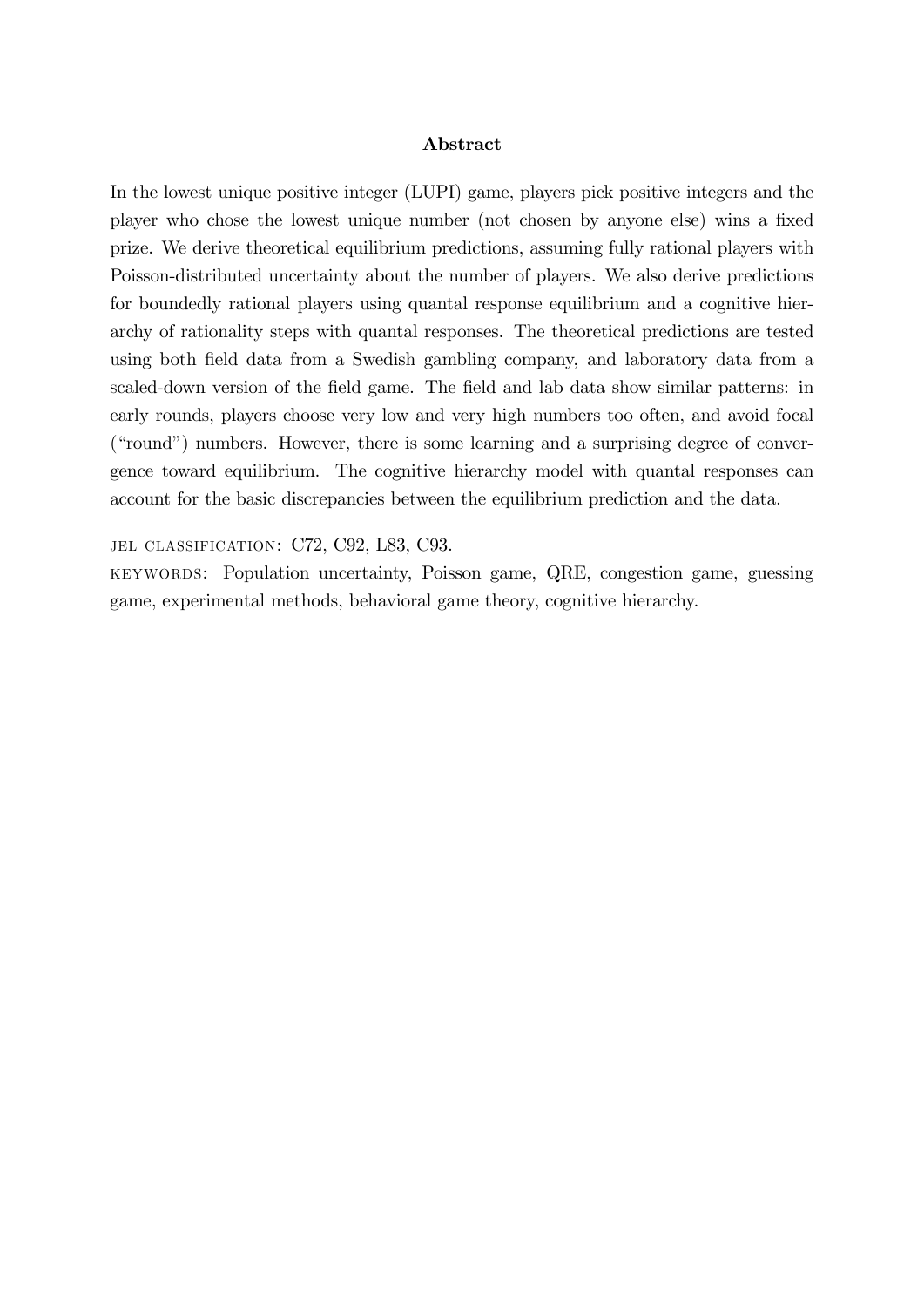# 1 Introduction

In early 2007, a Swedish gambling company introduced a simple lottery. In the lottery, players simultaneously choose positive integers from 1 to K. The winner is the player who chooses the lowest number that nobody else picked. We call this the LUPI game<sup>1</sup>, because the lowest unique positive integer wins. This paper analyzes LUPI theoretically and reports data from the Swedish field experience and from parallel lab experiments.

LUPI is not an exact model of anything in the political economy, but it combines strategic features of other important naturally-occurring games. For example, in games with congestion, a player's payoffs are lower if others choose the same strategy. Examples include choices of traffic routes and research topics, or buyers and sellers choosing among multiple markets. LUPI has the property of an extreme congestion game, in which having even one other player choose the same number reduces one's payoff to zero. However, LUPI is not a congestion game as defined by Rosenthal  $(1973)$  since the payoff from choosing a particular number does not only depend on how many other players that picked that number, but also on how many that picked lower numbers.

The closest analogues to LUPI in the economy are unique bid auctions (see the ongoing research by Eichberger and Vinogradov, 2007, Raviv and Virag, 2007 and Rapoport, Otsubo, Kim, and Stein, 2007). In these auctions, an object is sold either to the lowest bidder whose bid is unique, or in some versions of the auction to the highest unique bid. LUPI differs from these auctions in that players don't have to pay their bid if they win and also avoids complications resulting from private valuations. LUPI focuses on the essential strategic conflict: players want to choose low numbers, in order to be the lowest, but also want to avoid numbers others will choose, in order to be unique.

While LUPI is an artificial game that was not designed to model a familiar economic situation, it is interesting to study for several reasons.

First, since game-theoretic reasoning is generally hoped to apply universally across many classes of games, studying its application in an artificial game (where predictions are clear and bold) is scientifically useful. And since the number of players who participate in the Swedish lottery is not Öxed, analyzing the LUPI game presents an opportunity to empirically test theory in which the number of players is Poisson-distributed (Myerson, 1998) for the first time.<sup>2</sup>

Second, the clear structure of the Swedish LUPI lottery allows us to create a parallel lab experiment. This parallelism provides a rare opportunity to see whether an experiment

<sup>&</sup>lt;sup>1</sup>The Swedish company called the game Limbo, but we think LUPI is more apt and mnemonic.

<sup>2</sup>This also distinguishes our paper from the research on unique bid auctions by Eichberger and Vinogradov (2007), Raviv and Virag (2007) and Rapoport, Otsubo, Kim, and Stein (2007) which all assume that the number of players is fixed and commonly known.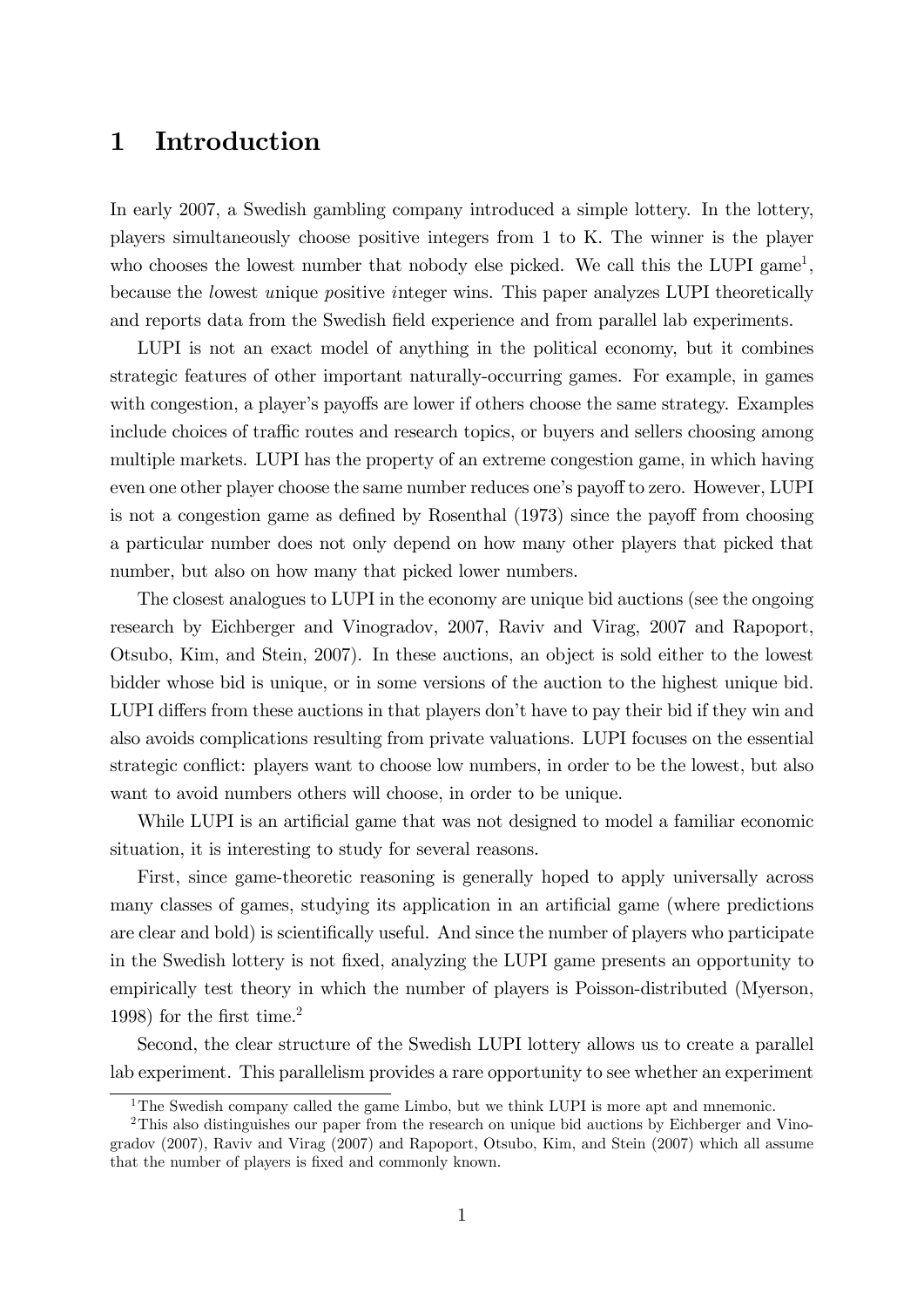deliberately designed to replicate the empirical regularities observed in a particular field setting can lead to comparable findings. The field and lab conclusions are very similar. The strengths of each of the lab and field methods also compensate for weaknesses in the other method. In the Öeld data, there is no way of knowing if the assumption that the number of players is Poisson-distributed is plausible, whether there is collusion, and how individual players differ and learn. All these concerns can be controlled for or measured in the lab. In the lab, it is expensive to produce a large sample; there is substantially more data from the field (more than two million choices).

Third, the simple structure of the LUPI game means it is possible to compare Poissonequilibrium predictions with precise predictions of two parametric models of boundedly rational play—quantal response equilibrium, and a level-k cognitive hierarchy approach. The field and lab choices are reasonably close to those predicted by equilibrium. However, players typically choose more low and high numbers than predicted, and the cognitive hierarchy approach can account for those deviations.

The next section provides a theoretical analysis of a simple form of the LUPI game, including the (symmetric) Poisson-Nash equilibrium, quantal response equilibrium and cognitive hierarchy behavioral models. Section 3 and 4 analyze the data from the field and the lab, respectively. Section 5 discusses the issues concerning field vs. lab, and section 6 concludes the paper.

# 2 Theory

In the simplest form of LUPI, the number of players, N, has a known distribution, the players choose integers from 1 to  $K$  simultaneously, and the lowest unique number wins. The winner earns a payoff of 1, while all others earn  $0<sup>3</sup>$ 

We first analyze the game when players are assumed to be fully rational, best-responding, and have equilibrium beliefs. We focus on symmetric equilibria since players both in the field and lab are generally anonymous to each other. We also assume the number of players is a random variable that has a Poisson distribution, which is a plausible approximation (and can be exactly implemented in the lab) and much easier to work with analytically.<sup>4</sup> Appendix A and B discusses the fixed-n equilibrium and why it is so much

<sup>&</sup>lt;sup>3</sup>In this stylized case, we assume that if there is no lowest unique number there is no winner. This simplifies the analysis because it means that only the probability of being unique must be computed. In the Swedish game, if there is no unique number then the players who picked the least-frequently-chosen number share the top prize. This is just one of many small differences between the simplified game analyzed in this section and the game as played in the field, which are discussed further below.

<sup>&</sup>lt;sup>4</sup>Players did not know the number of total bets in both the field and lab versions of the LUPI game. Although players in the Öeld could get information about the current number of bets that had been made so far during the day, players had to place their bets before the game closed for the day and could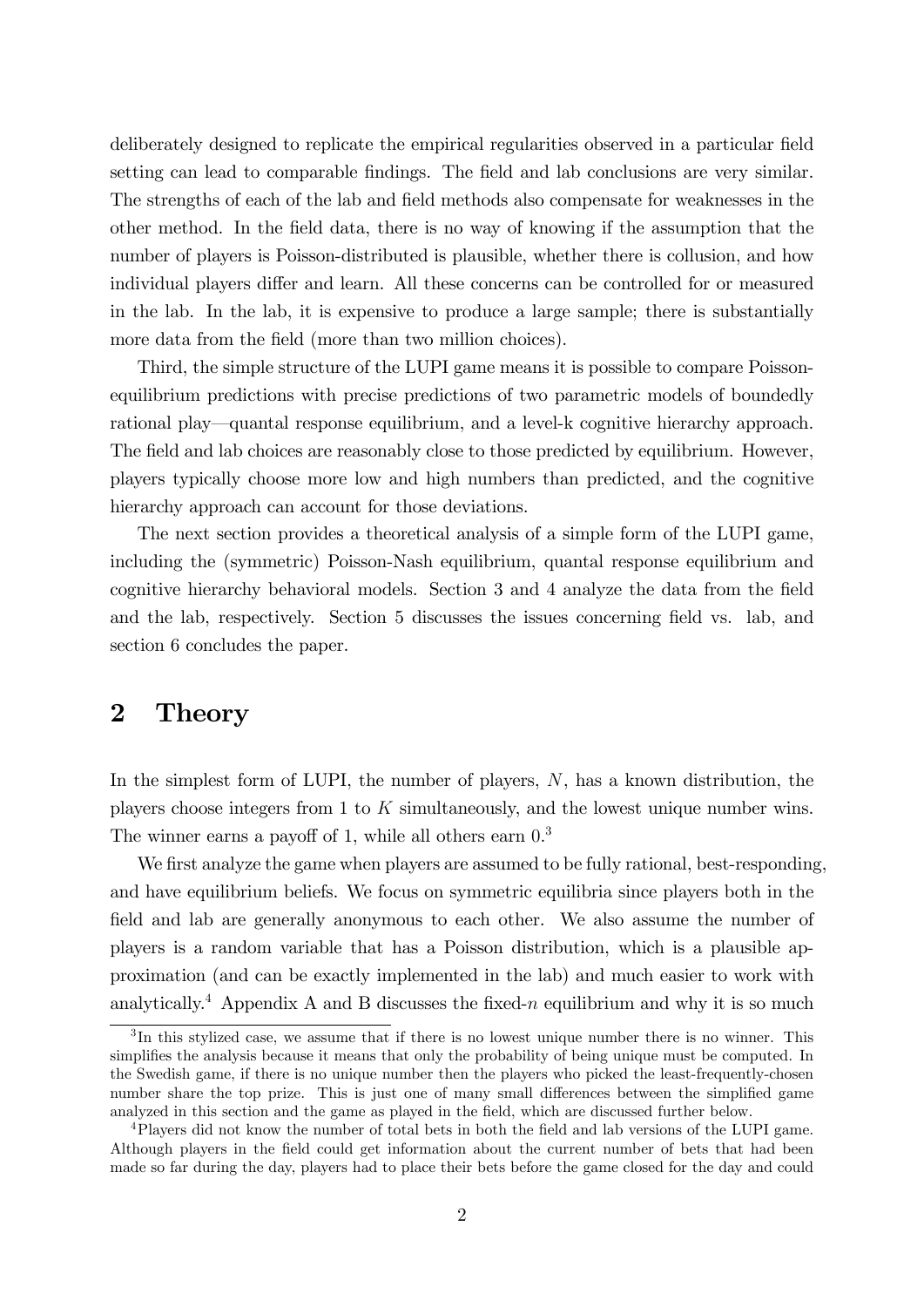more difficult to compute than the Poisson-Nash equilibrium. We then discuss the quantal response equilibrium (QRE), and predictions from a cognitive hierarchy model with quantal response.

## 2.1 Properties of Poisson Games

In this section, we briefly summarize the theory of Poisson games developed by Myerson (1998, 2000), which is then used in the next section to characterize the Poisson-Nash equilibrium in the LUPI game.

Games with population uncertainty relax the assumption that the exact number of players is common knowledge. In particular, in a Poisson game the number of players N is a random variable that follows a Poisson distribution with mean  $n$ . We have

$$
N \sim \text{Poisson}(n): \quad N = k \text{ with probability } \frac{e^{-n}n^k}{k!}
$$

and, in the case of a Bayesian game, players' types are independently determined according to the probability distribution  $r = (r(t))_{t \in T}$  on some type space T. Let a type profile be a vector of non-negative integers listing the number of players of each type  $t$  in  $T$ , and let  $Z(T)$  be the set of all such type profiles in the game. Combining N and r can describe the population uncertainty with the distribution  $y \sim Q(y)$  where  $y \in Z(T)$  and  $y(t)$  is the number of players of type  $t \in T$ .

Players have a common finite action space  $C$  with at least two alternatives, which generates an *action profile*  $Z(C)$  containing the number of players that choose each action. Utility is a bounded function  $U : Z(C) \times C \times T \to \mathbb{R}$ , where  $U(x, b, t)$  is the payoff of a player with type t, choosing action b, and facing an opponent action profile of x. Let  $x(c)$ denote the number of other players playing action  $c \in C$ .

Myerson (1998) shows that the Poisson distribution has two important properties that are relevant for Poisson games and simplify computations dramatically. The first is the decomposition property, which in the case of Poisson games imply that the distribution of type profiles for any  $y \in Z(T)$  is given by

$$
Q(y) = \prod_{t \in T} \frac{e^{-nr(t)}(nr(t))^{y(t)}}{y(t)!}.
$$

Hence,  $\tilde{Y}(t)$ , the random number of players of type  $t \in T$ , is Poisson with mean  $nr(t)$ , and is independent of  $\tilde{Y}(t')$  for any other  $t' \in T$ . Moreover, suppose each player independently plays the mixed strategy  $\sigma$ , choosing action  $c \in C$  with probability  $\sigma(c|t)$  given his type t.

therefore not know with certainty the total number of players that would participate in that day.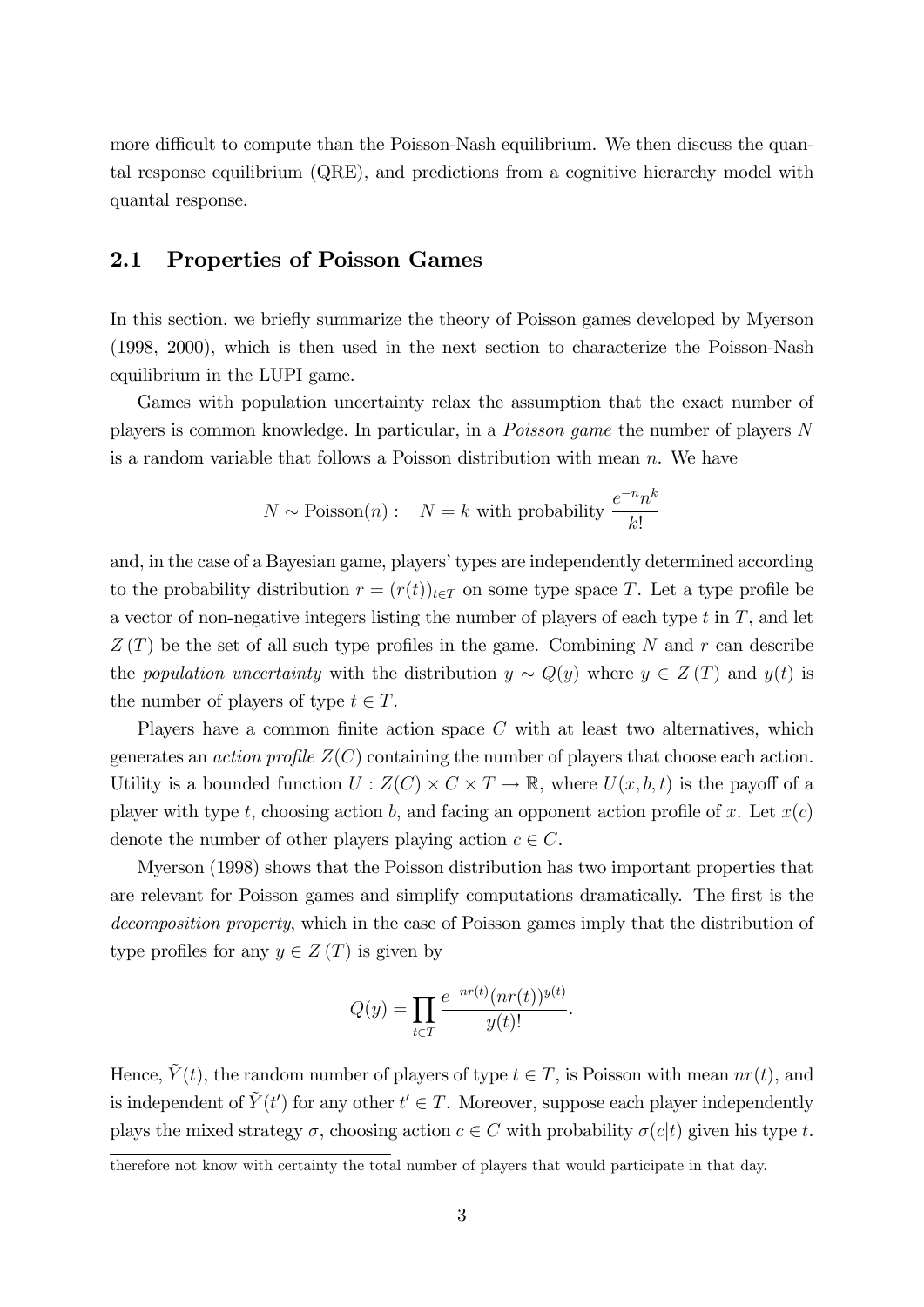Then, by the decomposition property, the number of players of type  $t$  that chooses action c,  $Y(c, t)$ , is Poisson with mean  $nr(t)\sigma(c|t)$  and is independent of  $Y(c', t')$  for any other  $c',t'.$ 

The second property of Poisson distributions is the aggregation property which states that any sum of independent Poisson random variables is Poisson distributed. This property implies that the number of players (across all types) who choose action c,  $\ddot{X}(c)$ , is Poisson with mean  $\sum_{t \in T} nr(t)\sigma(c|t)$ , independent of  $\tilde{X}(c')$  for any other  $c' \in C$ . We refer to this property of Poisson games as the independent actions (IA) property.

Myerson (1998) also shows that the Poisson game has another useful property: environmental equivalence (EE). Environmental equivalence means that conditional on being in the game, a type  $t$  player would perceive the population uncertainty as an outsider would, i.e.,  $Q(y)$ <sup>5</sup> If the strategy and type spaces are finite, Poisson games are the only games with population uncertainty that satisfy both IA and EE (Myerson, 1998).

A (symmetric) equilibrium for the Poisson game is defined as a strategy function  $\sigma$  such that every type assigns positive probability only to actions that maximize the expected utility for players of this type; that is, for every action  $c \in C$  and every type  $t \in T$ ,

if 
$$
\sigma(c|t) > 0
$$
 then  $\overline{U}(c|t, \sigma) = \max_{b \in C} \overline{U}(b|t, \sigma)$ 

for the expected utility

$$
\overline{U}(b|s,\sigma) = \sum_{x \in Z(C)} \prod_{c \in C} \left( \frac{e^{-n\tau(c)} (n\tau(c))^{x(c)}}{x(c)!} \right) U(x,b,s)
$$

where

$$
\tau(c) = \sum_{t \in T} r(t)\sigma(c|t)
$$

is the marginal probability that a random sampled player will choose action c under  $\sigma$ .

Myerson (1998) proves existence of equilibrium under all games of population uncertainty with finite action and type spaces, which includes the Poisson game.<sup>6</sup> Note that the equilibria in games with population uncertainty must be symmetric in the sense that each type plays the same strategy. This existence result provides the basis for the following characterization of the Poisson-Nash equilibrium and the cognitive hierarchy model with quantal responses.

<sup>&</sup>lt;sup>5</sup>In particular, for a Poisson game, the number of opponents he faces is also a random variable of  $Poisson(n)$ .

 $6$ For infinite types, Myerson (2000) proves existence of equilibrium for Poisson games alone.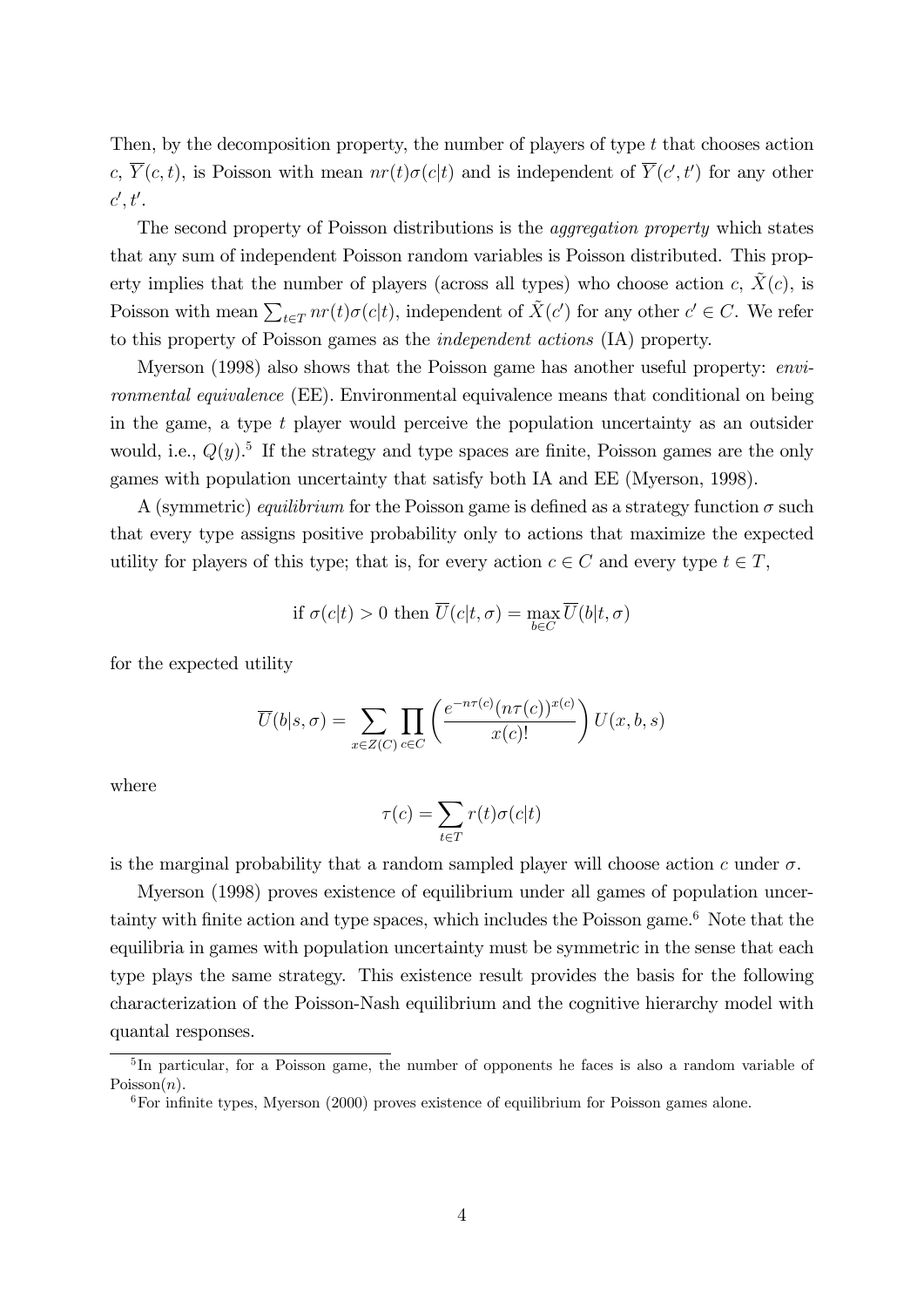#### 2.2 Poisson-Nash Equilibrium for the LUPI Game

In the symmetric Poisson-Nash equilibrium, all players employ the same mixed strategy  $\mathbf{p} = (p_1, p_2, \cdots, p_K)$  where  $\sum_{i=1}^{K} p_i = 1$ . Let the random variable  $X(k)$  be the number of players who pick k in equilibrium. Then,  $Pr(X(k) = i)$  is the probability that the number of players who pick k in equilibrium is i. By environmental equivalence,  $Pr(X(k) = i)$ would also be the probability that i opponents pick  $k$ . Hence, the expected payoffs for choosing different numbers  $are:$ <sup>7</sup>

$$
\pi(1) = Pr(X(1) = 0) = e^{-np_1}
$$
  
\n
$$
\pi(2) = Pr(X(1) \neq 1) \cdot Pr(X(2) = 0)
$$
  
\n
$$
\pi(3) = Pr(X(1) \neq 1) \cdot Pr(X(2) \neq 1) \cdot Pr(X(3) = 0)
$$
  
\n
$$
\vdots
$$
  
\n
$$
\pi(k) = \prod_{i=1}^{k-1} Pr(X(i) \neq 1) \cdot Pr(X(k) = 0)
$$
  
\n
$$
= \prod_{i=1}^{k-1} [1 - np_i e^{-np_i}] \cdot e^{-np_k}
$$

for all  $k > 1$ . If both k and  $k + 1$  are chosen with positive probability in equilibrium, then  $\pi(k) = \pi(k + 1)$ . Rearranging this equilibrium condition implies

<span id="page-6-0"></span>
$$
e^{np_{k+1}} = e^{np_k} - np_k.
$$
\n(1)

In addition to this condition, the probabilities must sum up to one and the expected payoff from playing numbers not in the support of the equilibrium strategy cannot be higher than the numbers played with positive probability.

The three equilibrium conditions allows us to characterize the equilibrium and show that it is unique.

<span id="page-6-1"></span>**Proposition 1** There is a unique equilibrium  $\mathbf{p} = (p_1, p_2, \dots, p_K)$  of the Poisson LUPI game that satisfies the following properties:

- 1. Full support:  $p_k > 0$  for all k.
- 2. Decreasing probabilities:  $p_{k+1} < p_k$  for all k.
- 3. Convexity/concavity:  $(p_k p_{k+1})$  is increasing in k for  $p_k < 1/n$  and decreasing in k for  $p_k > 1/n$ .

<sup>&</sup>lt;sup>7</sup>Recall that winner's payoff is normalized to 1, and others are 0.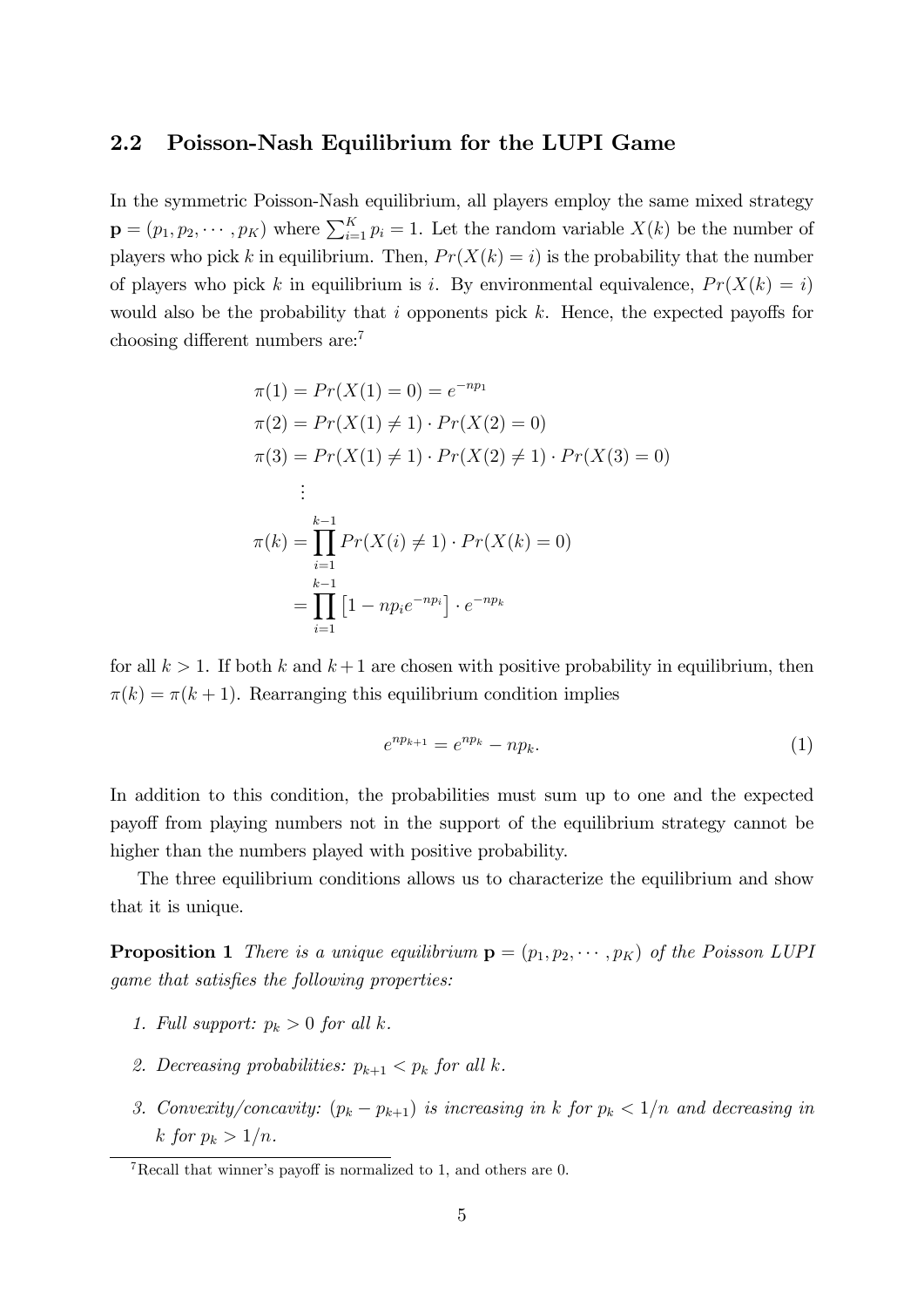4. Convergence to uniform play: for any fixed K,  $n \to \infty$  implies  $p_{k+1} \to p_k$ .

**Proof.** We first prove the four properties and then prove that the equilibrium is unique.

1. We prove this property by induction. For  $k = 1$ , we must have  $p_1 > 0$ . Otherwise, deviating from the proposed equilibrium by choosing 1 would guarantee winning for sure. Now suppose that there is some number  $k+1$  that is not played in equilibrium, but that k is played with positive probability. We show that  $\pi (k + 1) > \pi (k)$ , implying that this cannot be an equilibrium. To see this, note that the expressions for the expected payoffs allows us to write the ratio  $\pi (k + 1)/\pi (k)$  as

$$
\frac{\pi(k+1)}{\pi(k)} = \frac{\prod_{i=1}^{k} Pr(X(i) \neq 1) \cdot Pr(X(k+1) = 0)}{\prod_{i=1}^{k-1} Pr(X(i) \neq 1) \cdot Pr(X(k) = 0)}
$$

$$
= \frac{Pr(X(k) \neq 1) \cdot Pr(X(k+1) = 0)}{Pr(X(k) = 0)}.
$$

If  $k+1$  is not used in equilibrium,  $Pr(X(k+1) = 0) = 1$ , implying that the ratio is above one. This shows that all integers between 1 and  $K$  are played with positive probability in equilibrium.

2. Rewrite equation [\(1\)](#page-6-0) as

$$
e^{np_{k+1}}-e^{np_k}=-np_k.
$$

By the first property, both  $p_k$  and  $p_{k+1}$  are positive, so that the right hand side is negative. Since the exponential is an increasing function, we conclude that  $p_k$  $p_{k+1}$ .

3. First rearrange equation [\(1\)](#page-6-0) as

<span id="page-7-0"></span>
$$
p_{k+1} = p_k + \frac{1}{n} \ln \left( 1 - np_k e^{-np_k} \right). \tag{2}
$$

We want to determine  $(p_k - p_{k+1}) / (p_{k+1} - p_{k+2})$ . Using [\(2\)](#page-7-0) we can write this ratio as

$$
\frac{p_k - p_{k+1}}{p_{k+1} - p_{k+2}} = \frac{\ln\left(1 - np_k e^{-np_k}\right)}{\ln\left(1 - np_{k+1} e^{-np_{k+1}}\right)} = \frac{\ln\left(Pr(X(k) \neq 1)\right)}{\ln\left(Pr(X(k+1) \neq 1)\right)}.
$$

The derivative of  $Pr(X(k) \neq 1)$  with respect to  $p_k$  is positive if  $p_k > 1/n$  and negative if  $p_k < 1/n$ . We therefore have shown that  $(p_k - p_{k+1})$  is increasing in k when  $p_k > 1/n$ , whereas the difference is decreasing for  $p_k > 1/n$ .

4. Taking the limit of [\(2\)](#page-7-0) as  $n \to \infty$  implies that  $p_{k+1} = p_k$ .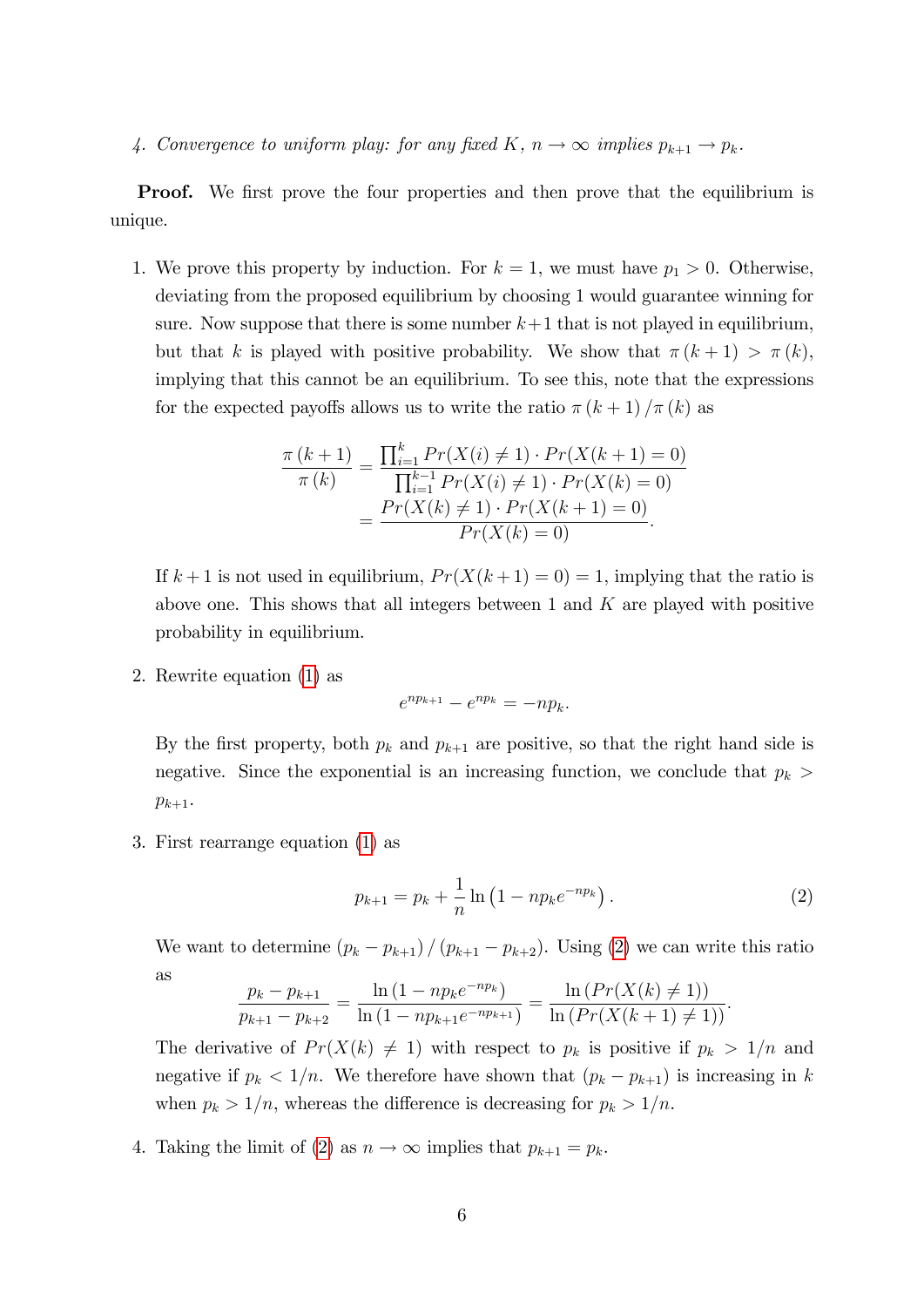In order to show that the equilibrium  $\mathbf{p} = (p_1, p_2, \cdots, p_K)$  is unique, suppose by contradiction that there is another equilibrium  $\mathbf{p}' = (p'_1, p'_2, \cdots, p'_K)$ . By the equilibrium condition [\(1\)](#page-6-0),  $p_1$  uniquely determines all probabilities  $p_2, ..., p_K$ , while  $p'_1$  uniquely determines  $p'_2, ..., p'_K$ . Without loss of generality, we assume  $p'_1 > p_1$ . Since in any equilibrium,  $p_{k+1}$  is strictly increasing in  $p_k$  by condition [\(1\)](#page-6-0), it must be the case that all positive probabilities in  $p'$  are higher than in **p**. However, since **p** is an equilibrium,  $\sum_{k=1}^{K} p_k = 1$ . This means that  $\sum_{k=1}^{K} p'_k > 1$ , contradicting the assumption that **p'** is an equilibrium. Q.E.D.

To illustrate these equilibrium properties, here are the probabilities of choosing numbers 1 to  $K$  (columns) for various games with the Poisson mean  $N$  equal to the highest number  $K$ , for 3 to 8 players:

| 3x3 |  |        |                                                                                                                                                                                                                                                                                |
|-----|--|--------|--------------------------------------------------------------------------------------------------------------------------------------------------------------------------------------------------------------------------------------------------------------------------------|
|     |  |        |                                                                                                                                                                                                                                                                                |
|     |  |        |                                                                                                                                                                                                                                                                                |
|     |  |        |                                                                                                                                                                                                                                                                                |
|     |  |        |                                                                                                                                                                                                                                                                                |
|     |  |        |                                                                                                                                                                                                                                                                                |
|     |  |        |                                                                                                                                                                                                                                                                                |
|     |  | 0.0020 | 0.0064                                                                                                                                                                                                                                                                         |
|     |  |        | 0.0002                                                                                                                                                                                                                                                                         |
|     |  |        | $4x4$ $5x5$ $6x6$ $7x7$ $8x8$<br>1 0.4773 0.4057 0.3589 0.3244 0.2971 0.2747<br>2 0.3378 0.3092 0.2881 0.2701 0.2541 0.2397<br>3 0.1849 0.1980 0.2046 0.2057 0.2030 0.1983<br>0.0870  0.1129  0.1315  0.1430  0.1492<br>0.0355  0.0575  0.0775  0.0931<br>0.0108 0.0234 0.0385 |

In the Swedish game the average number of players was  $N = 53,783$  and number choices were positive integers up to  $K = 99,999$ . As Figure 1 shows, the equilibrium involves mixing with substantial probability between 1 and 5000, starting from  $p_1 =$  $0.0002025$ . The predicted probabilities drop off very sharply at around 5513. Note that all numbers are chosen with positive probability in equilibrium, but Figure 1 shows only the predicted probabilities for 1 to 10,000, since probabilities for number chosen above 10,000 are minuscule.

The central empirical question that will be answered later is how well actual behavior in the field matches the equilibrium prediction in Figure 1. Keep in mind that the simplified game analyzed in this section differs in some potentially important ways from the actual Swedish game. Computing the equilibrium is extremely complicated and its shape is not intuitive. It would therefore be surprising if the actual data matched the equilibrium closely.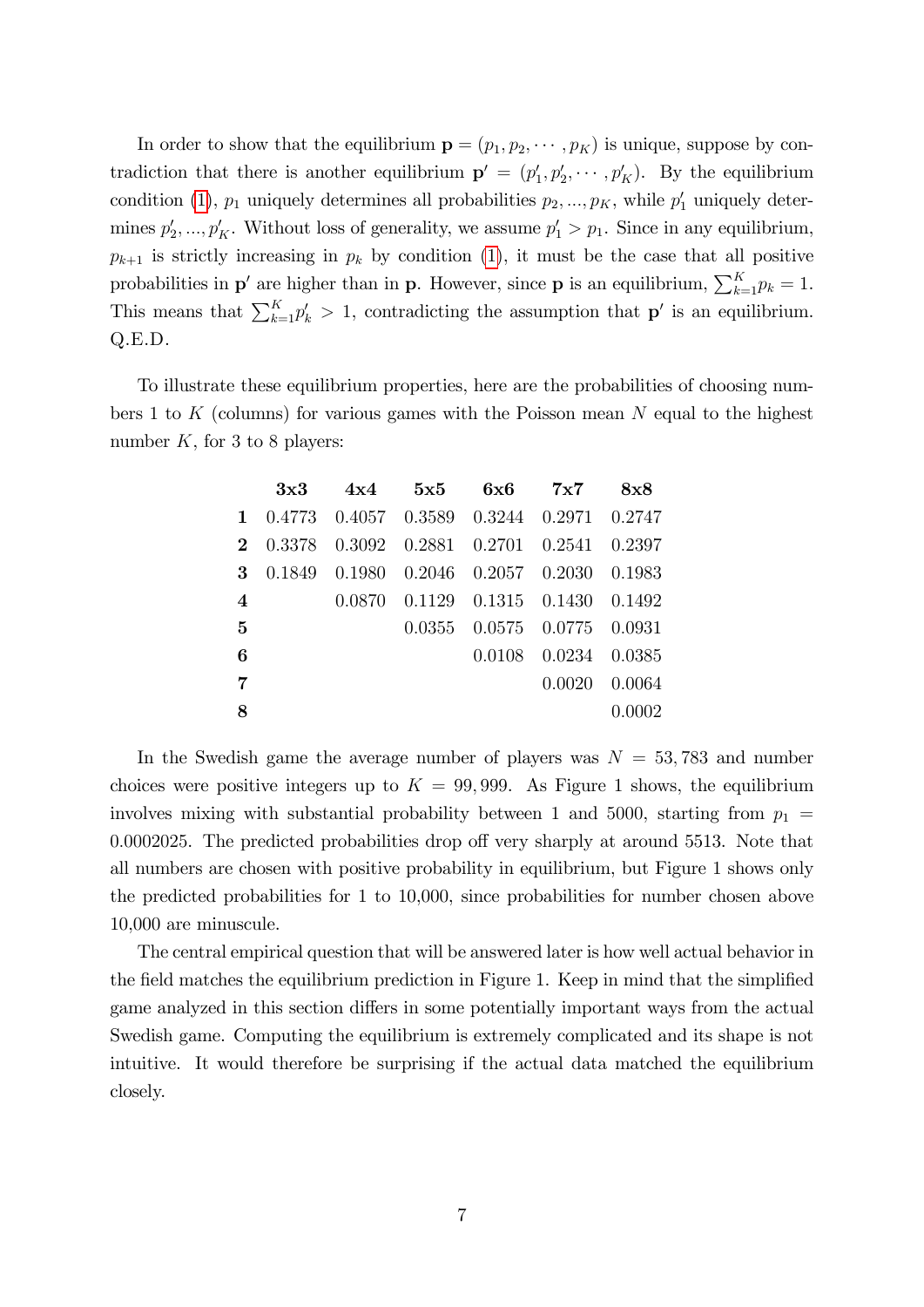#### 2.3 Logit QRE

As described in McKelvey and Palfrey (1995) and Chen, Friedman, and Thisse (1997), the quantal response equilibrium (QRE) replaces best responses by quantal responses, allowing for either error in actions or uncertainty about payoffs. In a logit QRE, a vector  $\mathbf{p} = (p_1, p_2, \cdots, p_K)$  is a symmetric equilibrium if all probabilities satisfy

$$
p_k = \frac{\exp(\lambda \pi(k))}{\sum_{j=1}^K \exp(\lambda \pi(j))},
$$

where payoffs are expected payoffs given the equilibrium probabilities.

If we assume that the number of players are Poisson distributed, we can use the expression for the payoff from playing the  $k^{th}$  number from the previous section. This gives the following symmetric QRE probabilities of the game:

$$
p_k = \frac{\exp\left(\lambda \prod_{i=1}^{k-1} \left[1 - np_i e^{-np_i}\right] e^{-np_k}\right)}{\sum_{j=1}^K \exp\left(\lambda \prod_{i=1}^{j-1} \left[1 - np_i e^{-np_i}\right] e^{-np_j}\right)}.
$$

Note that in a logit QRE, as in the Poisson equilibrium, all numbers are played with positive probability.

The ratio between  $p_{k+1}$  and  $p_k$  is

$$
\frac{p_{k+1}}{p_k} = \frac{\exp\left(\lambda \prod_{i=1}^k \left[1 - np_i e^{-np_i}\right] e^{-np_{k+1}}\right)}{\exp\left(\lambda \prod_{i=1}^{k-1} \left[1 - np_i e^{-np_i}\right] e^{-np_k}\right)}
$$
\n
$$
= \exp\left(\lambda \prod_{i=1}^{k-1} \left[1 - np_i e^{-np_i}\right] \left[\left(1 - np_k e^{-np_k}\right) e^{-np_{k+1}} - e^{-np_k}\right]\right).
$$

In the logit QRE, the equilibrium probabilities satisfy  $p_k \geq p_{k+1}$  with strict inequality whenever  $\lambda > 0$  (when  $\lambda = 0$  all strategies are played with equal probability  $1/K$ ).<sup>8</sup>

<sup>8</sup>To see why this is the case, suppose by contradiction that  $p_{k+1} > p_k$ , i.e.,  $p_{k+1}/p_k > 1$ . From the expression for the ratio  $p_{k+1}/p_k$  we know that this implies that

$$
\left(\lambda \prod_{i=1}^{k-1} \left[1 - np_i e^{-np_i}\right] \left[ \left(1 - np_k e^{-np_k}\right) e^{-np_{k+1}} - e^{-np_k}\right] \right) > 0.
$$

Dividing by  $\lambda$  (assuming that  $\lambda > 0$ ) and the multiplicative operator and rearranging we get

$$
(1 - np_k e^{-np_k}) e^{np_k} > e^{np_{k+1}}.
$$

Taking logarithms

$$
\frac{1}{n}\ln(1 - np_k e^{-np_k}) > p_{k+1} - p_k.
$$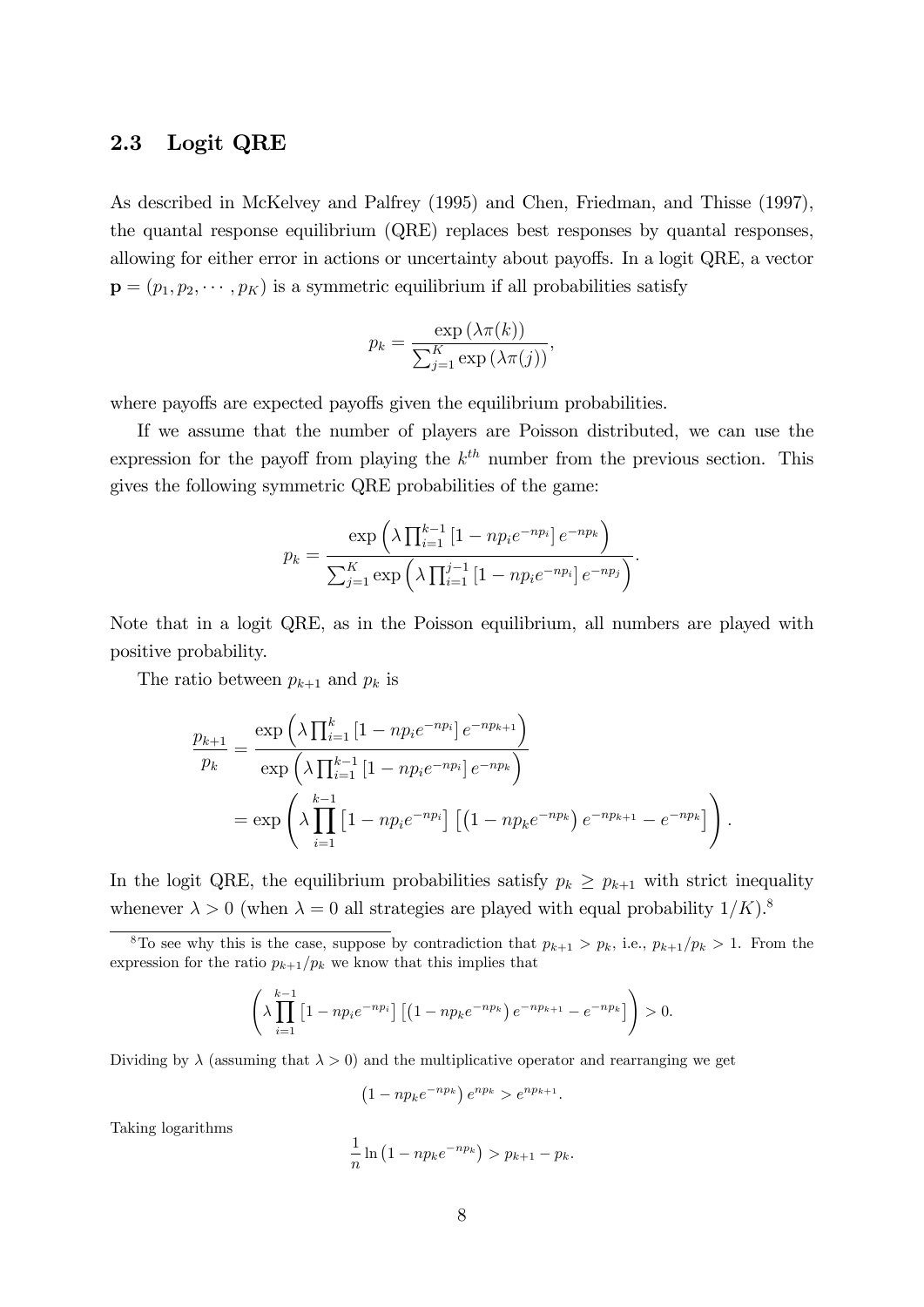Some intuition about how QRE behaves<sup>9</sup> can be obtained from the case implemented in the lab experiments, which has an average of  $N = 26.9$  players (Poisson-distributed) and numbers from 1 to  $K = 99$ . Figure 2 shows the QRE probability distributions for three values of  $\lambda$  and for the Poisson-Nash equilibrium. When  $\lambda$  is low, the distribution is approximately uniform. As  $\lambda$  increases more probability is placed on lower numbers 1-10. When  $\lambda$  is high enough the QRE closely approximates the Poisson-Nash equilibrium, which puts roughly linear declining weight on numbers 1 to 15 and infinitesimal weight on higher numbers.

## 2.4 Cognitive Hierarchy with Quantal Response

A natural way to model limits on strategic thinking is by assuming that different players carry out different numbers of steps of iterated strategic thinking in a cognitive hierarchy (CH). This idea has been developed in behavioral game theory by several authors (e.g., Nagel, 1995, Stahl and Wilson, 1995, Costa-Gomes, Crawford, and Broseta, 2001 and Camerer, Ho, and Chong, 2004) applied to many games of different structures (Camerer, Ho, and Chong, 2004). A precursor to these models was the insight, developed much earlier in the 1980's by researchers studying negotiation, that people often 'ignore the cognitions of others' in asymmetric-information bidding and negotiation games (Bazerman, Curhan, Moore, and Valley, 2000).

These models require a specification of how  $k$ -step players behave and the proportions of players for various k. We follow Camerer, Ho, and Chong  $(2004)$  and assume that the proportion of players that do k thinking steps is Poisson distributed with mean  $\tau$ , i.e., the proportion of players that think in  $k$  steps is given by

$$
f(k) = e^{-\tau} \tau^k / k!.
$$

We assume that k-step thinkers correctly guess the proportions of players doing 0 to  $k-1$ steps. Then the conditional density function for the belief of a k-step thinker about the proportion of  $l < k$  step thinkers is

$$
g_k(l) = \frac{f(l)}{\sum_{h=0}^{k-1} f(h)}.
$$

The IA and EE properties of Poisson games imply that the number of players that a

Since  $p_{k+1} > p_k$ , the right hand side is positive. The left hand side, however, is always negative since  $1 - np_k e^{-np_k} = P(X(k) \neq 1)$  (which is a probability between zero and one). This is a contradiction, and we can therefore conclude that  $p_k > p_{k+1}$  whenever  $\lambda > 0$ .

<sup>9</sup>We have not shown that the symmetric logit QRE is unique, but no other symmetric equilibria have emerged during numerical calculations.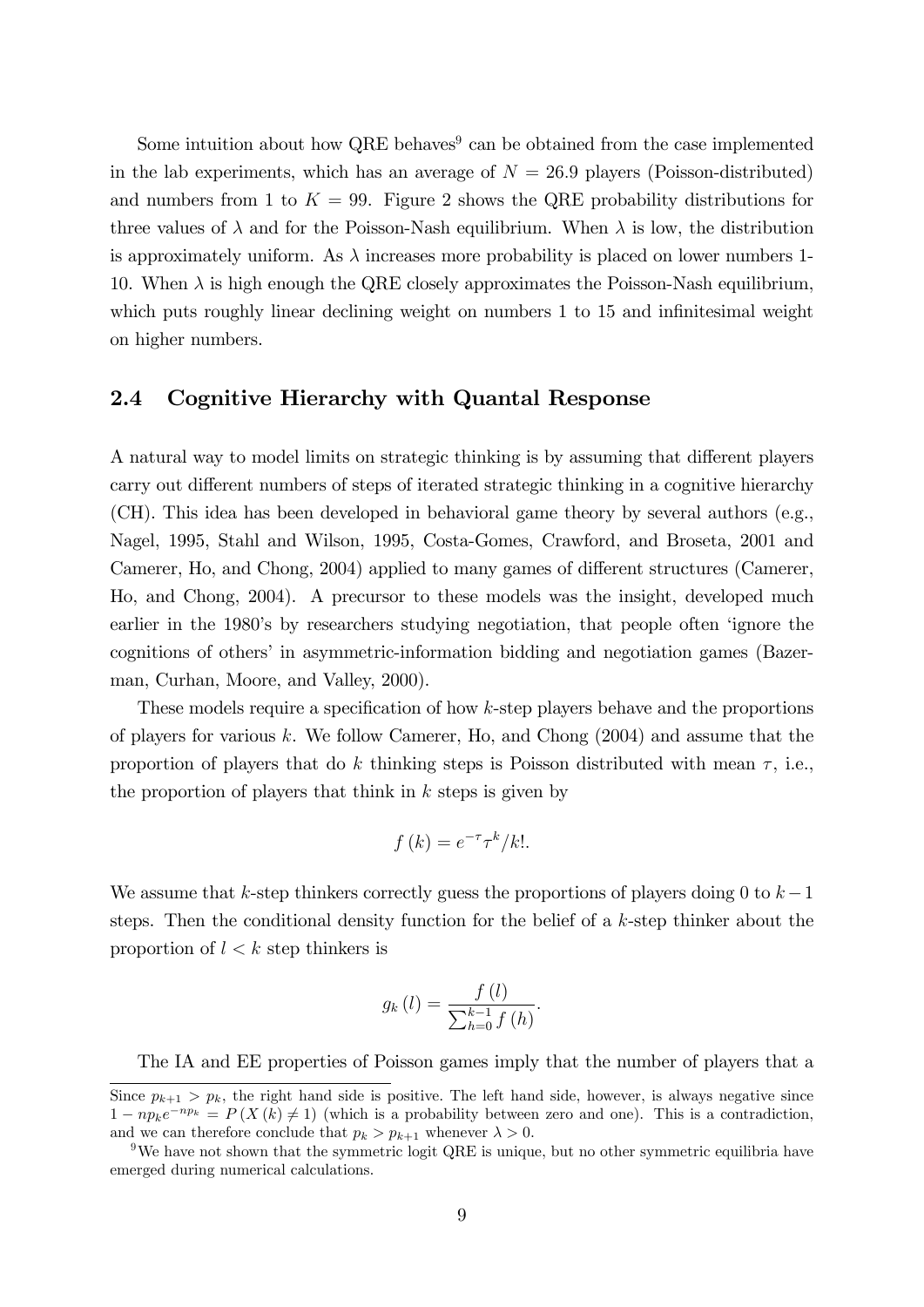$k$ -step thinker believes will play strategy  $i$  is Poisson distributed with mean

$$
n q_i^k = n \sum_{j=0}^{k-1} g_k(j) p_i^j.
$$

Hence, the expected payoff for a k-step thinker of choosing number  $i$  is

$$
\pi^{k}(i) = \prod_{j=1}^{i-1} \left[ 1 - nq_j^{k} e^{-nq_j^{k}} \right] \cdot e^{-nq_i^{k}}.
$$

To fit the data well, it is necessary to assume that players respond stochastically (as in QRE) rather than always choose best responses (see also Camerer, Palfrey, and Rogers, 2006).<sup>10</sup> We assume that level 0 players randomize uniformly across all numbers 1 to K, and higher-step players best respond with probabilities determined by a power function.<sup>11</sup> The probability that a  $k$  step player plays number  $i$  is given by

$$
p_i^k = \frac{\left(\prod_{j=1}^{i-1} \left[1 - n q_j^k e^{-n q_j^k}\right] e^{-n q_i^k}\right)^{\lambda}}{\sum_{l=1}^K \left(\prod_{j=1}^{i-1} \left[1 - n q_j^k e^{-n q_j^k}\right] e^{-n q_l}\right)^{\lambda}},
$$

for  $\lambda > 0$ . In order for probabilities to be increasing in the payoff of a number, the payoffs have to be non-negative, which is the case in the LUPI game. Since  $q_j^k$  is defined recursively—it only depends of what lower step thinkers do—it is straightforward to compute the outcome numerically. Apart from the number of players and the numbers of strategies, there are two parameters: the average number of thinking steps,  $\tau$ , and the precision parameter,  $\lambda$ .

To illustrate how the CH model behaves, consider the parameters of our lab experiments, in which  $N = 26.9$  and  $K = 99$ , with  $\tau = 1.5$  and  $\lambda = 2$ . Figure 3 shows how 0 to 5 step thinkers play LUPI and the predicted aggregate frequency, summing across the different thinking step distributions. In this example, one-step thinkers put most probability

 $10$ The reason why quantal response is empirically helpful is that best-response models pile up predicted responses at a very small range of the lowest integers, which does not match the data when the number range is large. That is, if k-step thinkers choose best responses and there are many players, a one-step thinker always chooses 1. A two-step thinker anticipates that others will randomize or choose 1, so she chooses 2. In games where the number range is large, this best-response CH approach predicts number choices will be highly clustered at only the first few integers. Assuming quantal response smoothes out the predicted choices over a wider number range.

 $11A$  logit choice function fits substantially worse in this case. Note that the logit form implies invariance of choice probabilities to adding a constant to all payo§s, while the power form implies invariance to multiplying payoffs by a positive number. The fact that selected and unselected players in the lab experiment playing for money and pride, respectively, behave similarly is consistent with the power function implication that changing stake in scale does not matter much, assuming that there is some intrinsic payoff even when there is no money payoff.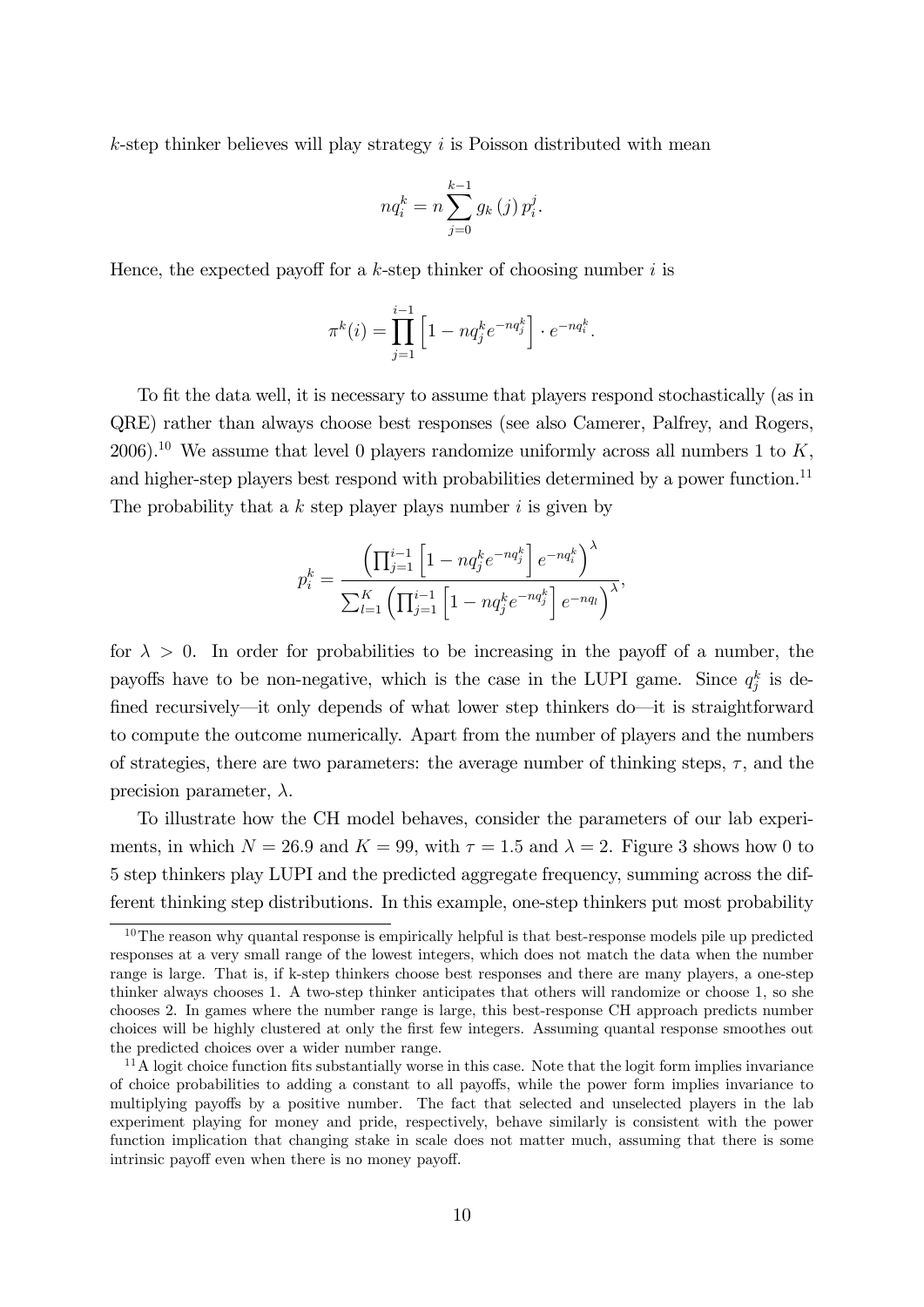on number 1, whereas two-step thinkers put most probability on number 5. Three-step thinkers put most probability on numbers 3 and 7. (Remarkably, these predictions put more overall weight on odd numbers, which is evident in the field data too.)

Figure 4 shows the prediction of the cognitive hierarchy model for the parameters of the field LUPI game, i.e., when  $N = 53,783$  and  $K = 99,999$ . The dashed line corresponds to the case when players do relatively few steps of reasoning and their responses are very noisy ( $\tau = 3$  and  $\lambda = 0.008$ ). The dotted line corresponds to the case when players do more steps of reasoning and respond more precisely ( $\tau = 10$  and  $\lambda = 0.011$ ).

There is an important contrast between the ways in which QRE and CH models deviate from equilibrium. QRE predicts number choices will be more evenly spread across the entire range than what equilibrium predicts; i.e., there will be too few low numbers and too many higher numbers. As Figure 4 shows, when compared to Poisson equilibrium, CH predicts there will be too many very low numbers, not enough numbers at the high end (e.g. 3000 to 5518 in Figure 4, when  $\tau$  and  $\lambda$  are low, and 4500 to 5518 when  $\tau$  and  $\lambda$  are high).

# 3 The Field LUPI Game

The field version of LUPI called Limbo, was introduced by the Swedish government-owned gambling monopoly Svenska Spel on the 29th of January  $2007<sup>12</sup>$  This section describes its essential elements with additional description in Appendix C.

In Limbo, players chose up to six integers between 1 and 99,999, and each number bet costs 10 SEK each (approximately 1 EURO). The game was played daily and the winning number was presented on TV in the evening and on the Internet. The winner received 18 percent of the total sum of bets, with the prize guaranteed to be at least 100,000 SEK (approximately  $10,000$  EURO).<sup>13</sup> In the unlikely event that there is no number that only one player picked, which never happened, the prize would have been split between those who chose the lowest number with the fewest number of bets. There were also second and third prizes, as well as a special weekly "final prize". The second prize was 1000 SEK and was received by everyone who chose numbers that were close (below or above) to the winning number. The third prize was 20 SEK and was received by everyone who chose numbers close to the winning number, but not close enough to win the second prize.<sup>14</sup>

<sup>&</sup>lt;sup>12</sup>Stefan Molin at Svenska Spel told us that he invented the game in 2001 after taking a game theory course from the Swedish theorist and experimenter Martin Dufwenberg.

<sup>&</sup>lt;sup>13</sup>The prize guarantee of 100,000 SEK was first extended until the 11th of March and then to the 18th of March. We use data from the 29th of January to the 18th of March, so the prize guarantee covered all days for which we have data.

<sup>&</sup>lt;sup>14</sup>The thresholds for the second and third prizes were determined so that the second prizes constituted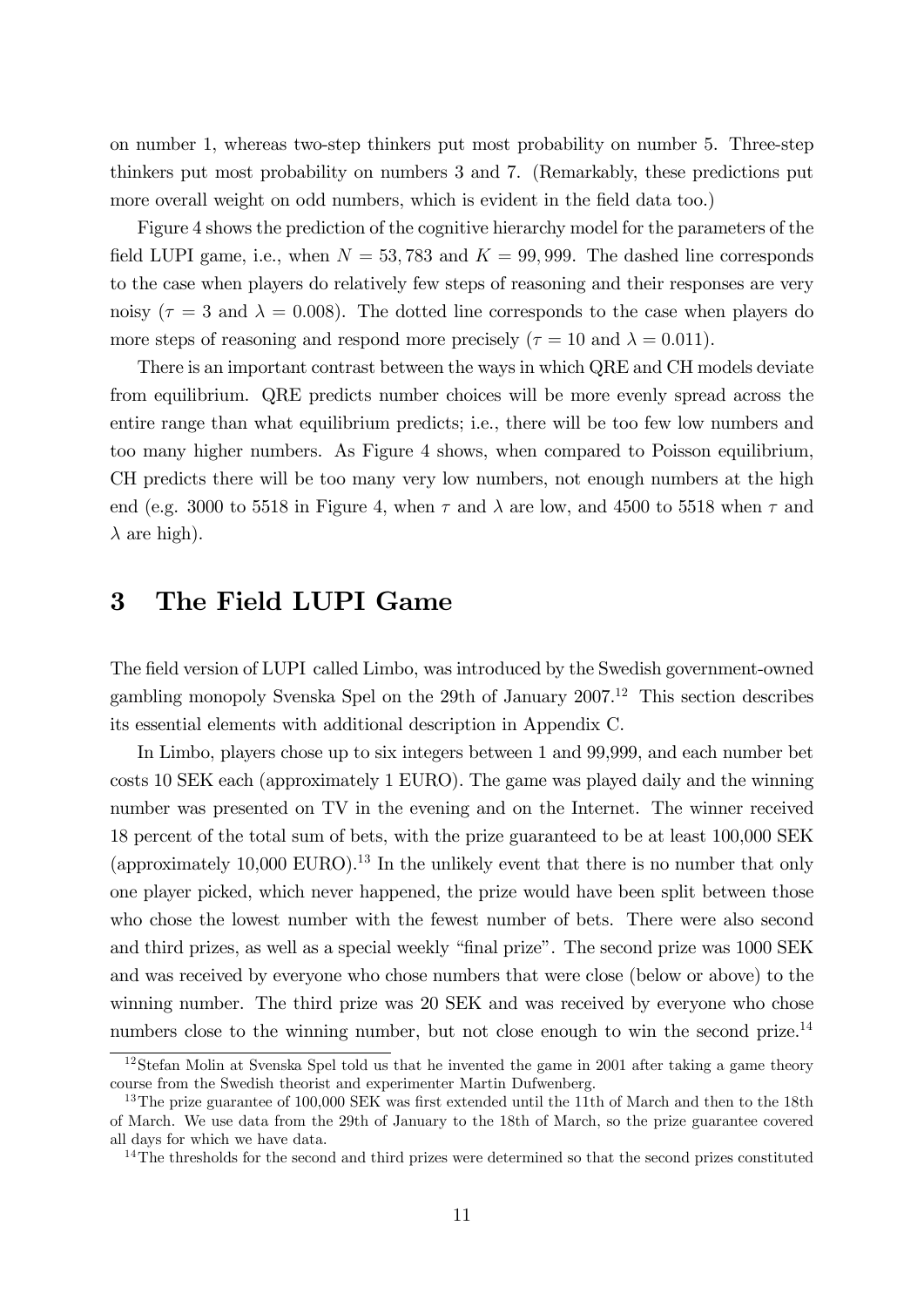The winner of the first prize also won the possibility to participate in a "final game".<sup>15</sup> The final game ran weekly and had four to seven participants. The "final game" consisted of three rounds where the participants chose two numbers in each round. The rules of this game were very similar to the original game, but what happened in this game did not depend on what number you chose in the main game, so we leave out the details about this game.

During the first three to four weeks, it was only possible to play the game at physical branches of Svenska Spel. Players had to Öll out the form shown in Figure A1 when playing at physical branches. The form allowed players to bet on up to six numbers, and it also allowed players to play the same numbers for up to 7 days in a row. More importantly, there was also an option called "HuxFlux", which indicated that the player wanted a computer to select a number. The computer selected numbers from a uniform distribution where the support of the distribution was determined by the play during the 7 previous days.<sup>16</sup> It became possible to play the game on the Internet sometime between the 21st and 26th of February 2007. The web interface for online play is shown in Figure A2. This interface also included the option "HuxFlux", but in this case players could see the number that was generated by the computer before deciding whether to place the bet.

We use daily data from the first seven weeks. The reason is that the game was withdrawn from the market on the 24th of March 2007 and we were only able to access data up to the 18th of March 2007. The game was stopped one day after a newspaper article claimed that some players had colluded in the game, but it is unclear to what extent collusion actually occurred.<sup>17</sup> Unfortunately, we have only gained access to aggregate daily frequencies, not to individual data. The data used includes choices from players that let a random number generator pick an integer for them.<sup>18</sup>

Note that the theoretical analysis of the LUPI game differs from the field LUPI game

<sup>11</sup> percent of all bets and the third prizes 17.5 percent.

 $153.5$  percent of all daily bets were reserved for this "final game".

<sup>&</sup>lt;sup>16</sup>In the first week HuxFlux randomized numbers uniformly between 1 and 15000. After seven days of play, the computer randomized uniformly between 1 and the average 90th percentile from the previous seven days. However, the only information given to players about HuxFlux was that a computer would choose a number for them.

<sup>&</sup>lt;sup>17</sup>The rule that players could only pick up to six numbers a day was enforced by the requirement that players had to use a "gambler's card" linked to their personal identification number when they played. Colluding in LUPI can increase the probability of winning. For example, in the field data we obtained, the lowest number not played was always below 4800, meaning that a coalition consisting 800 people each choosing 6 distinctive numbers could guarantee a win facing the empirical distribution of bets in any given day. The total payoff for the coalition would be at least  $100,000 - 48,000 = 52,000$  (SEK). Note this requires a large number of people to work, and will fail miserably if more than one coalition act on the same day.

<sup>&</sup>lt;sup>18</sup>We don't know exactly how many players used this option. However, in the first week, we can infer that the number of players choosing this option was approximately 19 percent. (Since we know the upper cutoff for the randomizing device, we use the number of bets above and below this cutoff to get this approximation.)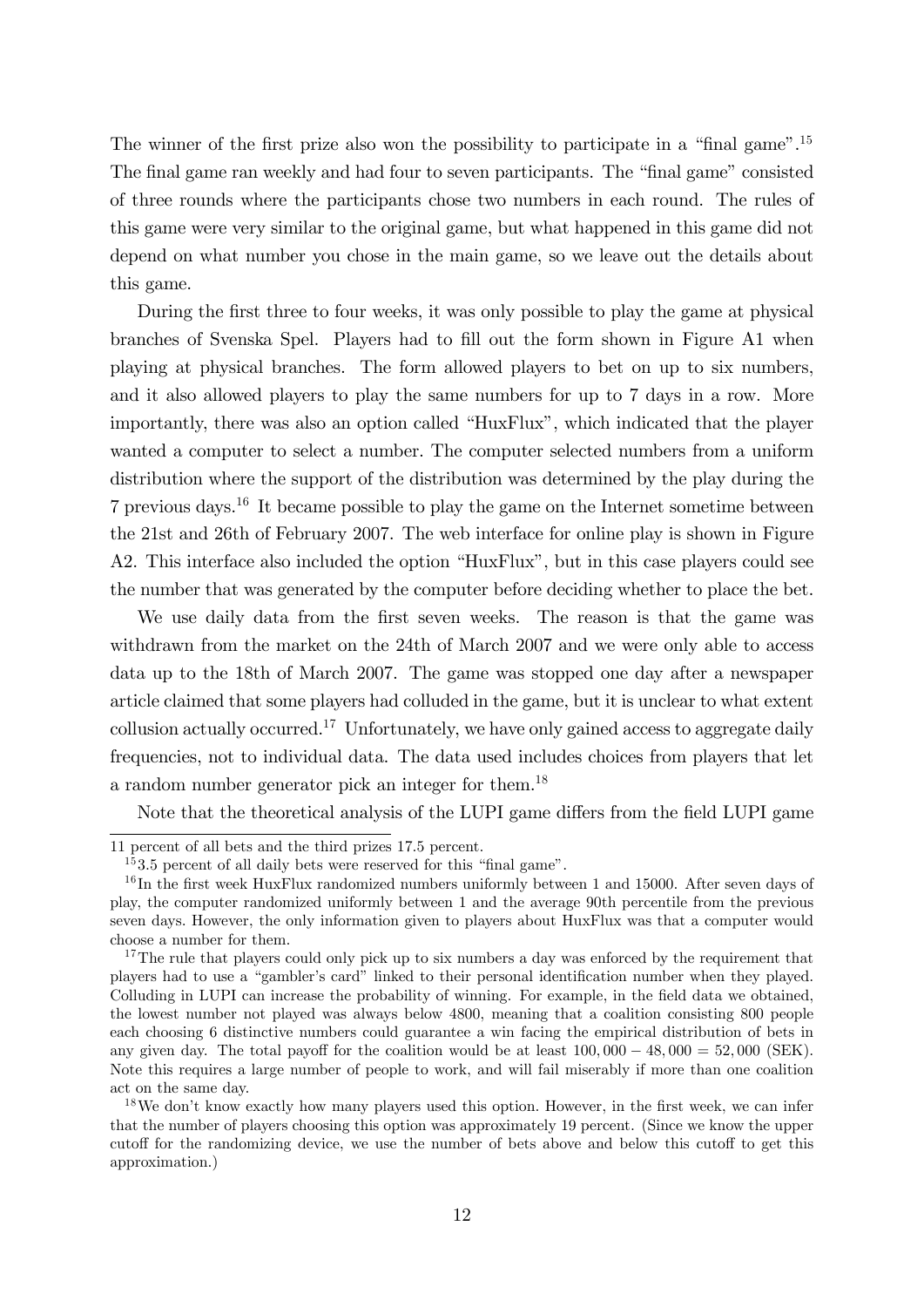in three respects. First, in the theoretical analysis we assume a tie-breaking rule such that nobody gets anything if there is no unique number. In the field version of LUPI, the prize is split between those that guessed the lowest number with the fewest number of guesses. Since the probability that there is no number that only one player guessed is very small when the number of players and numbers to choose from are large, we believe that this difference plays little role for the theoretical predictions. A second, more important, difference is that we assume that each player can only pick one number. In the field game, players are allowed to bet on up to six numbers. This does play a role for the theoretical predictions, since it allows players to "knock out" a winner by choosing the same number twice and then bet on a higher number hoping that this will be the only winning number. However, this difference is less likely to play a role when the number of players is very large, as it is in our field data. Finally, we do not take the second and third prizes present in the field version into account, but this is unlikely to make a big difference for the strategic nature of the game. Nevertheless, these three differences between the game analyzed theoretically and the Öeld game is an important motivation for why we also run laboratory experiments with single bets, no opportunity for direct collusion, and only a first prize, which match the game analyzed theoretically.

## 3.1 Descriptive Statistics

Table [1](#page-15-0) reports summary statistics for the first 49 days of the game. To get some notion of possible learning over time, two additional columns display the corresponding daily averages for the first and last weeks. The last column displays the corresponding statistics that would result if players played according to Poisson-Nash equilibrium.

Overall, the average number of bets was 53,783, but there was considerable variation over time. There is no apparent time trend in the number of participating players, but there is less participation on Sundays and Mondays (see Figure A3). The variation of the number of bets across days is therefore much higher than what the Poisson distribution predicts (its standard deviation is 232), which is one more reason to expect the equilibrium prediction to not fit very well.

However, the average number chosen overall was 2835, which is close to the equilibrium prediction of 2595. Winning numbers, and the lowest numbers not chosen by anyone, also varied a lot over time. Comparing the first and last week, all the aggregate statistics and frequencies in low-number intervals converge reasonably closely to equilibrium. For example, in equilibrium essentially nobody should choose a number above 10,000. In the first week 12 percent chose these high numbers, but that fraction fell to one percent in the last week.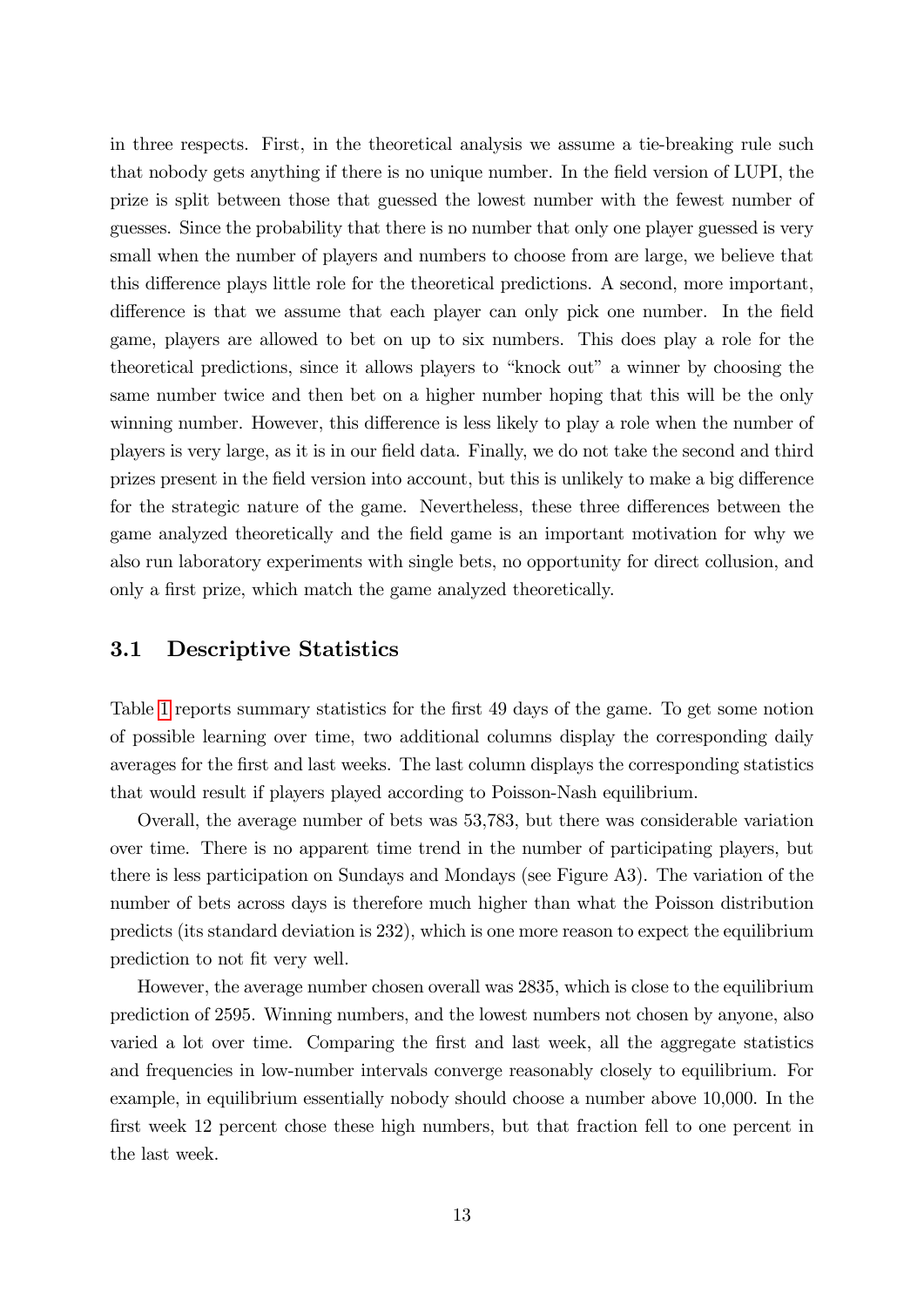<span id="page-15-0"></span>

|                                       |       |       | All days |       | $1^{st}$<br>week | $7^{th}$<br>week | Eq.      |
|---------------------------------------|-------|-------|----------|-------|------------------|------------------|----------|
|                                       | Avg.  | Std.  | Min      | Max   | Avg.             | Avg.             | Avg.     |
| $#$ Bets                              | 53783 | 7782  | 38933    | 69830 | 57017            | 47907            | 53783    |
| Average number played                 | 2835  | 813   | 2168     | 6752  | 4512             | 2484             | 2595     |
| Median number played                  | 1674  | 348   | 435      | 2272  | 1203             | 1935             | 2541     |
| Winning number                        | 2095  | 1266  | 162      | 4465  | 1159             | 1982             | 2585     |
| Lowest number not played              | 3103  | 929   | 480      | 4597  | 1745             | 3462             | 4077     |
| Below 100 $(\%)$                      | 6.08  | 4.84  | 2.72     | 2.97  | 15.16            | 3.19             | 2.02     |
| Below 1000 $(\%)$                     | 32.31 | 8.14  | 21.68    | 63.32 | 44.91            | 27.52            | 20.05    |
| Below 5000 $(\%)$                     | 92.52 | 6.44  | 68.26    | 97.74 | 78.75            | 96.44            | 93.34    |
| Below 10000 $(\%)$                    | 96.63 | 3.80  | 80.70    | 98.94 | 88.07            | 98.81            | 100.00   |
| Even numbers $(\%)$                   | 46.75 | 0.58  | 45.05    | 48.06 | 45.91            | 47.45            | 49.99    |
| Divisible by 10 $(\%)$                | 8.54  | 0.466 | 7.61     | 9.81  | 8.43             | 9.01             | 9.99     |
| Proportion 1900–2010 $(\%)$           | 71.61 | 4.28  | 67.33    | 87.01 | 7.94             | 68.79            | 49.78    |
| 11, 22, etc. $(\%)$                   | 12.2  | 0.82  | 10.8     | 14.4  | 12.4             | 11.4             | 9.00     |
| 111, 222 etc. $(\%)$                  | 3.48  | 0.65  | 2.48     | 4.70  | 4.27             | 2.78             | 0.90     |
| 1111, 2222, etc. $(\%$ <sup>o</sup>   | 4.52  | 0.73  | 2.81     | 5.80  | 4.74             | 3.95             | 0.74     |
| 11111, 22222, etc. $(\%$ <sup>o</sup> | 0.76  | 0.84  | 0.15     | 5.45  | 2.26             | 0.21             | $\theta$ |

Proportion of numbers between 1900 and 2010 refers to the proportion relative to numbers between 1844 and 2066. "11, 22, etc" refers to the proportion relative to numbers below 100, "111,222, etc" relative to numbers below 1000 and so on. The prediction refers to the equilibrium with  $n = 53,783$  and  $K = 99,999.$ 

#### Table 1: Descriptive statistics for field data

An interesting feature of the data is a tendency to avoid round or focal numbers and choose quirky numbers that are perceived as 'anti-focal' (as in hide-and-seek games, see Crawford and Iriberri, 2007). Even numbers were chosen less often than odd ones (46.75% vs. 53.25%). Numbers divisible by 10 are chosen a little less often than predicted. Strings of repeating digits (like 1111) are chosen too often.<sup>19</sup> Players also overchoose numbers that represent years in modern time (perhaps their birth years), except for round years (e.g., 1950). If players had played according to equilibrium, the fraction of numbers between 1900 and 2010 divided by all numbers between 1844 and 2066 should be 49.78 percent, but the actual fraction was 70 percent. Figure 5 shows a histogram of numbers between 1900 and 2010 (aggregating all 49 days). Note that although the numbers around 1950 are most popular, there are dips at years that are divisible by ten. Figure 5 also shows the aggregate distribution of numbers between 1550 and 2400, which clearly shows the popularity of numbers around 1950 and 2007. There are also spikes in the data for special

 $19\,\mathrm{Similar}$  behavior can be found in the federal tax evasion case of Joe Francis, the founder of "Girls" Gone Wild." Mr. Francis was indicted on April 11, 2007 for claiming false business expenses such as \$333,333.33 and \$1,666,666.67 in insurance, which were too suspicious not to attract attention. See http://consumerist.com/consumer/taxes/girls-gone-wild-tax-indictment-teaches-us-not-todeduct-funny+looking-numbers-252097.php for the proposed tax lesson.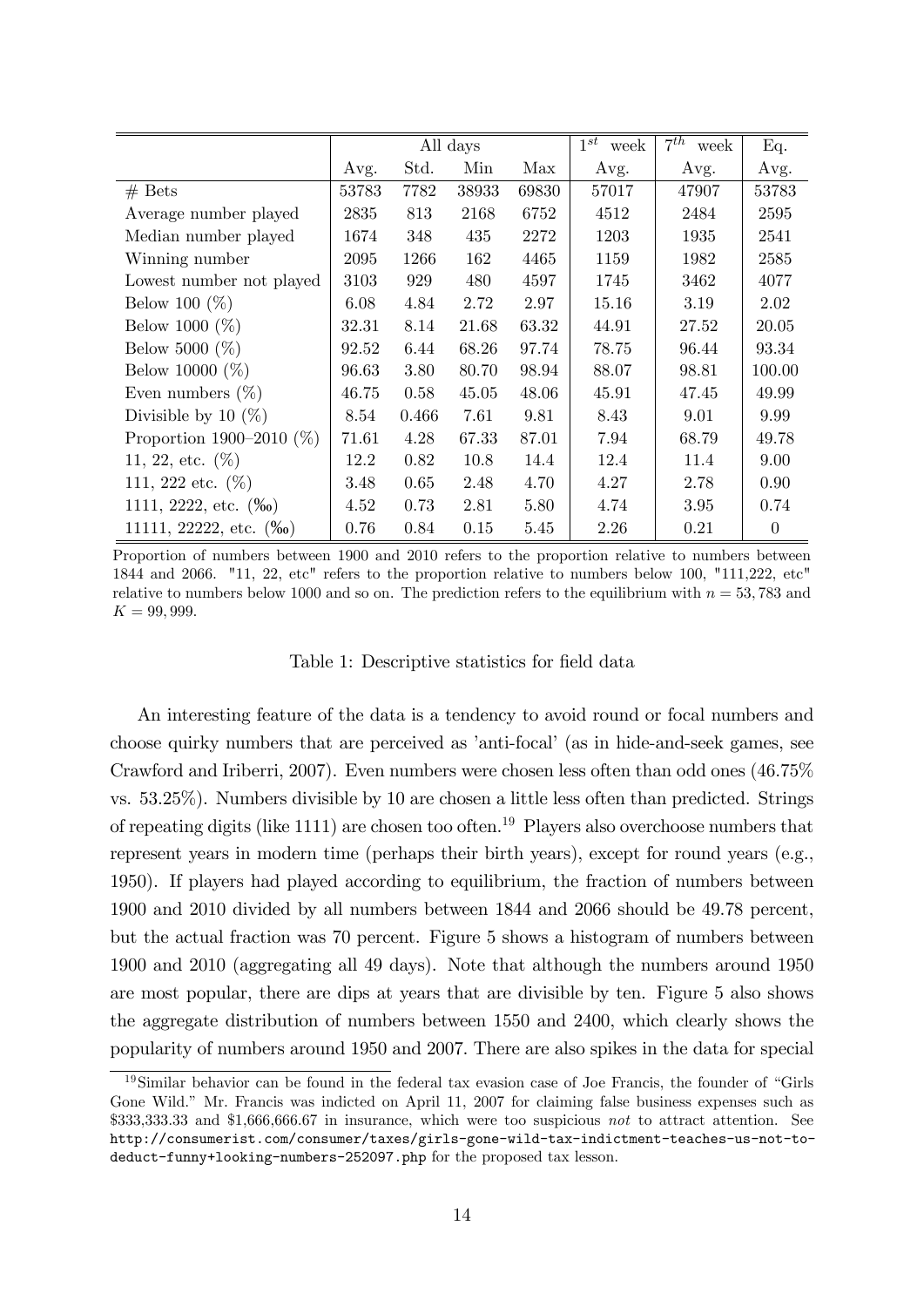numbers like 2121, 2222 and 2345.

#### 3.2 Results

Do subjects in the field LUPI game play according to the equilibrium prediction? In order to investigate this, we assume that the number of players is Poisson distributed with mean equal to the empirical daily average number of numbers chosen (53783). As noted, this assumption is wrong because the variation in number of bets across days is much higher than what the Poisson distribution predicts.

Recall that in the Poisson equilibrium, probabilities of choosing higher numbers first decrease slowly, drop quite sharply at around 5500, and asymptotes to zero after  $p_{5513} \approx$  $1/n$  (recall Proposition [1](#page-6-1) and Figure 1). Figure 6 shows the average daily frequencies from the first week together with the equilibrium prediction (indicated by the dashed line), for all numbers up to 100,000 and for the restricted interval up to 10,000. Compared to equilibrium, there is overshooting at numbers below 1000 and undershooting at numbers between between 2000 and 5500. It is also noteworthy how spiky the data is compared to the equilibrium prediction, which is a reflection of clustering on special numbers, as described above.

Figure 7 shows average daily frequencies of choices from the second through the last (7th) week. Behavior in this period is much closer to equilibrium than in the first week. Indeed, when the full range of numbers is graphed (the left-hand graph) it is clear that there are too many low choices, but the frequencies do drop off sharply quite close to where the equilibrium predicts a dropoff. However, when only numbers below  $10,000$  are plotted, the overshooting of low numbers and undershooting of intermediate numbers is still clear and there are still many spikes of clustered choices. (These two deviations are still evident even in the seventh and last week, as shown in Figure A4.)

Statistical tests of the significance of these deviations are unnecessary because the large sample sizes will reject the equilibrium hypothesis strongly. The more important question is whether alternative theories can explain both the degree to which the equilibrium prediction is surprisingly accurate and the degree to which there is systematic deviation.

## 3.3 Rationalizing Non-Equilibrium Play

In this section, we investigate if the cognitive hierarchy model can account for the two main deviations from equilibrium just described in the previous section. We do not estimate the QRE model because it cannot account for overshooting of low numbers, and it is very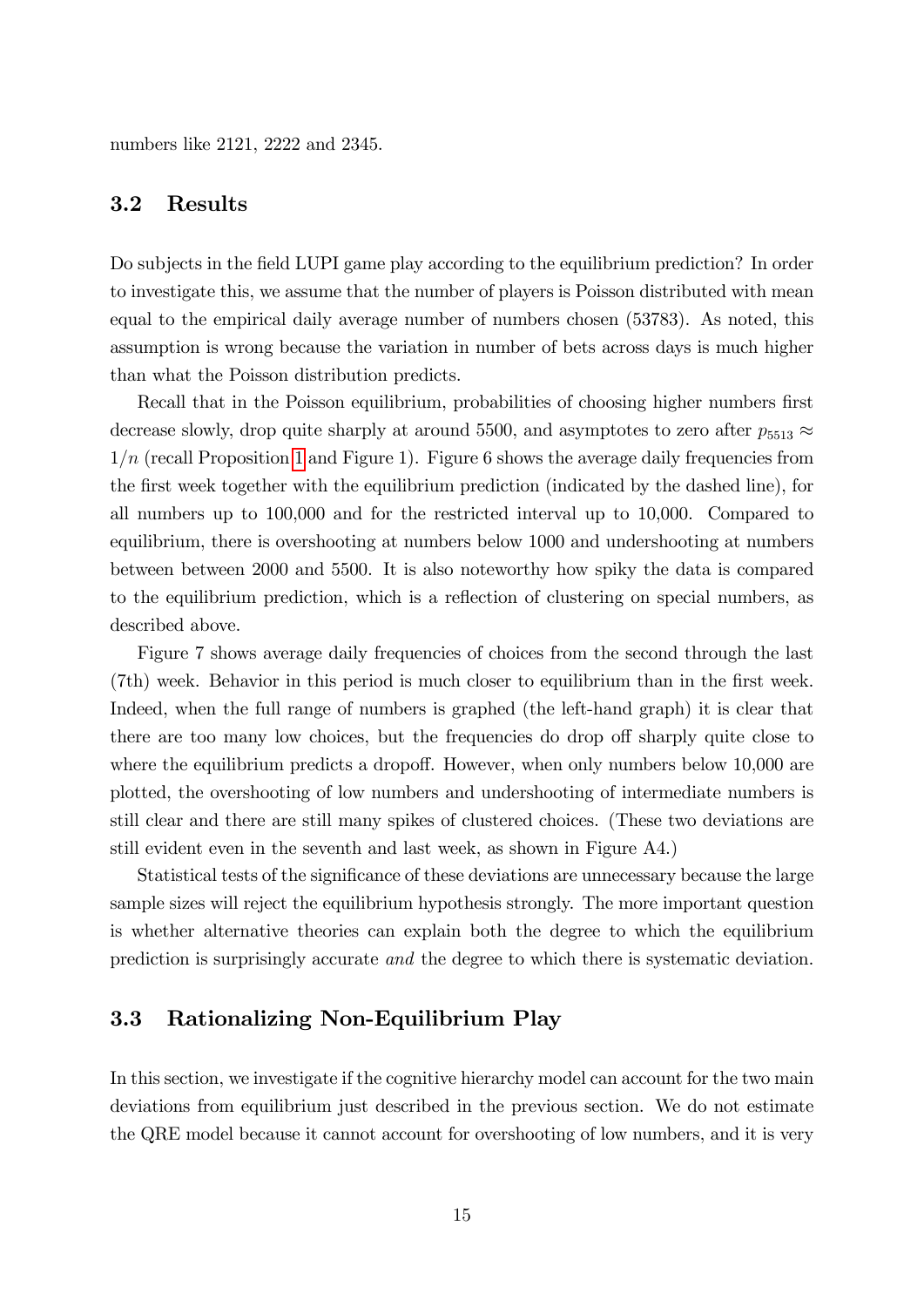computationally challenging to estimate for the large-scale field data. (We do estimate it for the lab data discussed later.)

Table [2](#page-17-0) reports the results from the maximum likelihood estimation of the data using the cognitive hierarchy model.<sup>20</sup> The best-fitting estimates week-by-week, shown in Table [2,](#page-17-0) suggest that both parameters increase over time. The average number of thinking steps that people carry out,  $\tau$ , increases from about 3 in the first week—an estimate reasonably close to estimates from 1.5 to 2.5 that typical Öt experimental data sets well (Camerer, Ho, and Chong, 2004) to 10 in the last week.

<span id="page-17-0"></span>

| Week |  |  |                                                   |         |
|------|--|--|---------------------------------------------------|---------|
|      |  |  | 2.9777 5.8338 7.3156 7.208 7.8175 10.2672 10.2672 |         |
|      |  |  | 0.0080 0.0094 0.0103 0.0108 0.0110 0.0108         | -0.0107 |

Table 2: Maximum likelihood estimation of the cognitive hierarchy model for field data

Figure 8 shows the average daily frequencies from the first week together with the cognitive hierarchy estimation and equilibrium prediction. The cognitive hierarchy model does a reasonable job of accounting for the over- and undershooting tendencies at low and intermediate numbers. The model also accounts for the fact that some players pick very high numbers (which any model with extra randomness will do). For the first week, the cognitive hierarchy model predicts that 5 percent of all numbers are above 10,000, which is too low since the corresponding number in data from the first week is 12 percent, but is closer than the equilibrium prediction of approximately zero. Furthermore, while the CH model does have two degrees of freedom which the Poisson equilibrium prediction does not, there is a large amount of data so the good account of the deviations is not due to overfitting.

In the last week, the estimated  $\tau$  and  $\lambda$  both are considerably higher. As a result, the cognitive hierarchy prediction is much closer to equilibrium but still accounts for the smaller over- and undershooting (see Figure 9).

To get some notion of how close to the data the Ötted cognitive hierarchy model is, Table [3](#page-18-0) displays two goodness-of-fit statistics. The log-likelihoods reveal that the cognitive hierarchy model does better in explaining the data toward the last week. (Likelihoods of the Poisson-Nash equilibrium are an unfair test because many numbers are chosen that have essentially zero predicted probability; likelihood comparisons like the Vuong test would therefore very strongly reject the equilibrium prediction.)

In order to compare the CH model with the equilibrium prediction, we calculate the

<sup>&</sup>lt;sup>20</sup>It is difficult to guarantee that these estimates are global maxima since the likelihood function is not smooth and concave. We also used a relatively coarse grid search, so there may be other parameter values that yield higher likelihoods.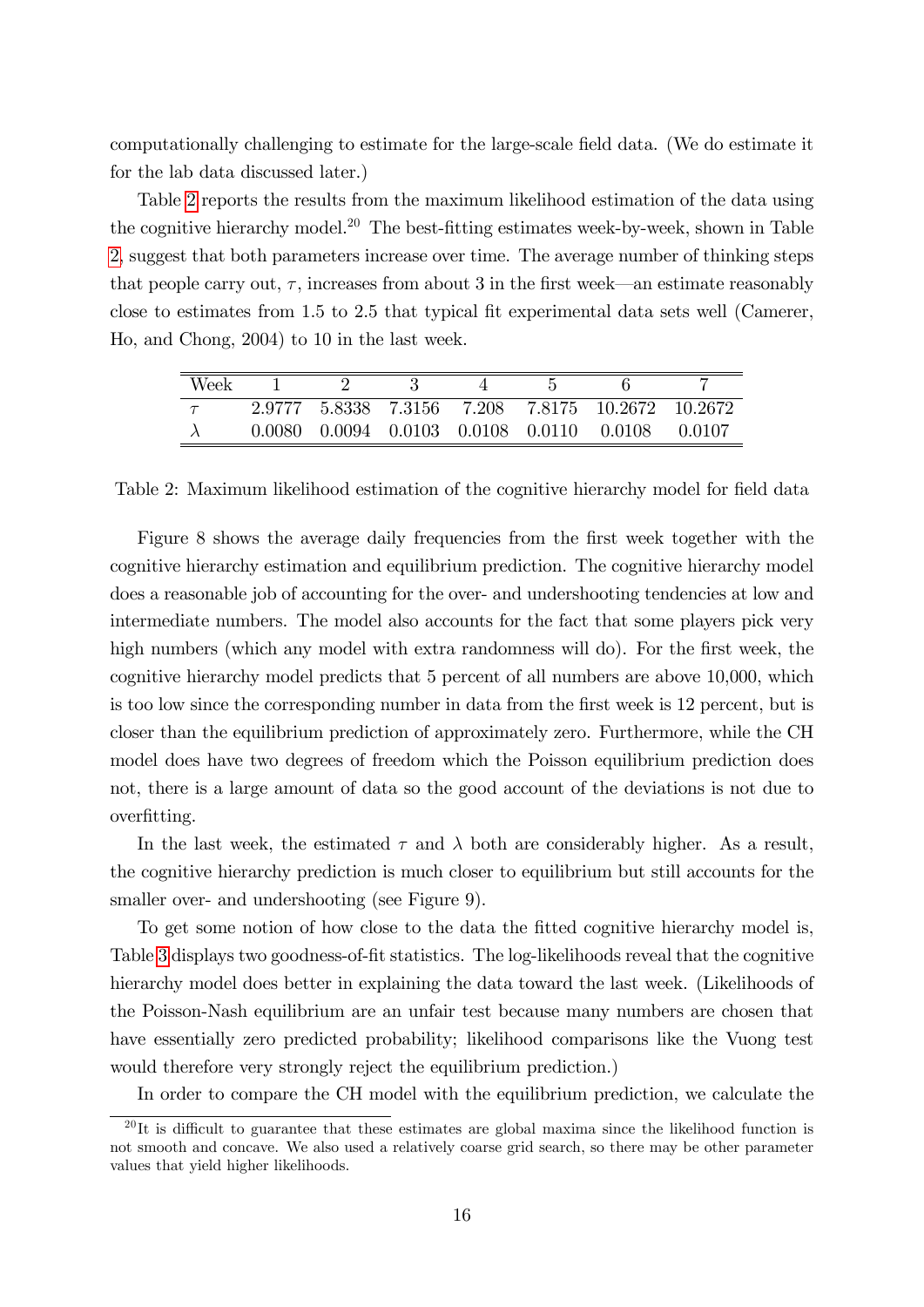proportion of the empirical density that lies below the predicted density, i.e., the proportion of choices that were correctly predicted. This statistic also shows that the cognitive hierarchy model can explain the data better toward the end of the time period. The cognitive hierarchy model does better than the equilibrium prediction in all seven weeks based on this statistic. For example, in the first week, 61 percent of players' choices were consistent with the cognitive hierarchy model, whereas only 50 percent were consistent with equilibrium. However, the cognitive hierarchy model is fitted with two free parameters, whereas the equilibrium prediction is calculated without any parameters. We therefore can not conclude that one of the two models is better.

<span id="page-18-0"></span>

| Week                                                      |         |                                                       |  |        |        |
|-----------------------------------------------------------|---------|-------------------------------------------------------|--|--------|--------|
| Log-likelihood CH                                         | -63956- | $-36390$ $-23716$ $-20546$ $-20255$ $-19748$ $-18083$ |  |        |        |
| Proportion below CH (%) 61.08 72.50 77.69 79.87 81.86     |         |                                                       |  | -82.63 | -81.94 |
| Proportion below eq. $(\%)$ 49.56 61.82 67.66 67.70 70.23 |         |                                                       |  | 76.79  | 76.61  |

The proportion below the theoretical prediction refers to the fraction of the empirical density that lies below the theoretical prediction.

Table 3: Goodness-of-fit for cognitive hierarchy and equilibrium for field data

The players' tendency to embrace or avoid particular numbers is more difficult to explain using general formal models. As was shown in Table [1,](#page-15-0) players seem to have preferences for odd numbers, numbers that represent round-numbered years, and repeating same-digit strings, whereas they avoid numbers divisible by 10 and even numbers. In the CH approach, the natural way to model this is to assume that 0-step thinkers do not choose randomly, but they instead choose using simple low-effort heuristics, including prominent numbers. One-step thinkers then correctly avoid these numbers and choose anti-focal numbers (e.g. avoiding numbers that are multiples of 10). It is hard to explain these choices parametrically without some theory of what makes certain choices focal or anti-focal, so we simply note this tendency and leave a deeper understanding to future research. Note however that Crawford and Iriberri (2007) use a CH approach to explain similar patterns in simpler hide-and-seek games. In their games the number of strategies is small, so the strategies which are not focal (in a graphical display) are typically antifocal. With the large number of strategies in our games the same approach does not work so neatly (e.g., avoid the numbers 10 and 20 do not necessarily point to the choices of 11 and 22, neither than 16 or 28).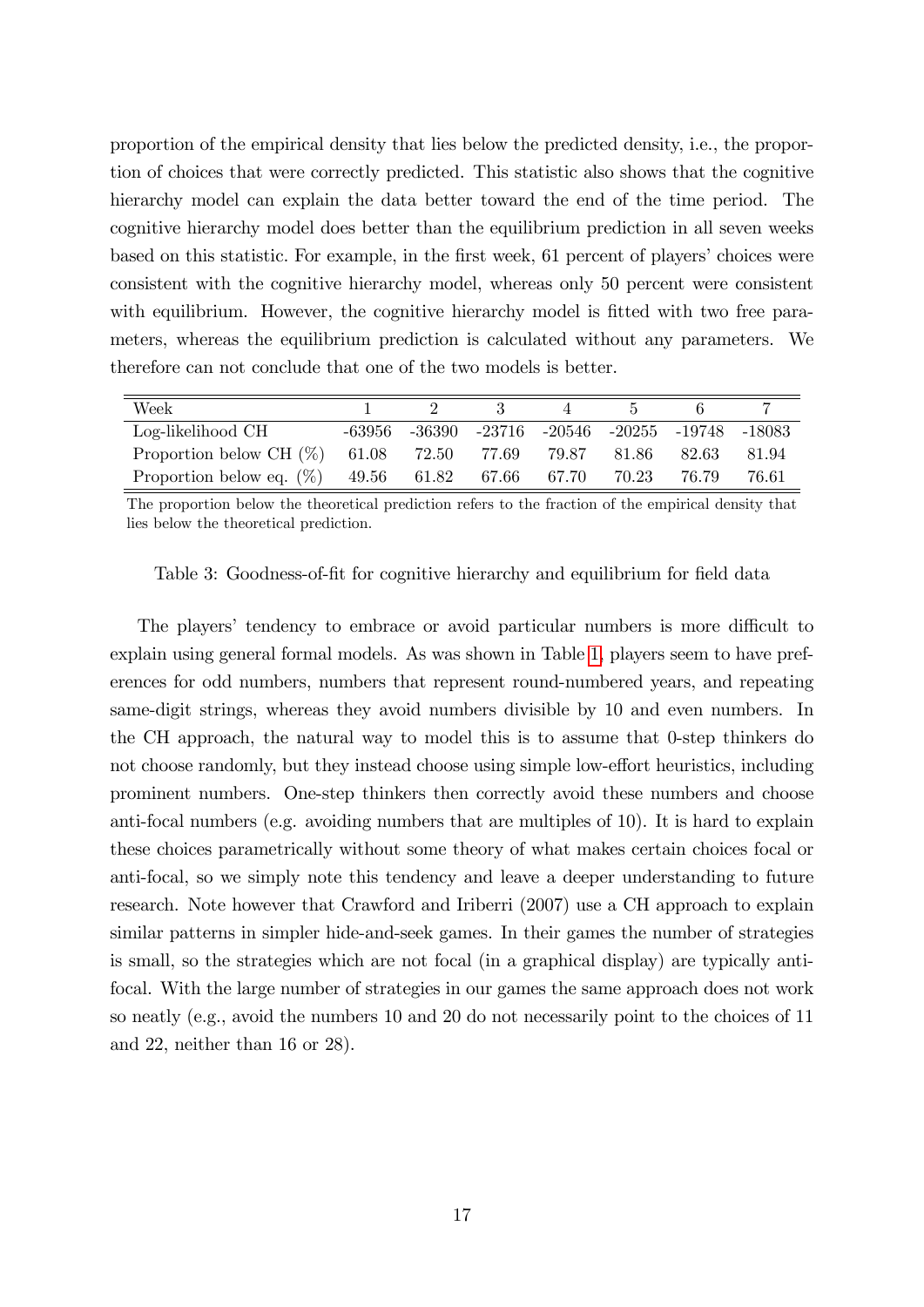# 4 The Laboratory LUPI Game

The rules of the field LUPI game do not exactly match the theoretical assumptions used to generate the predicted equilibrium described above. The field data included some choices made by a random number generator and some players might have chosen multiple numbers or simply colluded. It is possible that these features can account for the discrepancies between the data and the equilibrium prediction. We then took the natural next step, playing the LUPI game in a controlled laboratory environment which more closely matches the assumptions of the theory.

In designing the laboratory game, we compromise between two goals: to create a simple environment in which theory should apply (theoretical validity), and to recreate the features of the Öeld LUPI game in the lab. Because we use this opportunity to create an experimental protocol that is closely matched to a particular Öeld setting, we sometimes sacrificed theoretical validity for field replication.

The first choice is the scale of the game, in number of players  $(N)$ , permissible numbers  $(K)$ , and stakes. We choose to scale down the number of players and the largest payoff by a factor of roughly 2000. This implies that there were on average of 26.9 players and the prize to the winner in each round was \$7, whereas we used  $K = 99.^{21}$ . Since the field data span 49 days, the experiment has 49 rounds in each session. (We typically refer to experimental rounds as "days" and seven-'day' intervals as 'weeks' for semantic comparability between the lab and field descriptions.) While the winning number was announced in each field-game day, we do not know how much subjects learned about the number distribution (which was only available online); thus, we choose to announce only the winning number in the lab.

Because the number of players is endogenous in the field, in the lab experiment the number of players in each round was also determined randomly. In two sessions, we scaled down the empirical distribution of number of bets in the field as in the 49 days by 2000, then re-scaled it so that the mean equals the variance (both are 26.9), consistent with a Poisson distribution. In a third session, we used a Poisson distribution with a mean of 26.9 players to generate the numbers of players. Because players in the field did not necessarily know the number of players, we did not tell the lab subjects the process by which the number of players in each round was determined. This is an example of how the design opted for lab-Öeld parallelism at the expense of theoretical validity.

In contrast to the field game, each player was allowed to choose only one number and there was only one prize per round, in the amount of \$7. There was no option to use

<sup>&</sup>lt;sup>21</sup>Rescaling by 2000 would lead to a range from 1 to  $K = 50$ , but we used  $K = 99$  since we worried that we otherwise would miss the chance to see some focal numbers like 66 and 88.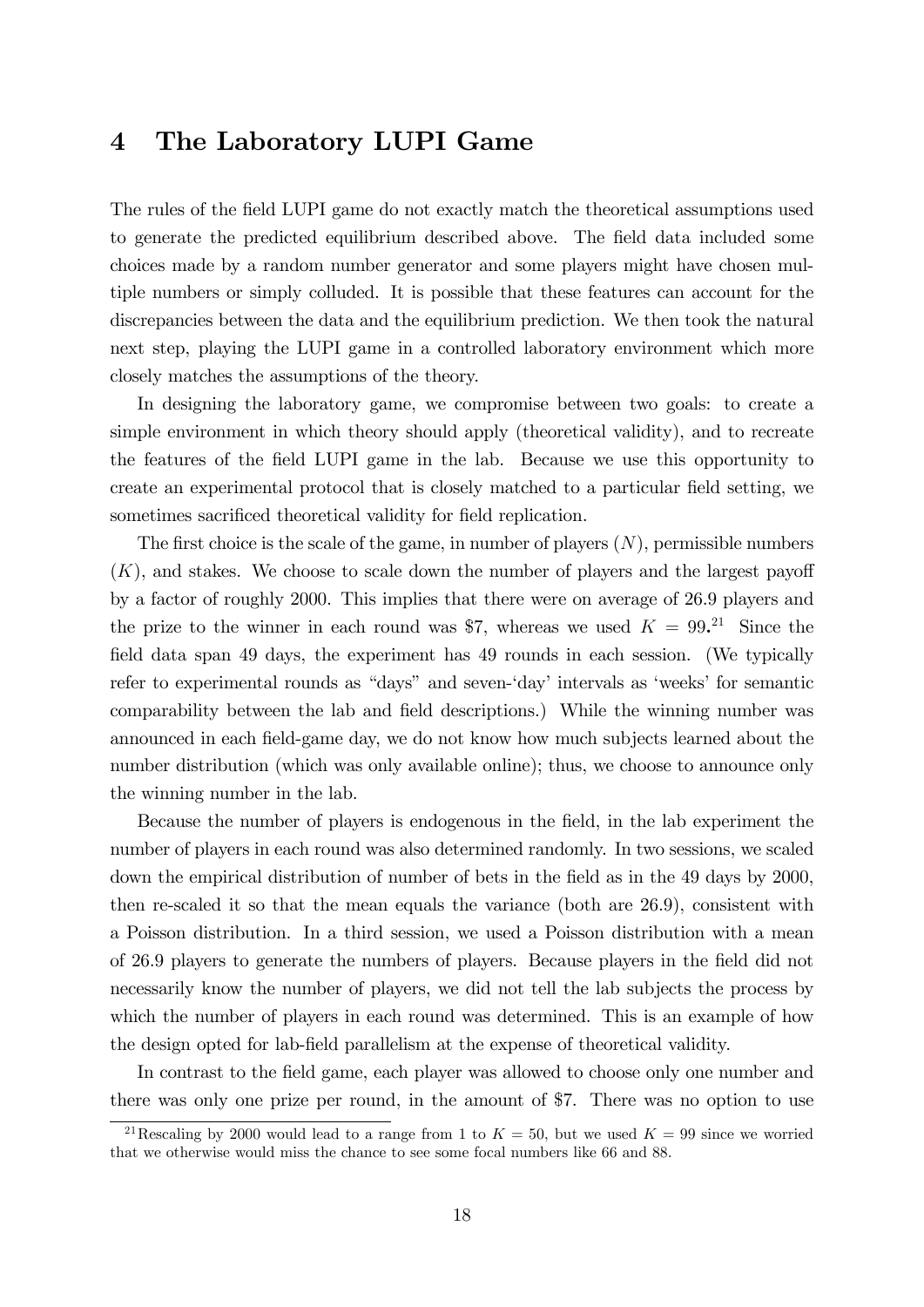a random number generator and in the case there was no number that only one player picked, nobody won in that round. These rules implement theoretical assumptions but depart from the rules in the field game.

Three laboratory sessions were conducted at the California Social Science Experimental Laboratory (CASSEL) at University of California Los Angeles on the 22nd and 25th of March 2007. The experiments were conducted using the Zürich Toolbox for Ready-made Economic Experiments (zTree) developed by Urs Fischbacher, as described in Fischbacher (2007). Within each session, 38 graduate and undergraduate students were recruited, through CASSELís web-based recruiting system, to participate. All subjects had the knowledge that their payoff will be determined by their performance. We made no attempt to replicate the demographics of the Öeld data, which we unfortunately know very little about. However, the players in the laboratory are likely to differ in terms of gender, age and ethnicity compared to the Swedish players. In all three sessions, we had more female than male subjects, with all of them clustered in the age bracket of 18 to 22, and the majority spoke a second language. The majority of the subjects had never participated in any form of lottery before. According to subjects' self-perceived income group, roughly half indicated that they were below the 50th percentile.<sup>22</sup> Subjects had various levels of exposure to game theory, but very few had seen or heard of a similar game prior to this experiment.

## 4.1 Experimental Procedure

At the beginning of each session, the experimenter first explained the rules of the LUPI game. The instructions were based on a version of the lottery ticket for the field game translated from Swedish to English (see Appendix D). Subjects were then given the option of leaving the experiment, in order to see how much self-selection ináuences experimental generalizability. None of the recruited subjects chose to leave, which indicates a limited role for self-selection (after recruitment and instruction).

After having received everyone's consent, the experiment continued. In order to avoid an end-game effect, subjects were told that the experiment would end at a predetermined, but non-disclosed time (also matching the field setting, which ended abruptly and unexpectedly). Subjects were told that participation was randomly determined at the beginning of each round, with 26.9 subjects participating on average. In the beginning of each round, subjects were informed whether they would participate in the current round.

<sup>&</sup>lt;sup>22</sup>Subjects were asked to report their household income percentile. Since we were interested in how the subjects perceived themselves, we purposely did not define the size of household, whether counting themselves as independent head of household or as a dependent of their parents' household. Along the same line of reasoning, we did not provide subjects with the current national income distribution.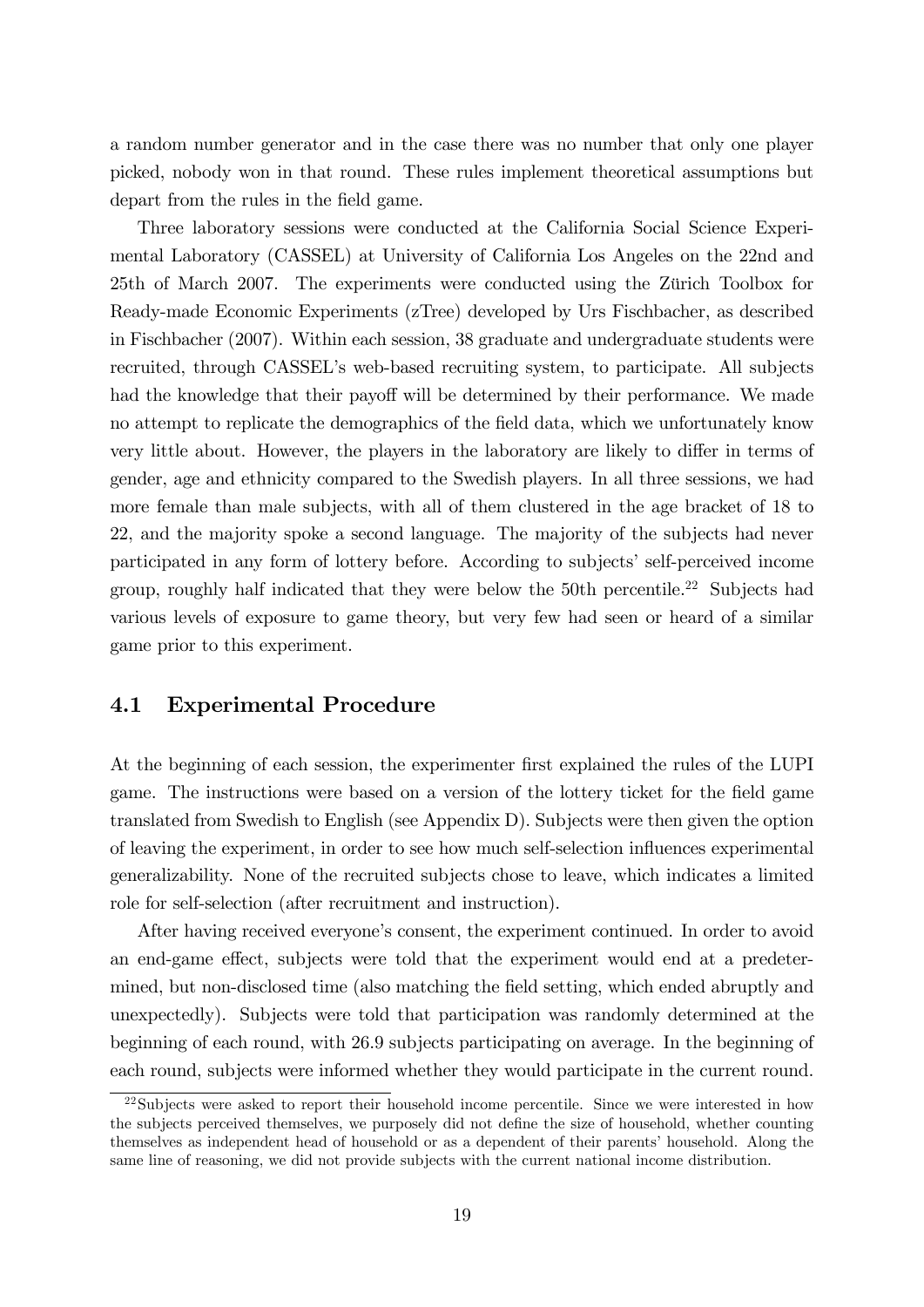They were required to submit a number in each round, even if they were not selected to participate. (The difference between behavior of selected and non-selected players gives us some information about the effect of marginal incentives.)

When all subjects had submitted numbers, the lowest unique positive integer was determined. If there was a lowest unique positive integer, the winner earned \$7. Each subject was privately informed, immediately after each round, what the winning number was, whether they had won that particular round, and their payoff so far during the experiment. This procedure was repeated 49 times, with no practice rounds (as is the case of the Öeld). After the last round, subjects were asked to complete a short questionnaire which allowed us to build the demographics of our subjects and a classification of strategies used. In one of the sessions, we included the cognitive reflection test as a way to measure cognitive ability (to be described below). All sessions lasted for less than an hour, and subjects received a show-up fee of \$8 or \$13 in addition to prizes from the experiment (which averaged \$8.6).

Screenshots from the experiment are shown in Appendix D.

## 4.2 Lab Descriptive Statistics

Behavior in the laboratory differs slightly among the three sessions. We cannot reject that the two sessions that used the scaled down field distribution of number of players are different (the p-value using a Mann-Whitney test is  $(0.44)$ ), but the session that follows an actual Poisson distribution is statistically different from the pooled data from the other two sessions (Mann-Whitney p-value 0:009). However, if we only use the choices of players who were selected to participate in each round, we cannot reject that the distribution of the data is the same in all sessions at  $p < 0.05$ <sup>23</sup>

In the remainder of the paper, we therefore pool the data from all three sessions, but only use the choices of participating subjects. It should be noted, however, that we cannot reject that participating and non-participating players' behavior differ when pooling data from all sessions (Mann-Whitney  $p$ -value 0.16). Figure 10 displays the aggregate data from non-selected and selected subjects' choices. Subjects are slightly more likely to play high numbers above 20 when they are not selected to participate, but overall the pattern looks very similar. This implies that subjects' behavior in a particular round is almost unaffected depending on whether they had marginal monetary incentives or not.

<sup>&</sup>lt;sup>23</sup>Using only selected players' choices, a Mann-Whitney test of the null hypothesis that the two sessions with the field distribution are the same results in a  $p$ -value of 0.22. Separately comparing the Poisson session with the two sessions with the field distribution of players result in  $p$ -values of 0.06 and 0.46. Comparing the session with the Poisson distribution with the pooled data from the two sessions with the field distribution results in a  $p$ -value of 0.13.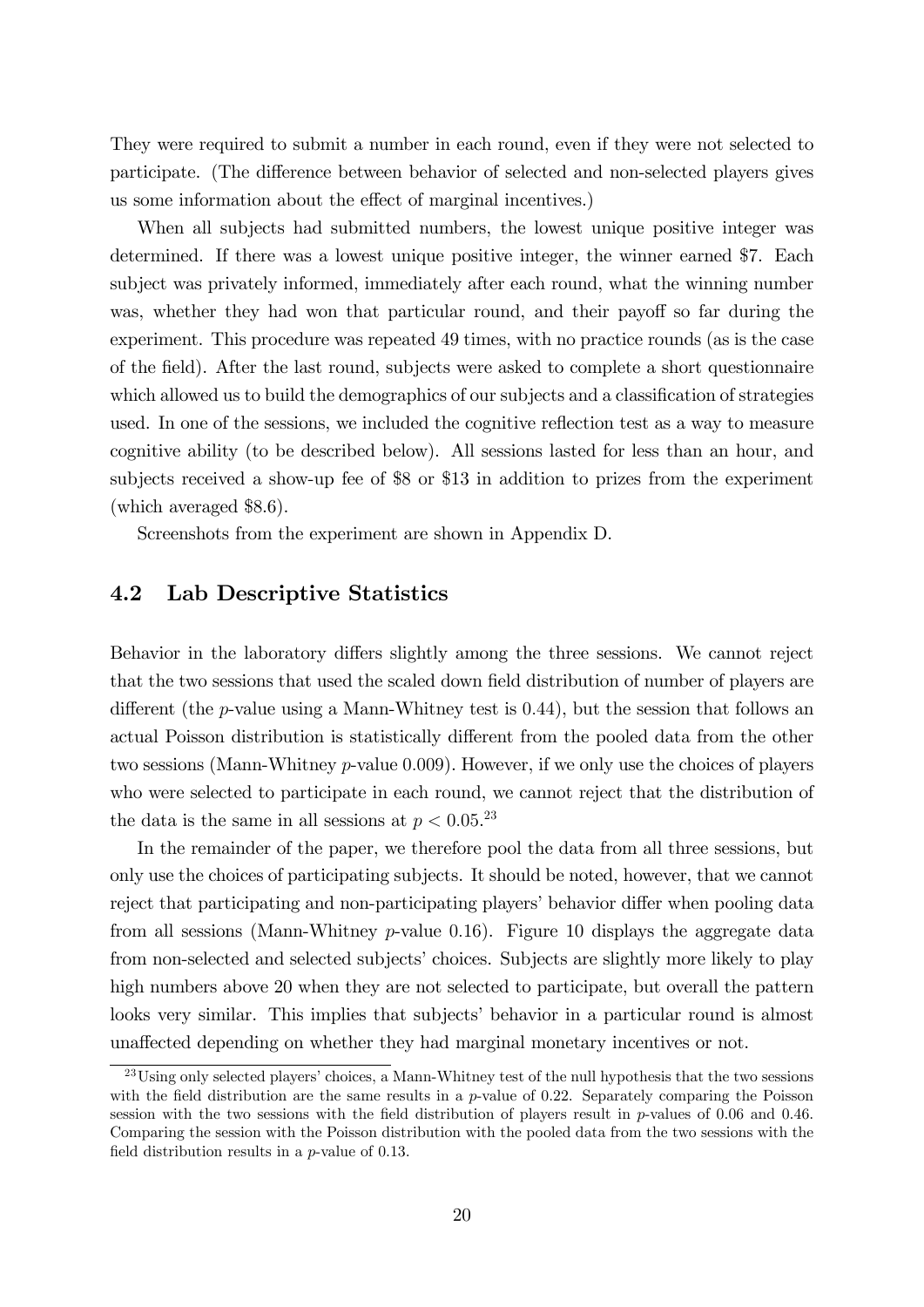Figure 11 shows the data for the choices of participating players. There are very few numbers above 20 and we therefore focus on the numbers 1 to 20 in the following graphs. In line with the field data, players have a predilection for certain numbers, while others are avoided. Judging from Figure 11, subjects avoid some even numbers, especially 2 and 10, while they endorse the odd (and prime) numbers 3, 11, 13 and 17. Interestingly, no subject played 20, while 19 was played five times and 21 was played six times.

<span id="page-22-0"></span>

|                           |       | All rounds |              |        | R 1-7 | R. 43-49 | Eq.   |
|---------------------------|-------|------------|--------------|--------|-------|----------|-------|
|                           | Avg.  | Std.dev.   | Min          | Max    | Avg.  | Avg.     | Avg.  |
| Average number played     | 5.7   | 1.6        | 4.2          | 13.1   | 9.0   | 5.3      | 5.2   |
| Median number played      | 4.8   | 1.0        | 3.5          | 8.0    | 6.0   | 5.0      | 5     |
| Below 20 $(\%)$           | 98.13 | 3.43       | 78.05        | 100.00 | 92.81 | 98.83    | 1.00  |
| Even numbers $(\%)$       | 44.07 | 5.84       | 29.47        | 56.94  | 39.79 | 47.16    | 46.86 |
| Session 1 (Field dist.)   |       |            |              |        |       |          |       |
| Winning number            | 6.0   | 9.3        | $\mathbf{1}$ | 67     | 13.0  | 2.5      | 2.9   |
| Lowest number not played  | 8.1   | 2.5        | 1            | 12     | 4.9   | 8.1      | 3.3   |
| Session 2 (Poisson dist.) |       |            |              |        |       |          |       |
| Winning number            | 5.1   | 2.6        | 1            | 10     | 5.8   | 5.1      | 2.9   |
| Lowest number not played  | 7.5   | 2.9        | 1            | 12     | 6.3   | 8.4      | 3.3   |
| Session 3 (Field dist.)   |       |            |              |        |       |          |       |
| Winning number            | 5.6   | 3.2        | 1            | 14     | 6.1   | 5.7      | 2.9   |
| Lowest number not played  | 7.5   | 2.7        | 2            | 13     | 7.4   | 10.0     | 3.3   |

Summary statistics are based only on choices of subjects that are selected to participate. The equilibrium column refers to what would result if all players played according to equilibrium ( $n = 26.9$ ) and  $K = 99$ )

#### Table 4: Descriptive statistics for laboratory data

Table [4](#page-22-0) shows some descriptive statistics for the participating subjects in the lab experiment. As in the field, some players in the first week tend to pick very high numbers. In the first week, 93 percent of all numbers are below 20 (7 percent above 20), while only one percent chose above 20 in the last week. The average number chosen in the last week corresponds closely to the equilibrium prediction (5.3 vs. 5.2) and the medians are identical (5.0). The average winning numbers are too high compared to equilibrium play, which is consistent with the observation that players pick very low numbers too much, creating non-uniqueness among those numbers so that unique numbers are high. The tendency to pick odd numbers decreases over time  $-40$  percent of all numbers are even in the first week, whereas 47 percent are even in the last week (which coincides with the equilibrium proportion of even numbers).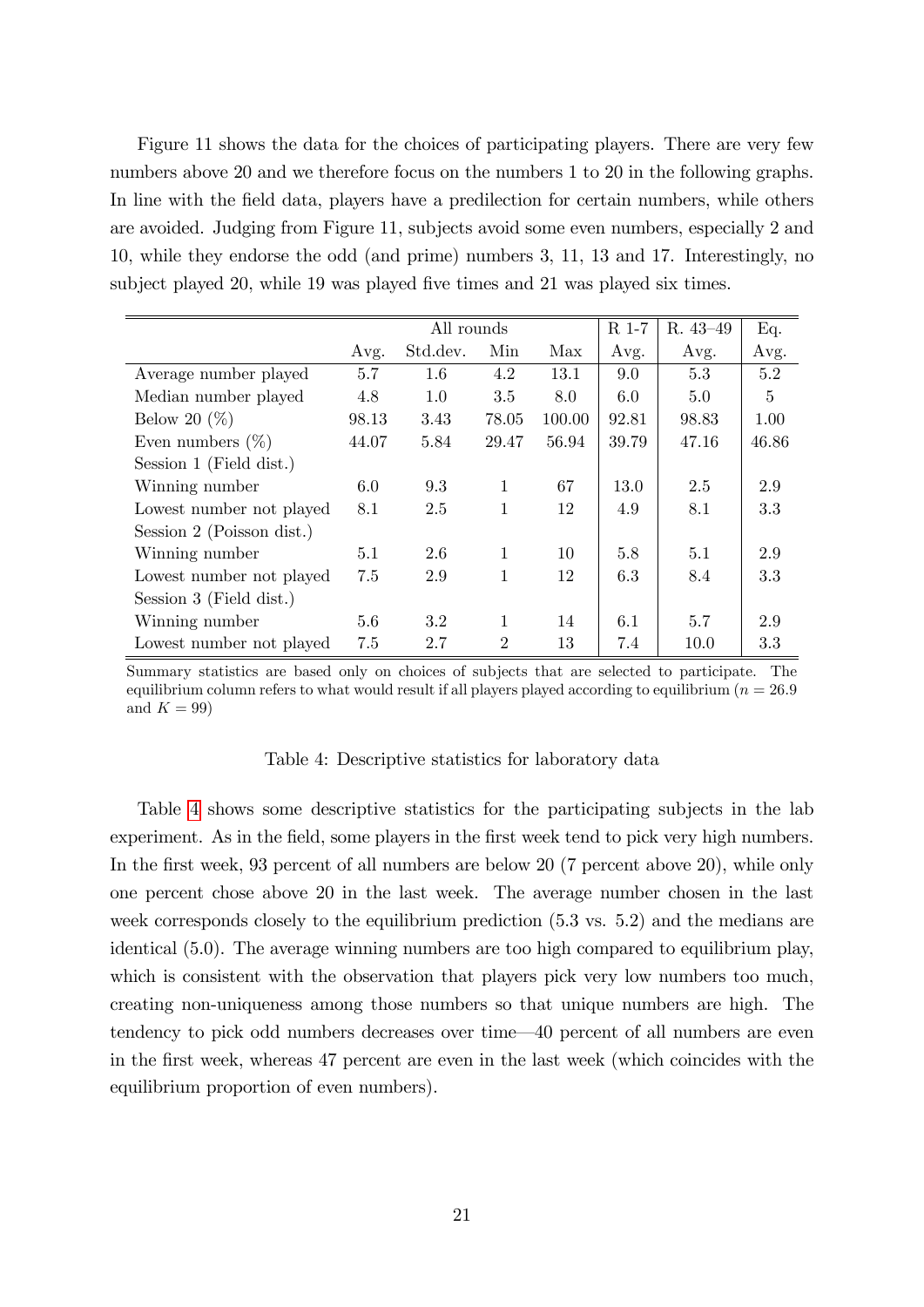### 4.3 Aggregate Results

In the Poisson equilibrium with 26.9 average number of players, strictly positive probability is put on numbers 1 to 16, while other numbers have probabilities numerically indistinguishable from zero. Figure 12 shows the average frequencies played in week 1 to 7 together with the equilibrium prediction (dashed line) and the estimated week-by-week results using the cognitive hierarchy model (solid line). These graphs clearly indicates that learning is quicker in the laboratory than in the Öeld. Despite that the only feedback given to players in each round is the winning number, behavior is remarkably close to equilibrium already in the second week. However, we can also observe the same discrepancies between the equilibrium prediction and observed behavior as in the Öeld. The distribution of numbers is too spiky and there is overshooting of low numbers and undershooting at numbers just below the equilibrium cutoff.

Figure 12 also displays the estimates from a maximum likelihood estimation of the cognitive hierarchy model presented in the theoretical section (solid line). The cognitive hierarchy model can account both for the spikes and the over- and undershooting. Table [5](#page-24-0) shows the estimated parameters.<sup>24</sup> There is no clear time trend in the two parameters, and in some rounds the average number of thinking steps is unreasonably large compared to other experiments showing  $\tau$  around 1.5. Since there are two free parameters with relatively few choice probabilities to estimate, we might be over-fitting by allowing two free parameters. We therefore estimate the precision parameter  $\lambda$  while keeping the average number of thinking steps fixed. We set the average number of thinking steps to 1.5, which has been shown to be a value of  $\tau$  that predicts experimental data well in a large number of games (Camerer, Ho, and Chong, 2004). The estimated precision parameter is considerably lower in the first week, but is then relatively constant. Figure 13 shows the fitted cognitive hierarchy model when  $\tau$  is restricted to 1.5. It is clear that the model with  $\tau = 1.5$  can account for the undershooting also when the number of thinking steps is fixed, but it has difficulties in explaining the overshooting of low numbers. The main problem is that with  $\tau = 1.5$ , there are too many zero-step thinkers that play all numbers between 1 and 99 with uniform probability.

Table [5](#page-24-0) also displays the maximum likelihood estimate of  $\lambda$  for the logit QRE. The precision parameter is relatively high in all weeks, but particularly from the second week and onwards. Recall from Figure 2 that the QRE prediction for such high  $\lambda$  is very close to the Poisson-Nash equilibrium.

Table [6](#page-24-1) provides some goodness-of-fit statistics for the cognitive hierarchy model, QRE and the equilibrium prediction. The table reveals that the cognitive hierarchy estimations

<sup>&</sup>lt;sup>24</sup>The log-likelihood function is neither smooth nor concave, so the estimated parameters may not reflect a global maximum of the likelihood.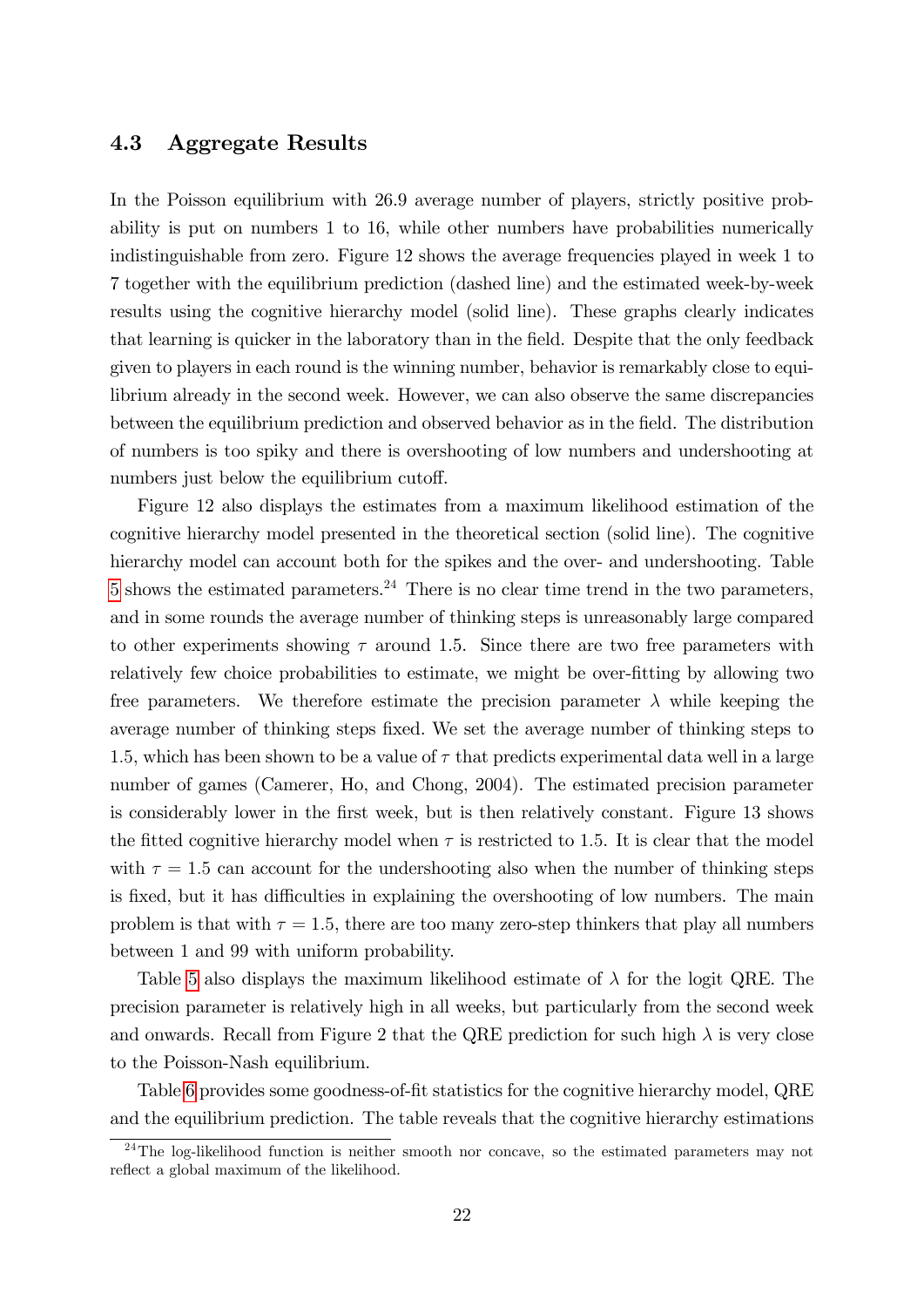<span id="page-24-0"></span>

| Week                       |        |               |        |        |        |        |          |
|----------------------------|--------|---------------|--------|--------|--------|--------|----------|
|                            | 8.15   | 13.14         | 6.48   | 5.31   | 11.52  | 5.05   | 9.00     |
|                            | 1.19   | 11.27         | 10.85  | 14.92  | 13.53  | 14.67  | 8.73     |
| $\lambda$ ( $\tau = 1.5$ ) | 1.08   | $2.37$ $2.85$ |        | 2.82   | 2.76   | 2.34   | 2.16     |
| $\lambda_{QRE}$            | 123.40 | 526.83        | 396.24 | 430.83 | 523.30 | 517.25 | - 309.89 |

Table 5: Maximum likelihood estimation of the cognitive hierarchy model and QRE for laboratory data

Öt the data better after the Örst week. Comparing the proportion of correctly predicted choices, the equilibrium prediction does remarkably well. The equilibrium prediction does better than the cognitive hierarchy model with  $\tau = 1.5$  in all weeks, but the cognitive hierarchy model with two free parameters does better than the equilibrium prediction in all but the second week. Allowing for noise, the logit QRE performs better than equilibrium in the first week, but is practically indistinguishable from equilibrium after the first week (due to high  $\lambda$ ). Since the logit QRE includes the Poisson equilibrium as a special case (when  $\lambda \to \infty$ ), the log-likelihood of the logit QRE provides an upper bound for that of the Poisson-Nash equilibrium. Hence, comparing the log-likelihood of logit QRE and cognitive hierarchy, we also see that the Poisson-Nash equilibrium (using logit QRE as bound) out-performs the cognitive hierarchy model with  $\tau = 1.5$ , but is out-performed by the cognitive hierarchy model with two free parameters.

<span id="page-24-1"></span>

| Week                                 |          | $\mathcal{D}$ | 3        | $\overline{4}$ | $\frac{5}{2}$ | 6        |          |
|--------------------------------------|----------|---------------|----------|----------------|---------------|----------|----------|
| Log-likelihood CH                    | $-150.9$ | $-75.9$       | $-67.5$  | $-65.0$        | $-64.4$       | $-60.7$  | $-68.5$  |
| Log-likelihood CH $\tau = 1.5$       | $-204.1$ | $-180.8$      | $-171.6$ | $-179.8$       | $-177.8$      | $-178.4$ | $-185.8$ |
| Log-likelihood logit QRE             | $-172.2$ | -76.8         | $-94.8$  | $-88.5$        | $-82.0$       | $-76.9$  | $-88.9$  |
| Proportion below CH $(\%)$           | 86.06    | 88.02         | 92.26    | 93.13          | 91.41         | 94.99    | 92.60    |
| Proportion below CH $\tau = 1.5$ (%) | 81.11    | 76.53         | 79.00    | 76.79          | 78.23         | 76.22    | 77.18    |
| Proportion below logit QRE $(\%)$    | 84.95    | 87.94         | 83.64    | 86.88          | 86.13         | 90.21    | 86.61    |
| Proportion below eq. $(\%)$          | 81.71    | 88.16         | 83.60    | 87.19          | 86.13         | 90.79    | 86.88    |

The proportion below the theoretical prediction refers to the fraction of the empirical density that lies below the theoretical prediction.

Table 6: Goodness-of-fit for cognitive hierarchy, QRE and equilibrium for laboratory data

On the aggregate level, behavior in the lab is remarkably close to equilibrium from the second to the last week. The cognitive hierarchy model can rationalize the tendencies that some numbers are played more, as well as the undershooting below the equilibrium cutoff. The value-added of the cognitive hierarchy model is not primarily that it gives a slightly better Öt, but that it provides a plausible story for how players manage to play so close to equilibrium. Most likely, few players would be capable of calculating the equilibrium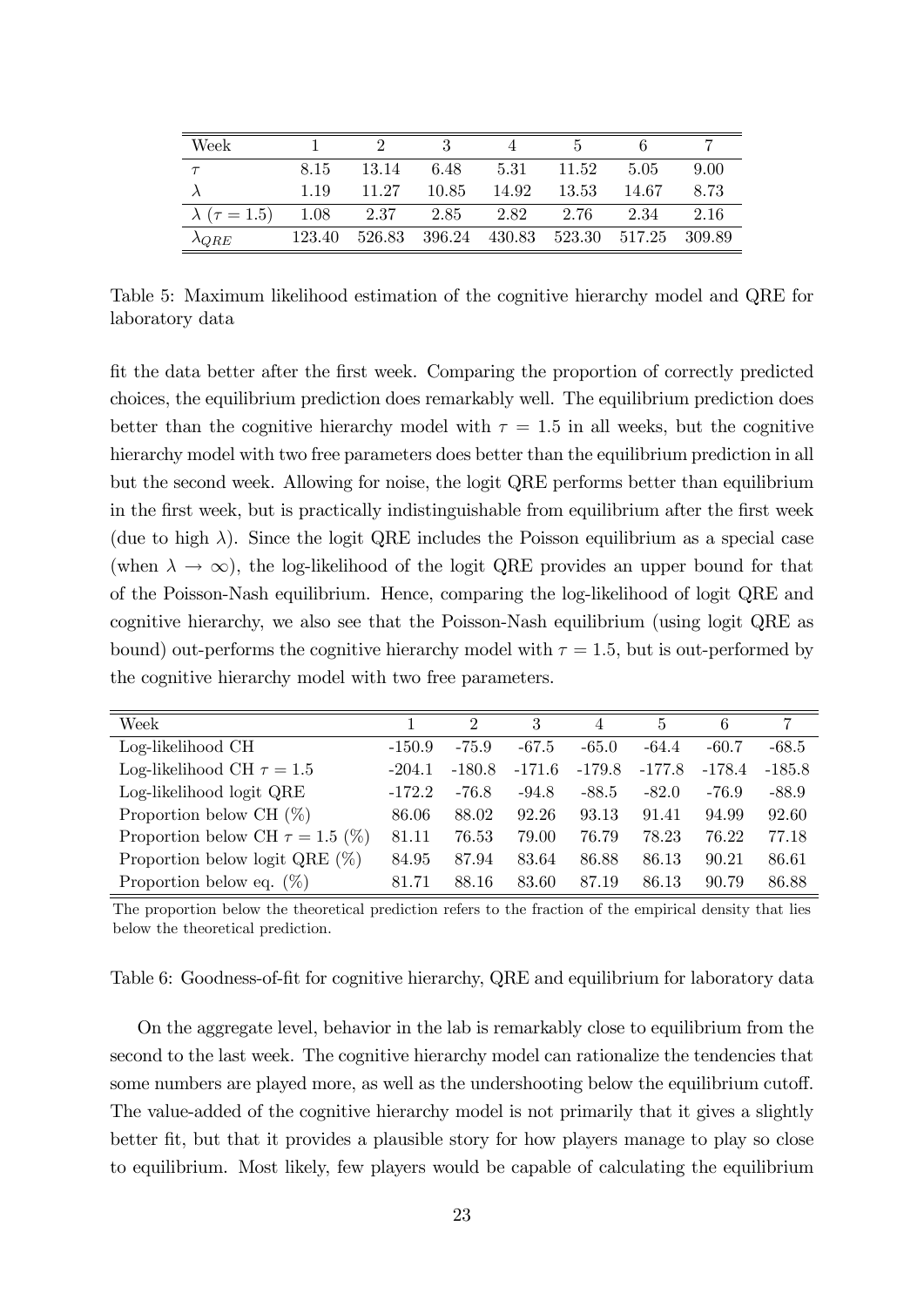during the course of the experiment, whereas many of them should be able to carry out a few steps of reasoning along the lines of the cognitive hierarchy model.

## 4.4 Individual Results

Behavior on the aggregate level is close to equilibrium, which is particularly remarkable since subjects received very little feedback during the experiment (only the winning numbers). In the post-experimental questionnaire, several subjects said that they responded to previous winning numbers, so we regressed players' choices on the winning number in previous periods. Table [7](#page-25-0) shows that the winning numbers in previous rounds do affect players' choices early on. In the first and second weeks, if the winning number was high, players tend to choose higher numbers in the next round. However, this tendency is con-siderably weaker in later weeks 3-7. The small round coefficients in Table [7](#page-25-0) also show that there does not appear to be any general trend in players' choices over the 49 rounds.

<span id="page-25-0"></span>

|                | All periods | Week 1    | Week 2    | Week $3-7$ |
|----------------|-------------|-----------|-----------|------------|
| Round $(1-49)$ | $-0.011$    | $-0.529$  | $-0.102$  | 0.0144     |
|                | $(-1.09)$   | $(-0.58)$ | $(-0.47)$ | (1.10)     |
| $t-1$ winner   | $0.188**$   | $0.154**$ | $0.376*$  | $0.089*$   |
|                | (10.55)     | (3.55)    | (2.20)    | (1.98)     |
| $t-2$ winner   | $0.140**$   | $0.111*$  | 0.323     | 0.056      |
|                | (7.43)      | (1.99)    | (1.28)    | (1.26)     |
| $t-3$ winner   | $0.082**$   | 0.078     | $-0.057$  | 0.036      |
|                | (4.10)      | (1.13)    | $(-0.26)$ | (0.83)     |
| Fixed effects  | Yes         | Yes       | Yes       | Yes        |
| Observations   | 3156        | 319       | 483       | 2354       |
| $R^2$          | 0.05        | 0.12      | 0.01      | 0.00       |

 $*=5$  percent and  $*=1$  percent significance level. The table report results from a linear fixed effects panel regression. Only selected subjects are included.  $t$ -statistics within parentheses.

Table 7: Panel data regressions explaining individual play in the laboratory

The regression results in Table [7](#page-25-0) mask a considerably degree of heterogeneity between individual subjects. In the post-experimental questionnaire, we asked people to state why they played as they did. Based on these responses we coded four variables depending on whether they mentioned each aspect as a motivation for their strategy.

Random All subjects who claimed that they played numbers randomly were coded in this category.<sup>25</sup>

 $^{25}$  For example, one subject motivated this strategy choice in a particular sophisticated way: "First I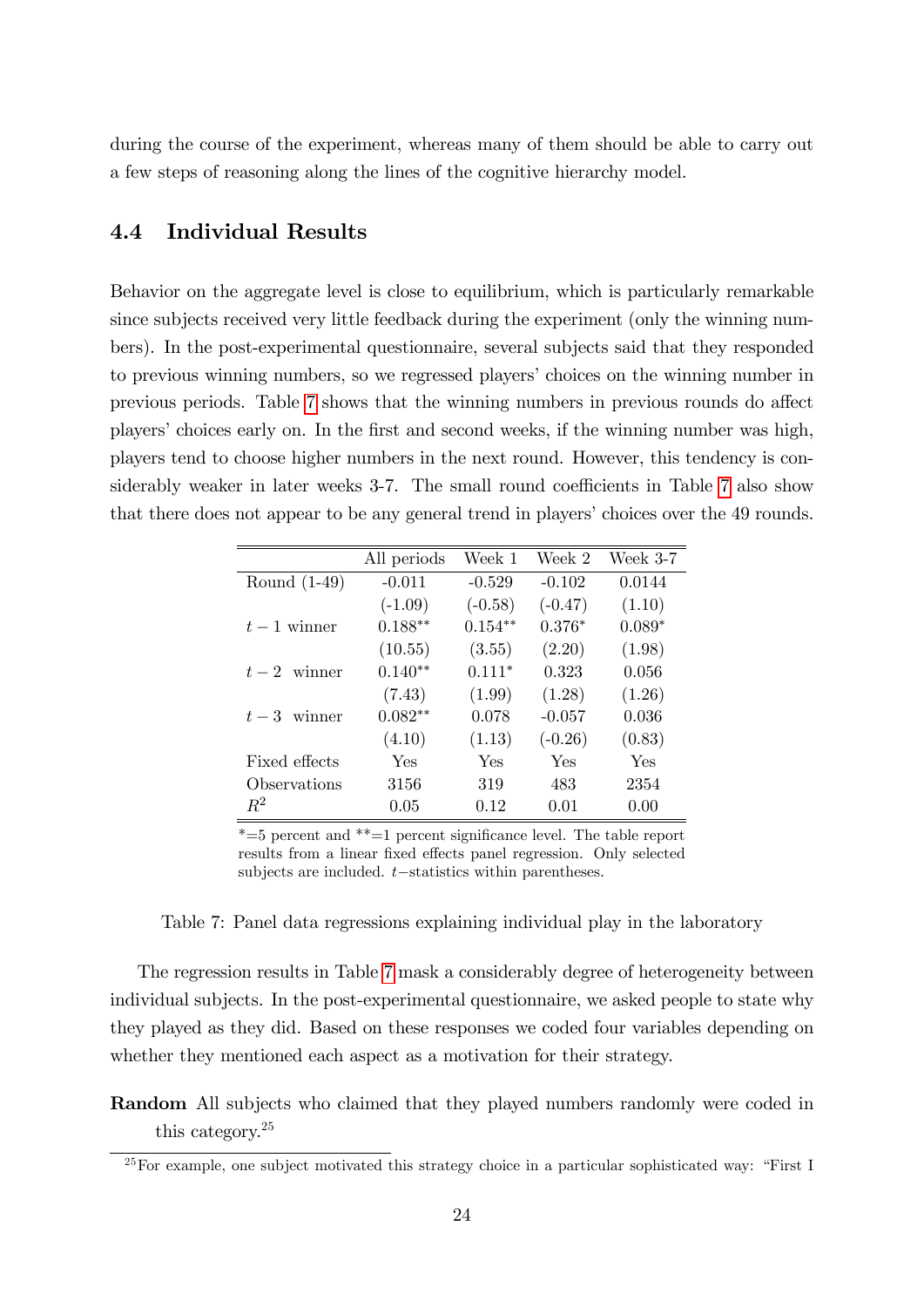- Stick All subjects who stated that they stuck to one number throughout parts of the experiment were included in this category. Many of these subjects explained their choices by arguing that if they stuck with the same number, they would increase the probability of winning.
- Lucky This category includes all subjects who claimed that they played a favorite or lucky number.
- Strategic This category includes all players who explicitly motivated their strategy by referring to what the other players would  $d_0$ <sup>26</sup>

<span id="page-26-0"></span>Several subjects were coded into more than one category.<sup>27</sup> The fraction of subjects within each set of categories are reported in Table [8.](#page-26-0)

| X         | Random |      | Stick Lucky | Strategic |
|-----------|--------|------|-------------|-----------|
| Random    | 35.1   | 7.0  | 1.8         | 7.0       |
| Stick     |        | 34.2 | 3.5         | 15.8      |
| Lucky     |        |      | 10.5        | 4.4       |
| Strategic |        |      |             | 41 2      |

Table 8: Classification of self-reported strategies

How well does the classification based on the self-reported strategies explain behavior? Table [9](#page-27-0) reports regressions where the dependent variables are four summary statistics of subjects' behavior—the number of distinct choices, the mean number, the standard deviation of number, and the total payoff. In the first column for each measure of individual play only the four categories above are included as dummy variables. There are few statistically significant relationships. Subjects coded into the "Stick" category did tend to choose fewer numbers, and subjects coded as "Lucky" tend to pick higher and more highly varied numbers (high standard deviation). Table [9](#page-27-0) also report regressions for the same dependent variables and some demographic variables.<sup>28</sup> The only statistically

tried logic, one number up or down, how likely was it that someone else would pick that, etc. That wasnít doing any good, as someone else was probably doing the exact same thing. So I started mentally singing scales, and whatever number I was on in my head I typed in. This made it rather random. A couple of times I just threw curveballs from nowhere for the hell of it. I didn't pay any attention to whether or not I was selected to play that round after the first 3 or so.<sup>"</sup>

 $26$  For example, one subject stated the following: "I tried to pick numbers that I thought other people wouldn't think of whatever my first intuition was, I went against. Then I went against my second intuition, then picked my number. After awhile, I just used the same  $#$  for the entire thing."

 $27$  For example, the following subject was classified into all but the "Lucky" category: "At first I picked 4 for almost all rounds (stick) because it isnít considered to be a popular number like 3 and 5 (strategic). Afterwards, I realized that it wasn't helping so I picked random numbers (random).

 $^{28}$  Including demographic variables and the four categories in the same regressions does not affect any of the results reported here.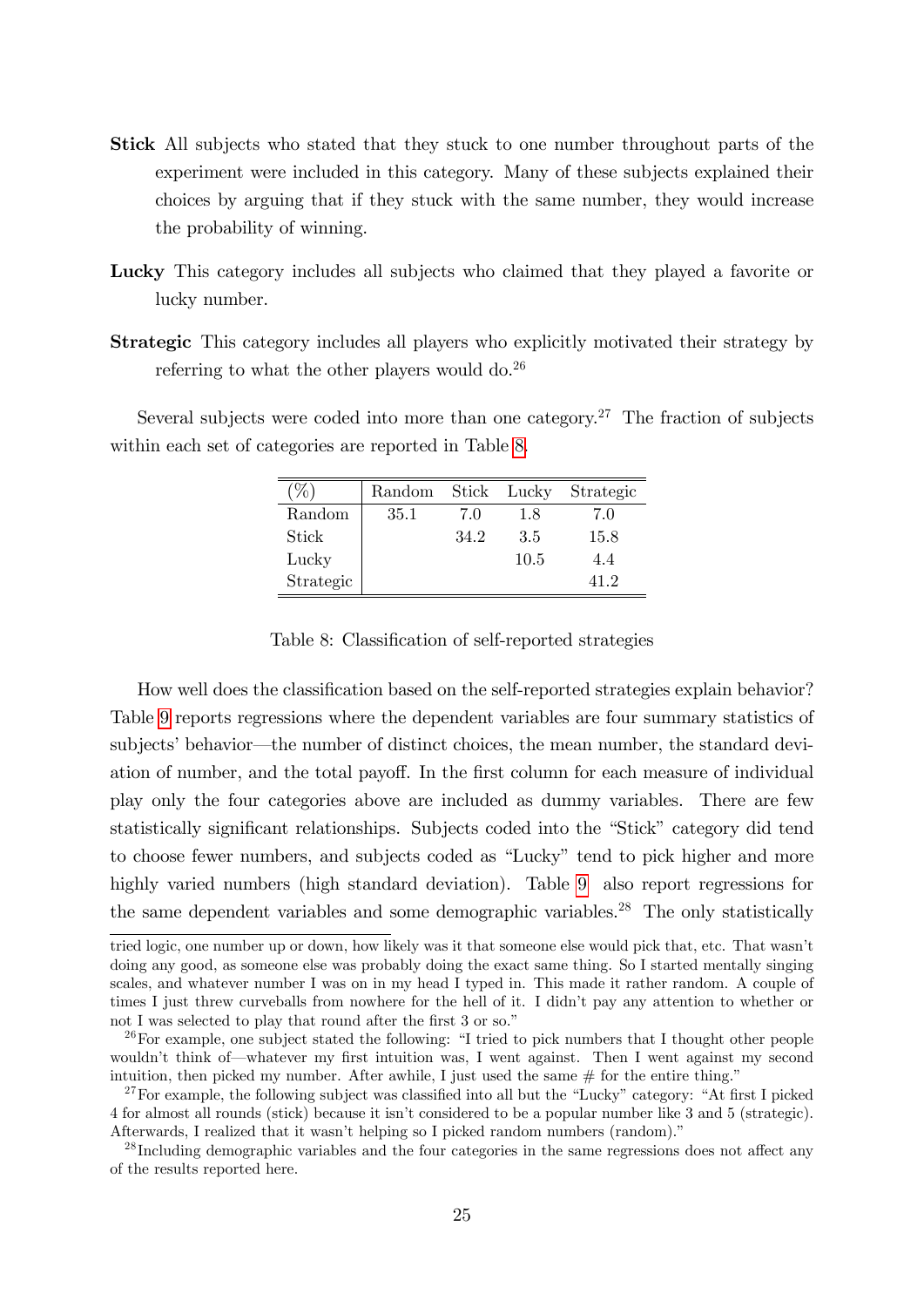significant relationship is that subjects familiar with game theory tend to pick lower and less dispersed numbers (though their payoffs are not higher). Note that the explanatory power is very low and that there are no significant coefficients in the regressions on the total payoff from the experiment. This suggests that it is hard to affect the payoff by using a particular strategy, which is consistent with the fully mixed equilibrium (where payoffs are the same for all strategies).

<span id="page-27-0"></span>

|                |           | $#$ Distinct |           | Mean      |           | Std. dev. |           | Payoff    |
|----------------|-----------|--------------|-----------|-----------|-----------|-----------|-----------|-----------|
| Random         | 0.529     |              | $-0.12$   |           | $-0.93$   |           | $-1.97$   |           |
|                | (0.97)    |              | $(-0.23)$ |           | $(-0.85)$ |           | $(-1.37)$ |           |
| <b>Stick</b>   | $-1.14*$  |              | $-0.43$   |           | $-1.62$   |           | $-0.65$   |           |
|                | $(-2.19)$ |              | $(-0.86)$ |           | $(-1.55)$ |           | $(-0.48)$ |           |
| Lucky          | 0.79      |              | $2.00**$  |           | $3.22*$   |           | 0.39      |           |
|                | (1.01)    |              | (2.64)    |           | (2.04)    |           | (0.19)    |           |
| Strategic      | 0.33      |              | $-0.40$   |           | $-1.04$   |           | 0.24      |           |
|                | (0.64)    |              | $(-0.81)$ |           | $(-1.00)$ |           | (0.18)    |           |
| Age            |           | $-0.19$      |           | $-0.05$   |           | $-0.03$   |           | 0.34      |
|                |           | $(-0.23)$    |           | $(-0.59)$ |           | $(-0.20)$ |           | (1.60)    |
| Female         |           | $-0.09$      |           | $-0.37$   |           | $-1.17$   |           | $-0.39$   |
|                |           | $(-0.19)$    |           | $(-0.79)$ |           | $(-1.19)$ |           | $(-0.31)$ |
| Income $(1-4)$ |           | $-0.33$      |           | $-0.06$   |           | $-0.37$   |           | 0.53      |
|                |           | $(-1.30)$    |           | $(-0.25)$ |           | $(-0.72)$ |           | (0.81)    |
| Lottery player |           | $0.05\,$     |           | $-0.24$   |           | $-0.00$   |           | $-0.17$   |
|                |           | (0.10)       |           | $(-0.50)$ |           | $(-0.00)$ |           | $(-0.13)$ |
| Game theory    |           | $-0.04$      |           | $-1.17*$  |           | $-2.09*$  |           | $-0.89$   |
|                |           | $(-0.08)$    |           | $(-2.43)$ |           | $(-2.08)$ |           | $(-0.68)$ |
| $R^2$          | 0.07      | 0.02         | 0.08      | $0.07\,$  | 0.07      | 0.06      | 0.02      | $0.03\,$  |
| Obs.           | 113       | 113          | 113       | 113       | 113       | 113       | 113       | 113       |

Only selected choices are included in the calculation of the dependent variables.  $t$ -statistics within parentheses. Constant included in all regressions.  $*=5$  percent and  $**=1$  percent significance level.

#### Table 9: Linear regressions explaining individual behavior

Figure 14 shows a histogram of the number of distinct numbers that subjects played during the experiments. Based only on choices when players were selected to participate, subjects played on average 9.46 different numbers. Only one subject played the same number in all rounds.

The questionnaire in one of the sessions also contained the three-question Cognitive Reflection Test (CRT) developed by Frederick  $(2005)^{29}$  The purpose with collecting subjects' responses to the CRT is to get some measure of cognitive ability. In line with the

 $29$ The CRT consists of three questions, all of which would have an instinctive answer, and a counterintuitive, but correct, answer. See Frederick (2005) or the screenshot in Appendix D for the questions that we used.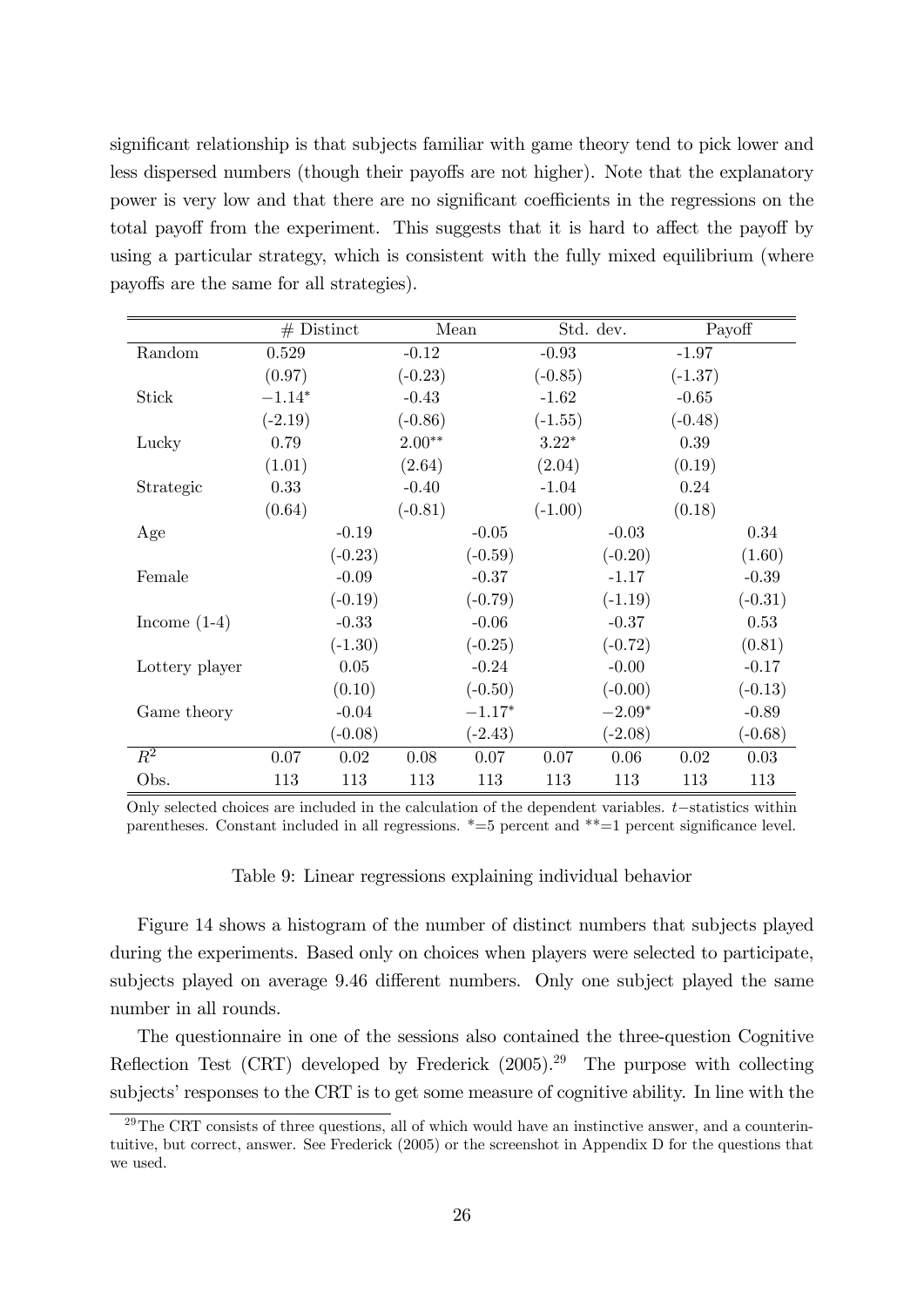results reported in Frederick (2005), a majority of the UCLA subjects answered only zero or one questions correctly. Interestingly, there does not appear to any relation between player's behavior or payoff in the LUPI game and the number of correctly answered questions, but the sample size is small (n=38). The number of correctly answered CRT questions is not significant when the four measures in Table [9](#page-27-0) are regressed on the CRT score.

## 5 Field vs. Lab

Throughout the history of experimental economics, there has been a simmering debate about the extent to which laboratory experiments can tell us something about particular naturally-occurring situations outside the lab (e.g., Loewenstein, 1999). There are at least two concerns related to this argument. First, to what extent do the often abstract and highly structured games used in laboratory experiments represent phenomena in "real-world" settings? Second, to what extent do laboratory subjects' behavior differ from humans in non-laboratory settings, for example because the subject pool is not representative or due to experimenter effects. In this paper, we address both these concerns. The laboratory experiment in this paper uses the same game—with a few minor modifications—as the game played in the field. The lab and field LUPI games differ, however, in time, location, context and demographics of the players. In the field LUPI game, players are self-selected from the Swedish population and play with their own money in a naturally occurring environment. Students at UCLA on the opposite side of the globe play as experimental subjects in a scrutinized laboratory setting.

Despite these differences, behavior in the laboratory and the field show striking similarities. Players in both the field and laboratory learn to play the game remarkably close to the Poisson equilibrium. The over- and undershooting and special-number discrepancies between their behavior and the equilibrium predictions are also similar. This forcefully demonstrates how economic theory bridges the Öeld and the lab, as well as the power of experiments which are created to have crucial features of particular field settings to produce parallel behavior.

# 6 Conclusion

This paper studies a new game, LUPI, in which the lowest unique positive integer wins a fixed prize. The game has similarities with both congestion games (Rosenthal, 1973) and numerical 'beauty-contest' games (Nagel, 1995), but it is distinct from both. LUPI is a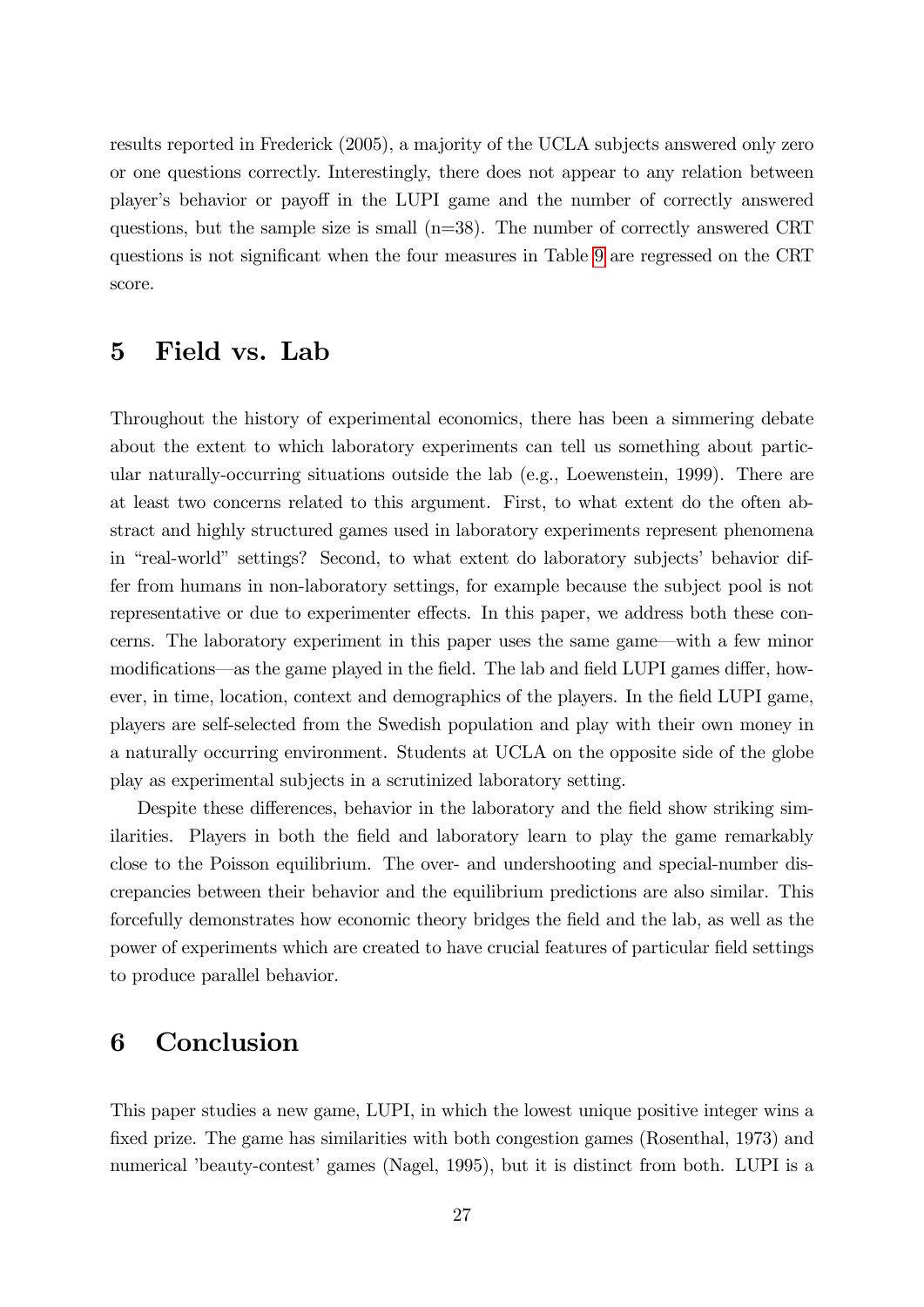close relative to auctions in which the lowest unique bid wins, but ignores that the size of the prize depends on the bid and complications arising from private valuations.

We characterized the Poisson-Nash equilibrium and analyzed people's behavior in this game using both an unusually clear field data set including more than 2.6 million choices, and parallel laboratory experiments. Despite the differences in context, location and participating players between the Öeld and laboratory, we Önd that the behavior of the lottery-playing public in Sweden in a naturally occurring setting is very similar to the behavior of UCLA students in a laboratory environment.

In both the field and lab, players quickly learn to play close to equilibrium, but there are some remaining discrepancies between players' behavior and equilibrium predictions. These discrepancies can to some extent be accounted for by a cognitive hierarchy model with quantal responses. These findings demonstrate the remarkable force of traditional equilibrium analysis. Complex computations produce precise predictions about a sharp dropoff in strategies, around 5513 in the field data and 14 in the lab data. Choices do drop off sharply, but drop off below the equilibrium dropoff point. The data also demonstrate the ability of parameterized behavioral models of cognitive hierarchies to explain both why the equilibrium prediction is such a surprisingly accurate approximation, and to explain the regular deviations from equilibrium.

Our two major conclusions are also visible in a preliminary working paper on lowest unique bid auctions for money and consumer goods by Eichberger and Vinogradov (2007) (though their theory is only approximately worked out and does not use the Poisson structure). Among inexperienced bidders there are too many low and high bids and too few bids just below the equilibrium cutoff. But there is learning across auctions and in general the bid distributions are remarkably close to equilibrium. The parallelism of their conclusions and ours suggests that what we have learned from the artificial LUPI game might also apply to naturally-occurring auctions and perhaps other economic settings.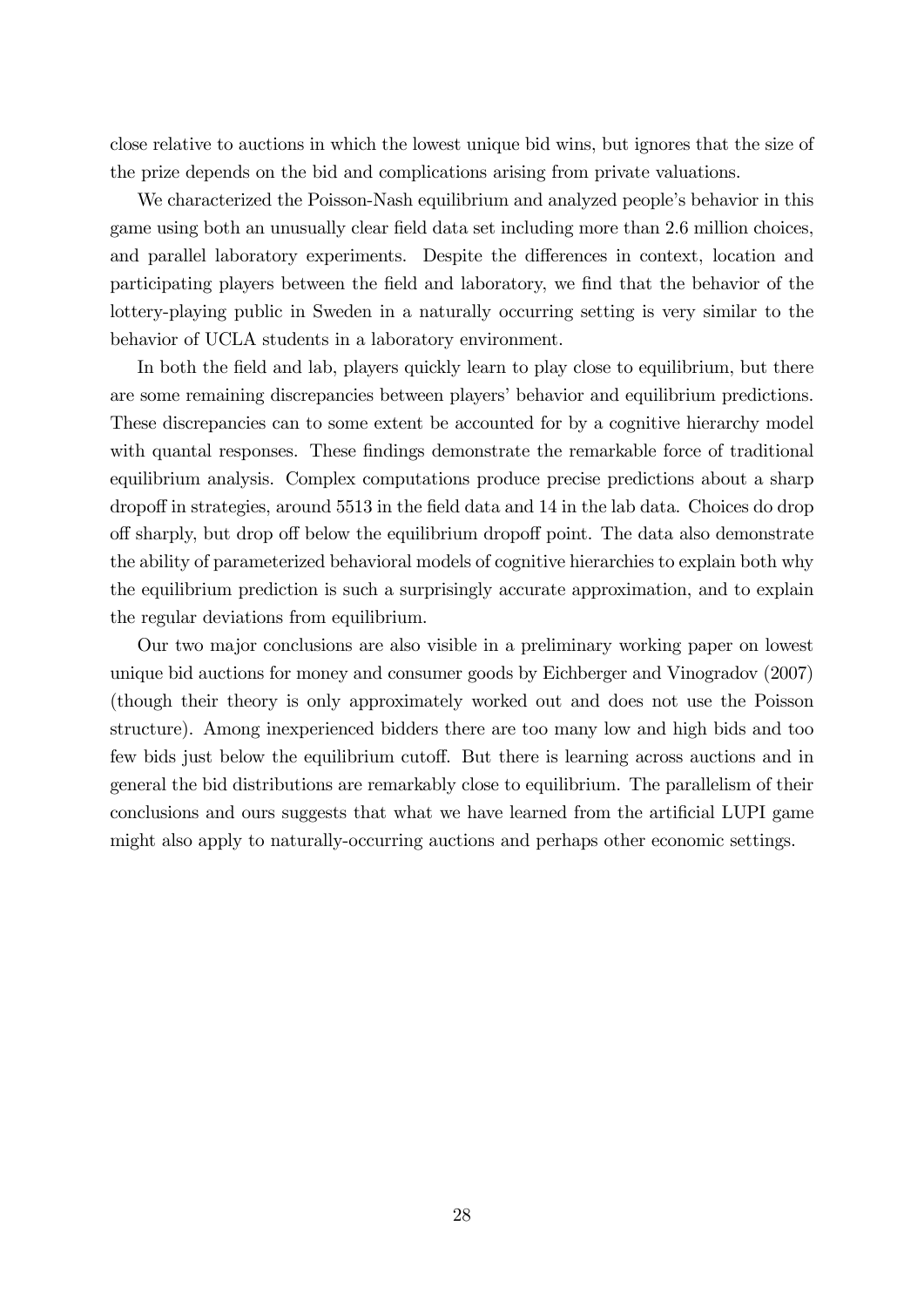# Appendix [For referees and online availability only]

## A. The Symmetric Fixed-n Nash Equilibrium

Let there be a finite number of n players that each pick an integer between 1 and  $K$ . If there are numbers that are only chosen by one player, then the player that picks the lowest such number wins a prize, which we normalize to 1, and all other players get zero. If there is no number that only one player chooses, everybody gets zero.

To get some intuition for the equilibrium in the game with many players, we first consider the cases with two and three players. If there are only two players and two numbers to choose from, the game reduces to the following bimatrix game.

|         | 0,0 | Ι.<br>$\cup$ |  |  |
|---------|-----|--------------|--|--|
| $\cdot$ | U.  | 0, 0         |  |  |

This game has three equilibria. There are two asymmetric equilibria in which one player picks 1 and the other player picks 2, and one symmetric equilibrium in which both players pick 1.

Now suppose that there are three players and three numbers to choose from (i.e.,  $n = K = 3$ . In any pure strategy equilibrium it must be the case that at least one player plays the number 1, but not more than two players play the number 1 (if all three play 1, it is optimal to deviate for one player and pick 2). In pure strategy equilibria where only one player plays 1, the other players can play in any combination of the other two numbers. In pure strategy equilibria where two players play 1, the third player plays 2. In total there are 18 pure strategy equilibria. To find the symmetric mixed strategy equilibrium, let  $p_1$  denote the probability with which 1 is played and  $p_2$  the probability with which 2 is played. The expected payoff from playing the pure strategies if the other two players randomize is given by

$$
\pi (1) = (1 - p_1)^2 ,
$$
  
\n
$$
\pi (2) = [(1 - p_1 - p_2)^2 + p_1^2] ,
$$
  
\n
$$
\pi (3) = [p_1^2 + p_2^2] .
$$

Setting the payoff from the three pure strategies yields  $p_1 = 2\sqrt{3} - 3 = 0.464$  and  $p_2 =$  $p_3 = 2 - \sqrt{3} = 0.268.$ 

In the game with  $n$  players, there are numerous asymmetric pure strategy equilibria as in the three-player case. For example, in one type of equilibrium exactly one player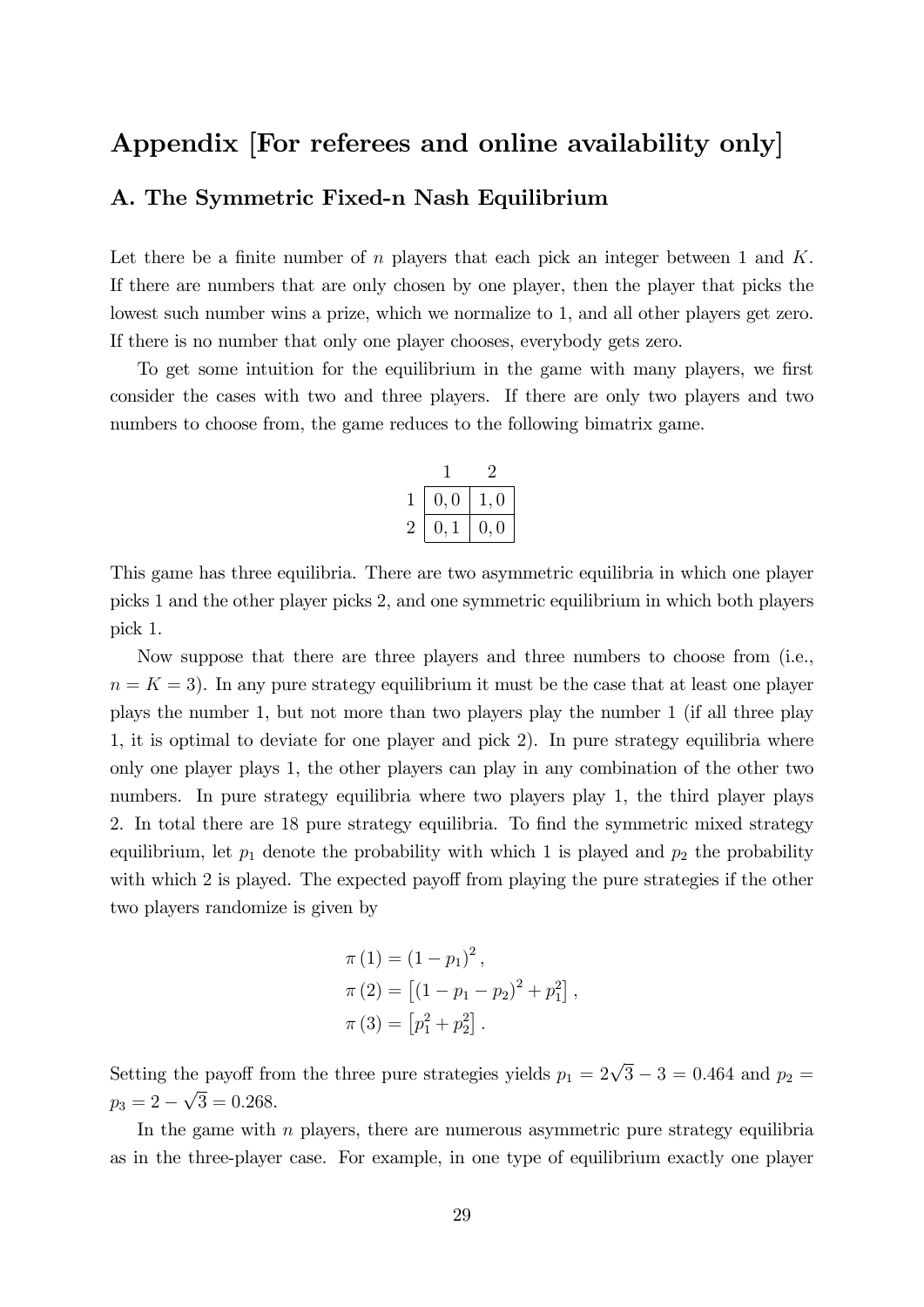picks 1 and the other players pick the other numbers in arbitrary ways. In order to find symmetric mixed strategy equilibria, let  $p_k$  denote the probability put on number  $k$ <sup>30</sup> In a symmetric mixed strategy equilibrium, the distribution of guesses will follow the multinomial distribution. The probability of  $x_1$  players guessing 1,  $x_2$  players guessing 2 and so on is given by

$$
f(x_1, ..., x_K; n) = \begin{cases} \frac{n!}{x_1! \cdots x_K!} p_1^{x_1} \cdots p_K^{x_K} & \text{if } \sum_{i=1}^K x_i = n, \\ 0 & \text{otherwise,} \end{cases}
$$

where we use the convention that  $0^0 = 1$  in case any of the numbers is picked with zero probability. The marginal density function for the  $k^{th}$  number is the binomial distribution

$$
f_k(x_k; n) = \frac{n!}{x_k! (n - x_k)!} p_k^{x_k} (1 - p_k)^{n - x_k}.
$$

Let  $g_k(x_1, x_2, ..., x_k; n)$  denote the marginal distribution for the first k numbers. In other words, we define  $g_k$  for  $k < K$  as

$$
g_k(x_1, x_2, ..., x_k; n) = \sum_{x_{k+1}+x_{k+2}+...+x_K=n-(x_1+x_2+...+x_k)} \frac{n!}{x_1!x_2! \cdots x_K!} p_1^{x_1} p_2^{x_2} \cdots p_K^{x_K}.
$$

Using the multinomial theorem we can simplify this  $\mathrm{to}^{31}$ 

$$
g_k(x_1, x_2, ..., x_k; n) = \frac{n!}{x_1! \cdots x_k!} p_1^{x_1} \cdots p_k^{x_k} \frac{(p_{k+1} + p_{k+2} + \cdots + p_K)^{n-(x_1+x_2+...+x_k)}}{(n-(x_1+x_2+\cdots+x_k))!}.
$$

If  $k = K$ , then  $g_k(x_1, x_2, ..., x_k; n) = f(x_1, x_2, ..., x_k; n)$ . Finally, let  $h_k(n)$  denote the probability that nobody guessed k and there is at least one number between 1 to  $k-1$ that only one player guessed. This probability is given by (again if  $k < K$ )

$$
h_k(n) = \sum_{\substack{(x_1,\ldots,x_{k-1}): \text{ some } x_i=1\\ \& x_1+\cdots+x_{k-1}\leq n}} g_k(x_1,x_2,\ldots,x_{k-1},0;n).
$$

<sup>31</sup>The multinomial theorem states that the following holds

$$
(p_1 + p_2 + \dots + p_K)^n = \sum_{x_1 + x_2 + \dots + x_K = n} \frac{n!}{x_1! x_2! \cdots x_K!} p_1^{x_1} p_2^{x_2} \cdots p_K^{x_K},
$$

given that all  $x_i \geq 0$ .

 $30\,\text{We have not been able to show that there is a unique symmetric equilibrium, but when numerically}$ solving for a symmetric equilibrium we have not found any other equilibria than the ones reported below. Existence of a symmetric equilibrium is guaranteed since players have finite strategy sets. (A straightforward extension of Proposition 1.5 in Weibull, 1995 shows that all symmetric normal form games with finite number of strategies and players have a symmetric equilibrium.)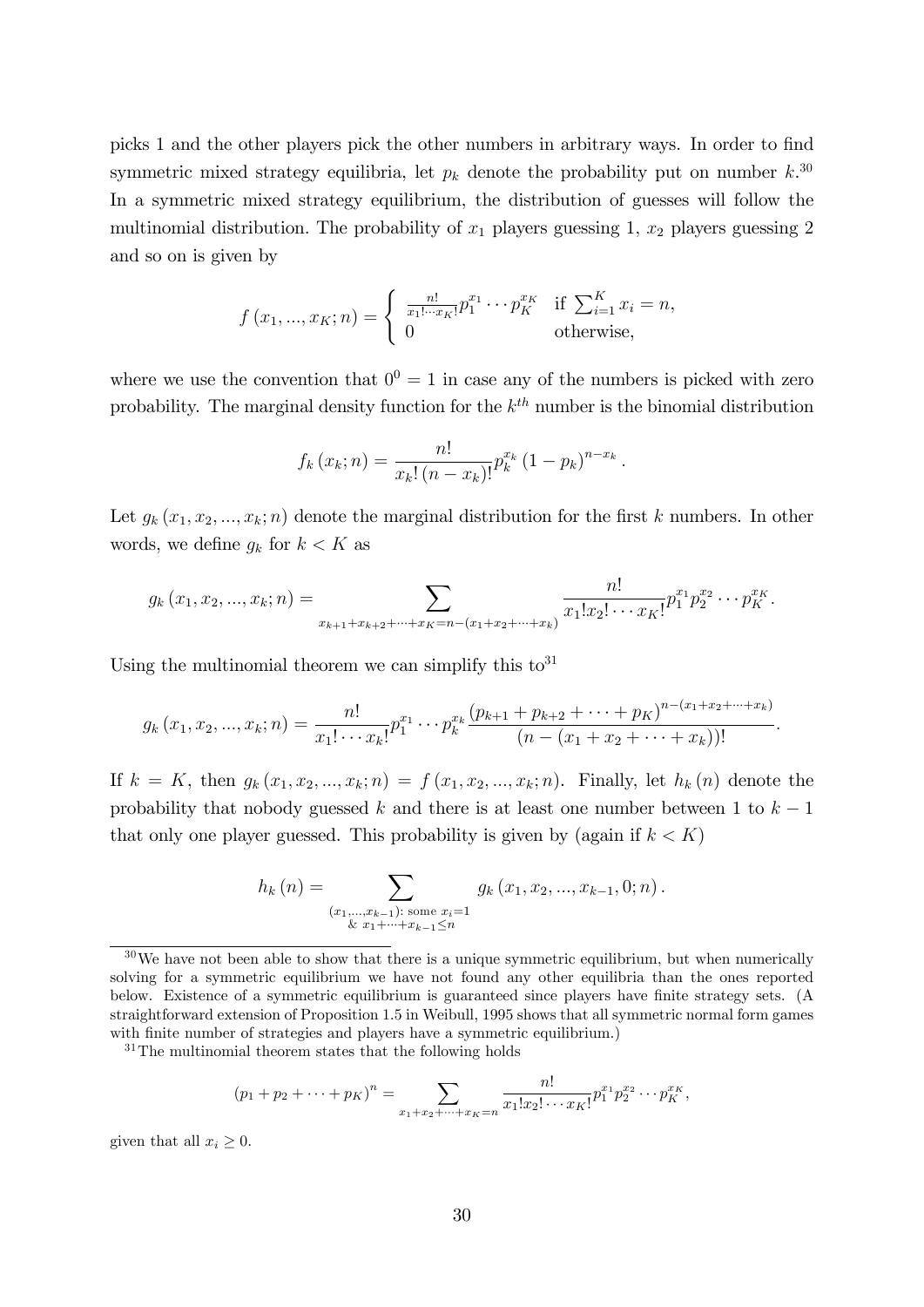If  $k = K$ , then this probability is given by

$$
h_K(n) = \sum_{\substack{(x_1,\ldots,x_{k-1}): \text{ some } x_i=1\\ \& x_1+\cdots+x_{k-1}=n}} f(x_1,x_2,\ldots,x_{K-1},0;n).
$$

The probability of winning when guessing 1 and all other players follow the symmetric mixed strategy is given by

$$
\pi(1) = f_1(0; n-1) = (1 - p_1)^{n-1}.
$$

The probability of winning when playing  $1 < k < K$  is given by  $3^2$ 

$$
\pi(k) = f_k(0; n - 1) - h_k(n - 1),
$$
  
=  $(1 - p_k)^{n-1} - h_k(n - 1).$ 

Similarly, the probability of winning when playing  $k = K$  is given by

$$
\pi(K) = f_K(0; n-1) - h_K(n-1).
$$

In a symmetric mixed strategy equilibrium, the probability of winning from all pure strategies in the support of the equilibrium must be the same. In the special case when  $n = K$  and all numbers are played with positive probability, we can simply solve the system of  $K - 2$  equations where each equation is

$$
(1-p_k)^{n-1} - h_k (n-1) = (1-p_1)^{n-1},
$$

$$
P(A \cap B) = P(A) + P(B) - P(A \cup B).
$$

To determine  $P(A \cup B)$ , note that it can be written as the union between two independent events

$$
P(A \cup B) = P(B \cup (B' \cap A)).
$$

Since B and  $B' \cap A$  are independent,

$$
P(A \cup B) = P(B) + P(B' \cap A).
$$

Combining this with the expression for  $P(A \cap B)$  we get

$$
P(A \cap B) = P(A) - P(A \cap B').
$$

 $32$ The easiest way to see this is to draw a Venn diagram. More formally, let  $A = \{No\ other\ player\ picks\}$ k} and let  $B = \{No \text{ number below } k \text{ is unique}\},\text{ so that } P(A) = f_k(0; n-1) \text{ and } P(B) = h_k(n-1).$ We want to determine  $P(A \cap B)$ , which is equal to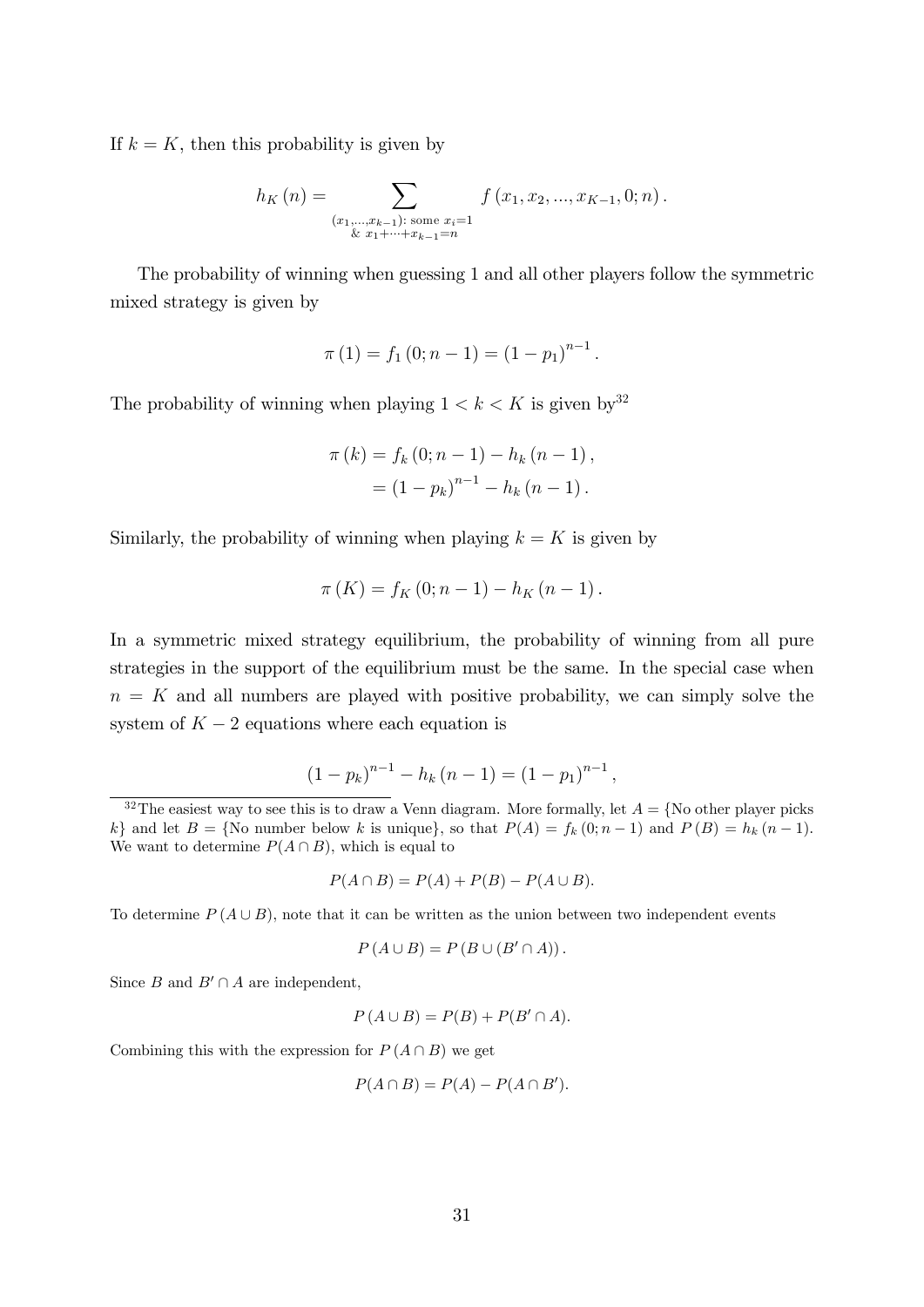for all  $2 < k < K$  and the K<sup>th</sup> equation

$$
(1 - pK)n-1 - hK (n - 1) = (1 - p1)n-1.
$$

In principle, it is straightforward to solve this system numerically. However, computing the  $h_k$  function is computationally explosive because it requires the summation over a large set of vectors of length  $k-1$ . The number of combinations explodes as n and K gets large and it is non-trivial to solve for equilibrium for more than 8 players. As an illustration, when  $n = K = 7$ ,  $h_7(6)$  involves the summation over 391 vectors, and when  $n = K = 8$ computing  $h_8$  (7) involves 1520 vectors. To understand the magnitude of the complexity, suppose we want to compute  $h_K (n - 1)$ . This involves the summation over all vectors  $(x_1, ..., x_{K-1})$  such that some  $x_i = 1$  and  $x_1 + \cdots + x_{K-1} = n - 1$ . Only a small subset of all these vectors are the ones where  $x_1 = 1$ . How many such vectors are there? For those vectors there must be  $n-2$  players that play numbers  $x_2, ..., x_{K-1}$ , i.e., potentially  $K - 2$  different strategies. The total number of such vectors are

$$
\frac{(K+n-5)!}{(n-2)!(K-3)!},
$$

where we have used the fact that the number of sequences of  $n$  natural numbers that sum to k is  $(n + k - 1)!/(k!(n - 1)!)$ . For example, when  $n = 27$  and  $K = 99$ , the number of vectors in which  $x_1 = 1$  is larger than  $10^{25}$ . Note that this number is much lower than the actual total number of vectors since we have only counted vectors such that  $x_1 = 1$ .

Assuming  $n = K$ , the table below show the equilibrium for up to eight players.

|                  |  |  | $3x3 \t 4x4 \t 5x5 \t 6x6 \t 7x7 \t 8x8$     |               |
|------------------|--|--|----------------------------------------------|---------------|
|                  |  |  | 1 0.4641 0.4477 0.3582 0.3266 0.2946 0.2710  |               |
|                  |  |  | 2 0.2679 0.4249 0.3156 0.2975 0.2705 0.2512  |               |
|                  |  |  | 3 0.2679 0.1257 0.1918 0.2314 0.2248 0.2176  |               |
| $\boldsymbol{4}$ |  |  | $0.0017$ $0.0968$ $0.1225$ $0.1407$ $0.1571$ |               |
| $\overline{5}$   |  |  | 0.0376 0.0216 0.0581 0.0822                  |               |
| 6                |  |  | $0.0005$ $0.0110$ $0.0199$                   |               |
| $\overline{7}$   |  |  |                                              | 0.0004 0.0010 |
| 8                |  |  |                                              | 0.0000        |

Note that these probabilities are close to the Poisson equilibrium reported in the text (all probabilities above 5x5 are within 0.02).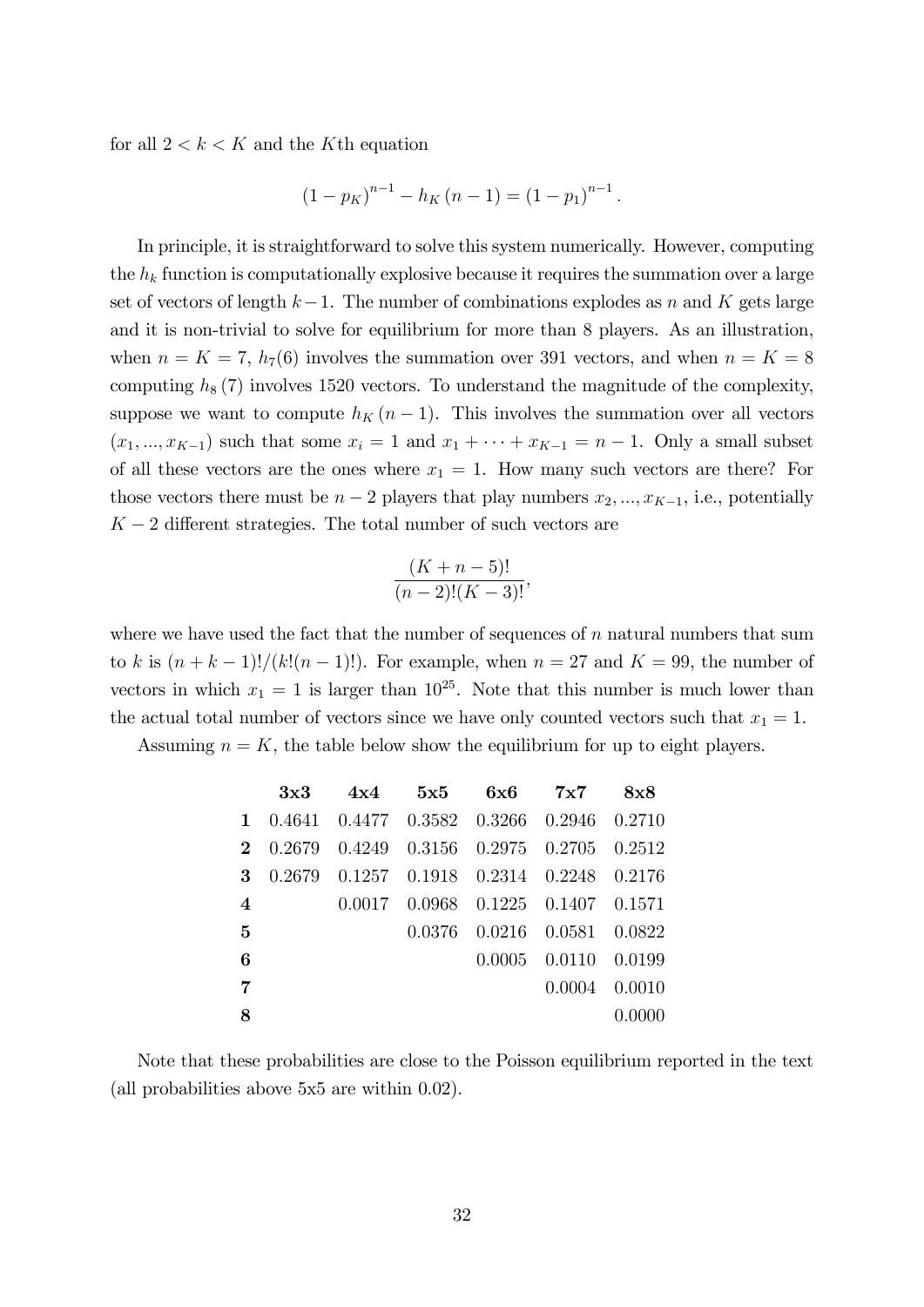#### B. Computational and Estimation Issues

This appendix provides details about the numerical computations and estimations that are reported in the paper. We have used MATLAB 7.4.0 for all computations and estimations. Both the data and all MATLAB programs that have been used for the paper can be obtained from the authors upon request.

#### Poisson Equilibrium

The Poisson equilibrium was computed in MATLAB through iteration of the equilibrium condition [\(1\)](#page-6-0).

#### Fixed-n Equilibrium

To compute the equilibrium when the number of players is fixed and commonly known, we programmed the functions  $f_k, f_K, h_k$  and  $h_K$  in MATLAB and then solved the system of equations characterizing equilibrium using MATLAB's solver fsolve. However, the  $h_k$ function includes the summation of a large number of vectors. For high  $k$  and  $n$  the number of different vectors involved in the summation grows explosively and we only managed solve for equilibrium for up to 8 players.

#### Cognitive Hierarchy with Quantal Response

Calculating the cognitive hierarchy prediction for a given  $\tau$  and  $\lambda$  is straightforward. However, the cognitive hierarchy prediction is non-monotonic in  $\tau$  and  $\lambda$ , implying that the log-likelihood function isn't generally smooth.

In order to calculate the log-likelihood, we assume that all players play according to the same aggregate cognitive hierarchy prediction, i.e., the log-likelihood function is calculated using the multinomial distribution as if all players played the same strategy. For the field data, we calculated the log-likelihood for the daily average frequency for each week, but the frequency was rounded to integers in order to be able to calculate the log-likelihood. For the lab data, we instead calculated the log-likelihood by summing the frequencies for each week since we didnít want unnecessary estimation errors due to rounding off to integers.

Maximum likelihood estimation for the Öeld data is computationally demanding so we used a relatively coarse two-dimensional grid search. We used a 20x20 grid and restricted  $\tau$  to be between 0.05 and 12, and restricted  $\lambda$  to be between 0.0001 and 0.05. We tried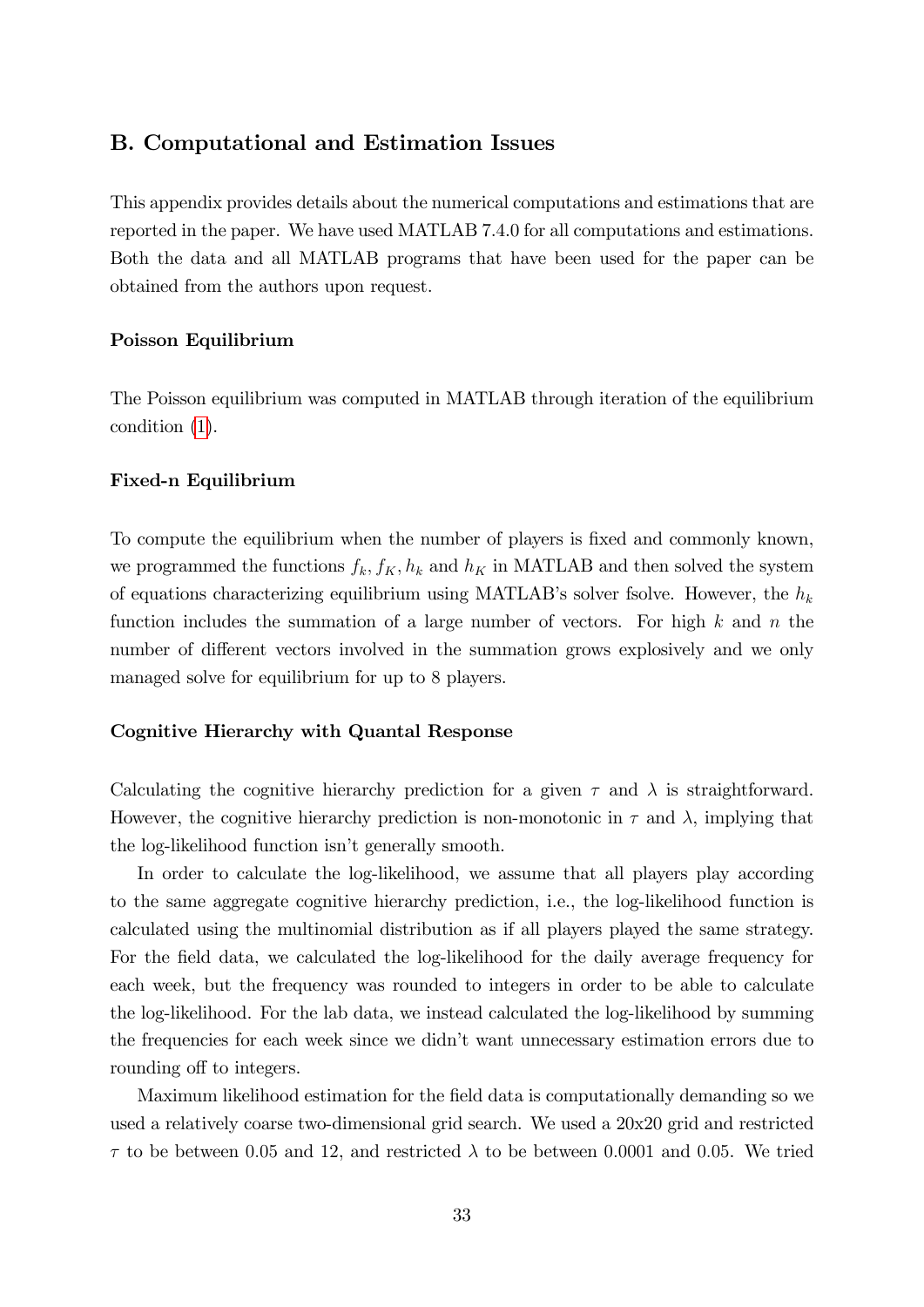wider bounds on the parameters as well, but that didn't change the results. The loglikelihood function is shown in Figure A5. The log-likelihood appears relatively smooth, but since we have been forced to use a very coarse grid we might not have found the global maximum.

For the maximum likelihood estimation of the lab data, we used a two-dimensional 300x300 grid search. We tried different bounds on  $\tau$  and  $\lambda$ , then let both parameters vary between 0:001 and 20. The two-dimensional log-likelihood function is shown in Figure A6. It is clear that the log-likelihood function isn't smooth. There is therefore no guarantee that we have found a global maximum, but we have tried different grid sizes and bounds on the parameters.

When  $\tau$  is fixed at 1.5, the maximum likelihood estimation is simpler. We used a grid size of 300 and tried different bounds for  $\lambda$  with unchanged results. The log-likelihood function for  $\lambda = 0.001$  to  $\lambda = 100$  from the first week is shown in Figure A7. The loglikelihood function is not globally concave, but seems to be concave around the global maximum, so it is likely that we have found a global maximum.

#### QRE

In order to calculate the QRE for a given level of  $\lambda$ , we used MATLAB's solver fsolve to solve the Öxed-point equation that characterizes the QRE. In the ML estimation for the laboratory data we allowed  $\lambda$  between 0.001 and 700. To find the optimal value we used a grid search with a grid size of 50. The log-likelihood function for the first week is shown in Figure A8. The log-likelihood function is smooth and concave, indicating that we have are likely to have found a global maximum. In some of the cases the estimated  $\lambda$  is very high, in which case there might be a computational problem when calculating the QRE. However, for such high  $\lambda$ , the QRE is practically indistinguishable from the Poisson equilibrium anyway (as shown in Figure 2).

## C. Information in the field LUPI game

The game was heavily advertised around the days when it was launched and the main message was that this was a new game where you should be alone with the lowest number. The winning numbers (for the first, second, and third prizes) were reported on TV, text-TV and the Internet every day. In the TV programs they reported not only the winning numbers, but also commented briefly about how people had played previously.

The richest information about the history of play was given on the home page of Svenska Spel. People could display and download the frequencies of all numbers played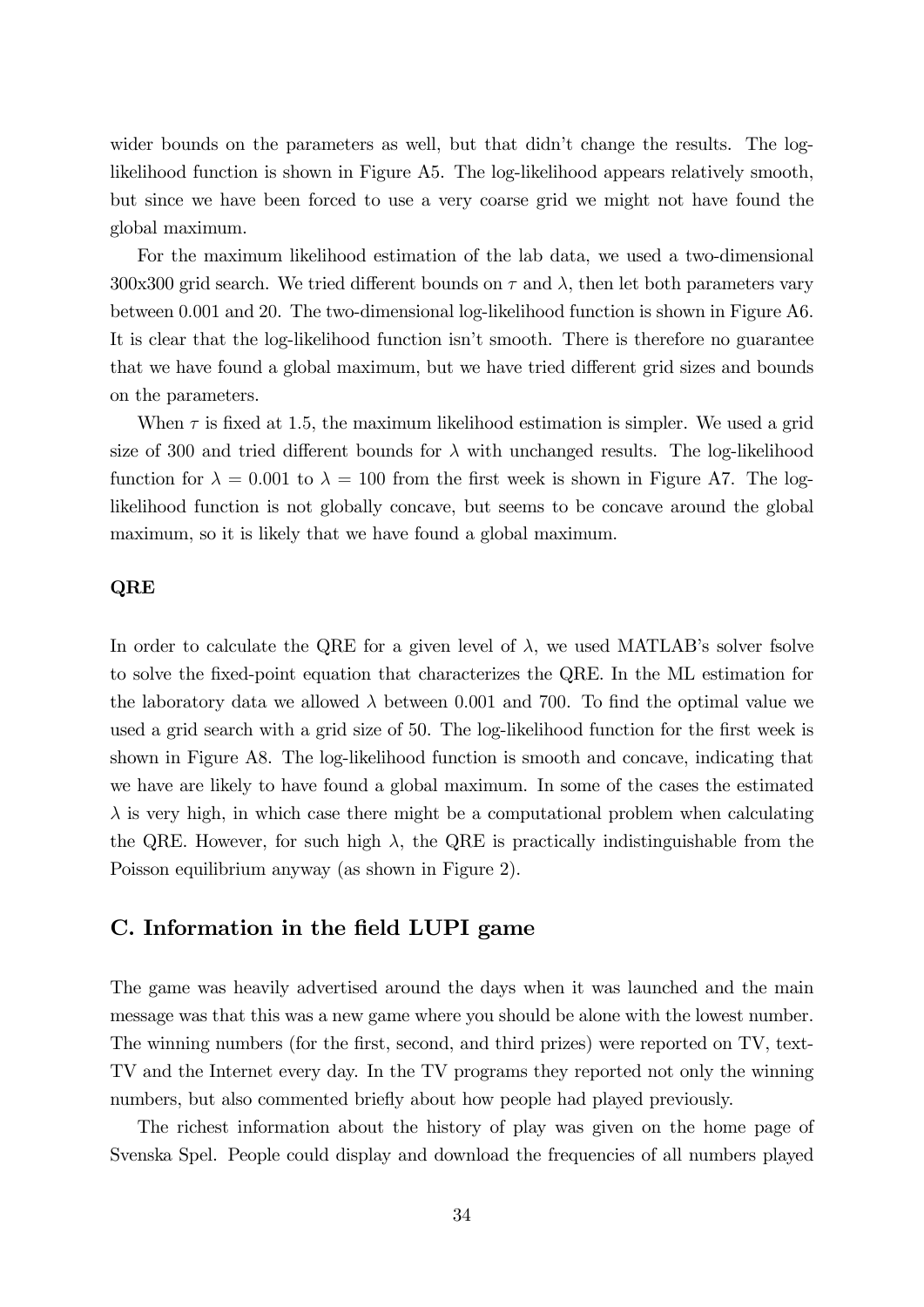for all previous days. However, this data was presented in a raw format and therefore not very accessible. The homepage also displayed a histogram of yesterdayís guesses which made the data easier to digest. An example of how this histogram looked is shown in Figure A9. The homepage also showed the total number of bets that had been made so far during the day.

The web interface for online play also contained some easily accessible information. Besides links to the data discussed above as well as information about the rules of the game, there were some pieces of statistics that could easily be displayed from the main screen. The default information shown was the first name and home town of yesterday's first prize winner and the number that that person guessed. By clicking on the pull-down menu in the middle, you could also see the seven most popular guesses from yesterday. This information was shown in the way shown in Figure A10. By moving the mouse over the bars you can see how many people guessed that number. In this example, the most popular number was 1234 with 85 guesses! Note that this information was not easily available before online play was possible. From the same pull-down menu, you could also see the total number of distinct numbers people guessed on during the last seven days. Finally, you could display the numbers of the second- and third prize winners of yesterday.

In addition to this information, Svenska Spel also published posters (and PDF) with summary statistics for previous rounds of the game (see Figure A11). The information given on these posters varied slightly, but the one in Figure A11 shows the winning numbers, the number of bets, the size of the first prize and if there was any numbers below the winning number that no other player chose. It also shows the average, lowest and highest winning number, as well as the most frequently played numbers.

## D. The LUPI Lab Instruction Sheet

Screenshots from the input and results screens of the laboratory experiment are shown in Figure A12 and A13. Figure A14 shows screenshots from the post-experimental questionnaire and Figure A15 a screenshot from the CRT. Instructions for the laboratory experiment are as follows (translated directly by author Robert Östling from the Swedish field instructions, but modified in order to fit the laboratory game):

#### Instruction for Limbo<sup>33</sup>

Limbo is a game in which you choose to play a number, between 1 and 99, that you think nobody else will play in that round. The lowest number that has been played only once wins.

The total number of rounds will not be announced. At the beginning of each

 $33$  In order to mirror the field game as closely as possible, we referred to the LUPI game as "Limbo" in the lab.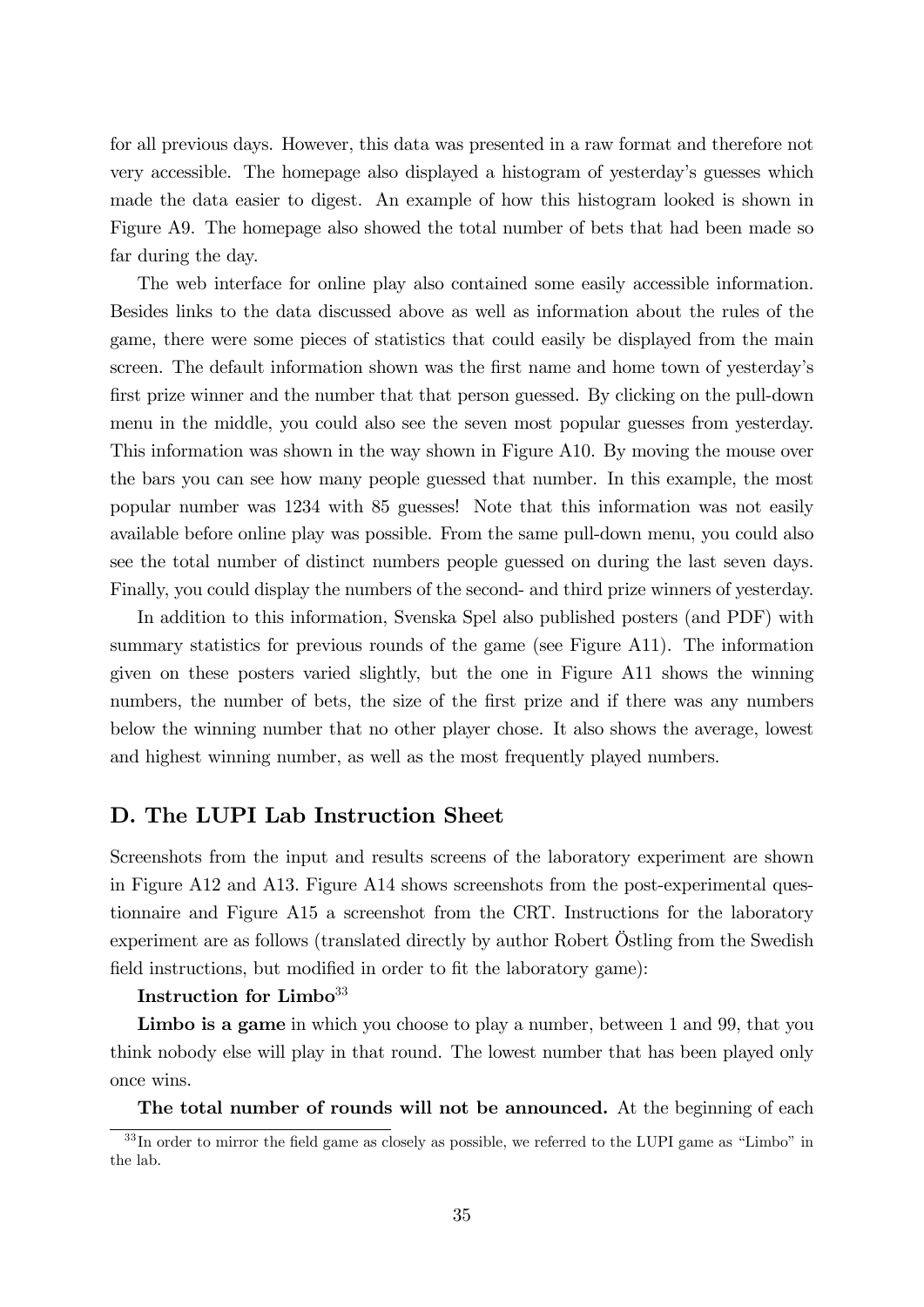round, the computer will indicate whether you have been selected to participate in that round. The computer selects participating players randomly so that the average number of participating players in each round is 26.9. Please choose a number even if you are not selected to participate in that round.

After all participating players have selected a number, the round is closed and all bets are checked. The lowest unique number that has been received is identified and the person that picked that number is awarded a prize of 7\$.

The winning number is reported on the screen and shown to everybody after each round.

Prizes are paid out to you at the end of the experiment.

If you have any questions, raise your hand to get the experimenter's attention. Please be quiet during the experiment and do not talk to anybody except the experimenter.

# References

- BAZERMAN, M. H., J. R. CURHAN, D. A. MOORE, AND K. L. VALLEY (2000): "Negotiation," Annual Review of Psychology, 51, 279–314.
- CAMERER, C. F., T.-H. HO, AND J.-K. CHONG (2004): "A Cognitive Hierarchy Model of Games," Quarterly Journal of Economics,  $119(3)$ , 861–898.
- CAMERER, C. F., T. R. PALFREY, AND B. ROGERS (2006): "Heterogeneous Quantal Response Equilibrium and Cognitive Hierarchies,".
- CHEN, H.-C., J. W. FRIEDMAN, AND J.-F. THISSE (1997): "Boundedly Rational Nash Equilibrium: A Probabilistic Choice Approach," Games and Economic Behavior, 18(1), 32-54.
- COSTA-GOMES, M., V. CRAWFORD, AND B. BROSETA (2001): "Cognition and Behavior in Normal-Form Games: An Experimental Study,"  $Econometrica$ , 69(5), 1193-1235.
- CRAWFORD, V. P., AND N. IRIBERRI (2007): "Fatal Attraction: Salience, Naivete, and Sophistication in Experimental Hide-and-Seek Games," American Economic Review, Forthcoming.
- EICHBERGER, J., AND D. VINOGRADOV (2007): "Least Unmatched Price Auctions," Mimeo.
- FISCHBACHER, U. (2007): "z-Tree: Zürich Toolbox for Readymade Economic Experiments," Experimental Economics,  $10(2)$ , 171–178.